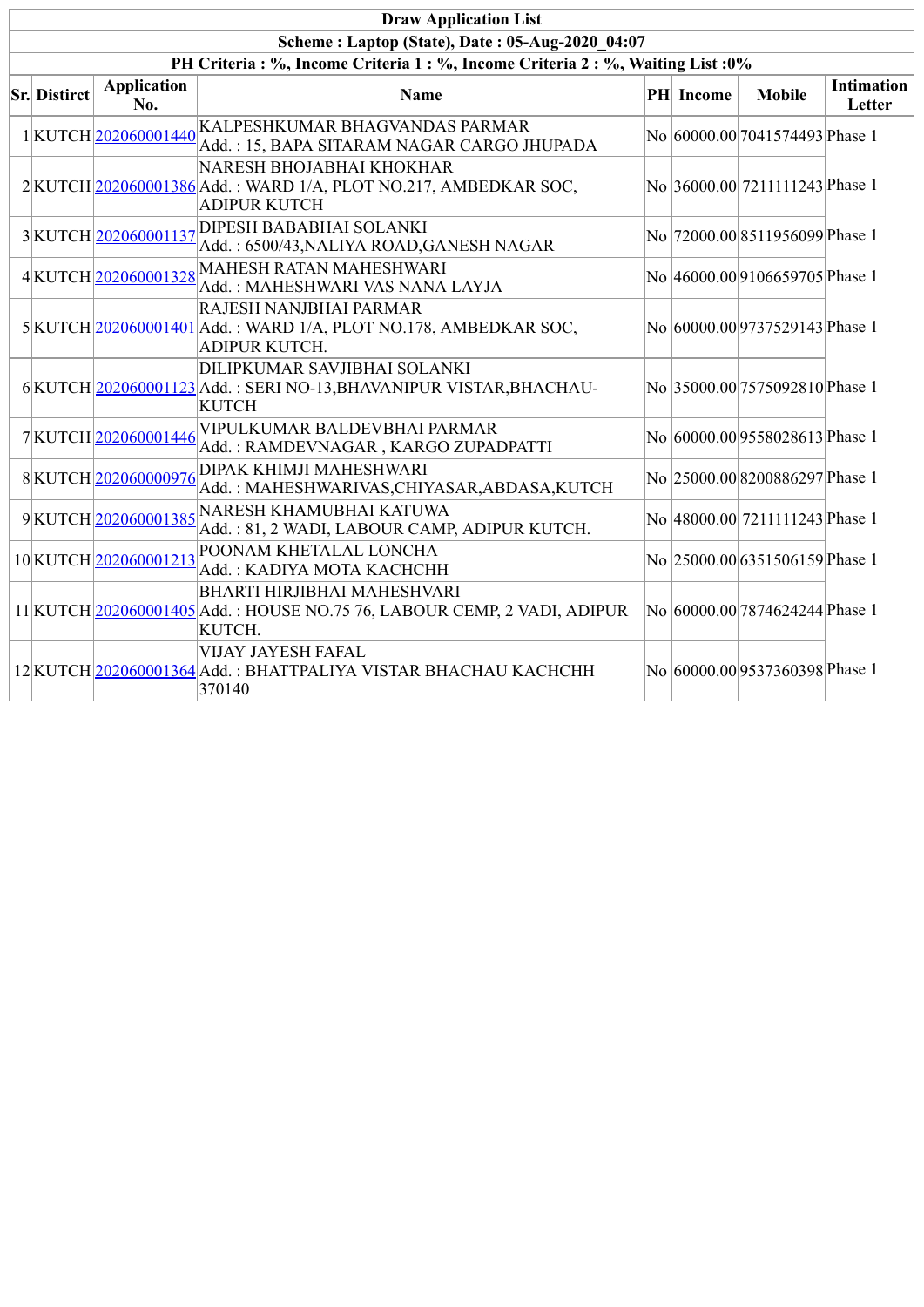|     |                           |                           | <b>Draw Application List</b>                                                                                                                                             |     |               |                                       |                             |
|-----|---------------------------|---------------------------|--------------------------------------------------------------------------------------------------------------------------------------------------------------------------|-----|---------------|---------------------------------------|-----------------------------|
|     |                           |                           | Scheme: Laptop (State), Date: 05-Aug-2020 04:07                                                                                                                          |     |               |                                       |                             |
|     |                           |                           | Ahmedabad - City, PH Criteria : %, Income Criteria 1 : %, Income Criteria 2 : %, Waiting List : 0%                                                                       |     |               |                                       |                             |
| Sr. | <b>Distirct</b>           | <b>Application</b><br>No. | <b>Name</b>                                                                                                                                                              | PH  | <b>Income</b> | <b>Mobile</b>                         | <b>Intimation</b><br>Letter |
|     |                           |                           | UMESH DINESHBHAI RATHOD<br>1 AHMEDABAD 202060001299 Add.: 375, CHANDABHAI NI CHALI, NR,<br>BHAKTINAGAR, BAPUNAGAR, AHMADABAD                                             | No  |               | 68000.008128382849 Phase 1            |                             |
|     |                           |                           | VIRAJ GHUGHABHAI PARMAR<br>$2$  AHMEDABAD $ 202060001420 $ Add.: 11, SURYA FLAT, B/H PRATIK COMPLEX,<br>GHATLODIA, AHMEDABAD-380061                                      |     |               | No  145000.00 9898332860 Phase 1      |                             |
|     |                           |                           | PRANAM YASHWANTBHAI RUPALA<br>3 AHMEDABAD 202060000991 Add.: A-104, DEVAM APP. B/H BALAJI FLAT, MOTER, No  150000.00 9909971791 Phase 1<br><b>AHMEDABAD</b>              |     |               |                                       |                             |
|     | 4 AHMEDABAD 202060000979  |                           | <b>BHAUMIKKUMAR MUKESHBHAI SOLANKI</b><br>Add.: 3,KAJIMIYAS CHAWL,NR. JAVNIKA PARK<br>SOCIETY, AMBEDKAR CHOWK, O/S SHAHPUR<br>GATE, SHAHPUR, AHMEDABAD                   | No  |               | 96000.00 7567908806 Phase 1           |                             |
|     |                           |                           | <b>GAURANG CHHAGANLAL PARMAR</b><br>5 AHMEDABAD 202060000970 Add.: 28 CHUVALNAHAR 2 RAMESHWAR<br>MAHADEV BHARGAV ROAD MEGHANINAGAR                                       |     |               | No   120000.00   9913477463   Phase 1 |                             |
|     |                           |                           | DHARA LINESHKUMAR JADAV<br>6 AHMEDABAD 202060001260 Add.: 11, LAXMAN PARK SOCIETY, NAL SAROVAR<br>ROAD, SANAND, AHMDABAD                                                 | No  |               | 76000.00 7801923403 Phase 1           |                             |
|     |                           |                           | ATUL NATUBHAI MESARIYA<br>7 AHMEDABAD 202060001224 Add.: ANIL VAKIL CHAWL NR BUDHDH TEMPLE<br>NARODA ROAD SAIJPUR BOGHA                                                  |     |               | No  120000.00 8780090231 Phase 1      |                             |
|     | 8AHMEDABAD 202060000956   |                           | MAYUR VASANTBHAI SUNSIKAR<br>Add.: 1/7 BHARTINAGAR APPRTMENT NEAR<br>AGGRWAL, COMPOUND, AMRAIWADI<br><b>AHEMDABAD</b>                                                    |     |               | No  120000.00 8530806469 Phase 1      |                             |
|     | 9AHMEDABAD 202060001059   |                           | LAXMIBEN CHELABHAI PARMAR<br>Add.: 1060, NADI KINARANA CHHAPRA<br>VADHIYARIVAS RAM RAHIM NAGAR NO TEKRO,<br><b>BEHRAMPURA AHMEDABAD</b>                                  | No  |               | 96000.00 9586609089 Phase 1           |                             |
|     | 10 AHMEDABAD 202060001147 |                           | ANANDKUMAR AMRUTBHAI MALHOTRA<br>Add. : D 111 THE NEW SANJAYNAGAR CO OP HOU<br>SOC L, NR TAPOVAN SOC, OPP MUNI SCHOOL NO 11<br>12, ANIL STARCH ROAD, SARASPUR, AHMEDABAD | No  |               | 72000.00 9099314662 Phase 1           |                             |
|     |                           |                           | NAYNA MANUBHAI PARMAR<br>11 AHMEDABAD 202060001427 Add.: 38-ANNUPURANA NAGAR, DANILIMDA, SHAH No<br>ALAM ROZA AHMEDABAD CITY                                             |     |               | 7.00 8140888569 Phase 1               |                             |
|     |                           |                           | KAJAL DINESHBHAI SOLANKI<br>12 AHMEDABAD 202060001292 Add.: 275/D/103 NIRMALPURA NI CHALI BH<br><b>SHARDABEN HOSPITAL SARASPUR</b>                                       | No  |               | 96000.00 8780759751 Phase 1           |                             |
|     |                           |                           | RITIK DINESHBHAI MAKWANA<br>13 AHMEDABAD 202060001122 Add.: F-203 BHAKTI RESIDENCY, OPP ANIL STARCH No  120000.00 9898255088 Phase 1<br>MILL, BAPUNAGAR, AHMEDABAD.      |     |               |                                       |                             |
|     |                           |                           | <b>BHAGYESHKUMAR MAHESHBHAI PARMAR</b><br>14 AHMEDABAD 202060001283 Add.: C-504, KUDRAT HEIGHTS, BEHIND S R P<br>QUARTERS, NEAR WATER KENAL NARODA                       | No  |               | 53700.00 8200844230 Phase 1           |                             |
|     |                           |                           | PRATEEK ASHOKBHAI PARMAR<br>15 AHMEDABAD 202060001085 Add.: 90 PATEL PARMANAND NI CHALI OPP VIJAY<br>PETROL PUMP RAKHIAL                                                 | No  |               | 68000.00 9712705755 Phase 1           |                             |
|     |                           |                           | HARSHADKUMAR GALABHAI SINDHAV<br>16 AHMEDABAD 202060001257 Add.: 27/A/41 MUSA SULEMAN NI CHALI<br><b>GOMTIPUR AHMEDABAD</b>                                              | No  |               | 96000.00 8238414319 Phase 1           |                             |
|     |                           |                           | VAISHALIBEN RAHULBHAI KAPADIA<br>17 AHMEDABAD 202060001372 Add.: 622/3987 GUJARAT HOUSING BOARD<br><b>BAPUNAGAR AHMEDABAD</b>                                            | No. |               | 68000.00 7405105749 Phase 1           |                             |
|     |                           |                           | ABHISHEK PANKAJBHAI MAKWANA<br>18 AHMEDABAD 202060001090 Add.: 14 JAY YOGESHWAR PARK NAL SAROVAR<br>ROAD                                                                 | No  |               | 82000.00 7874822244 Phase 1           |                             |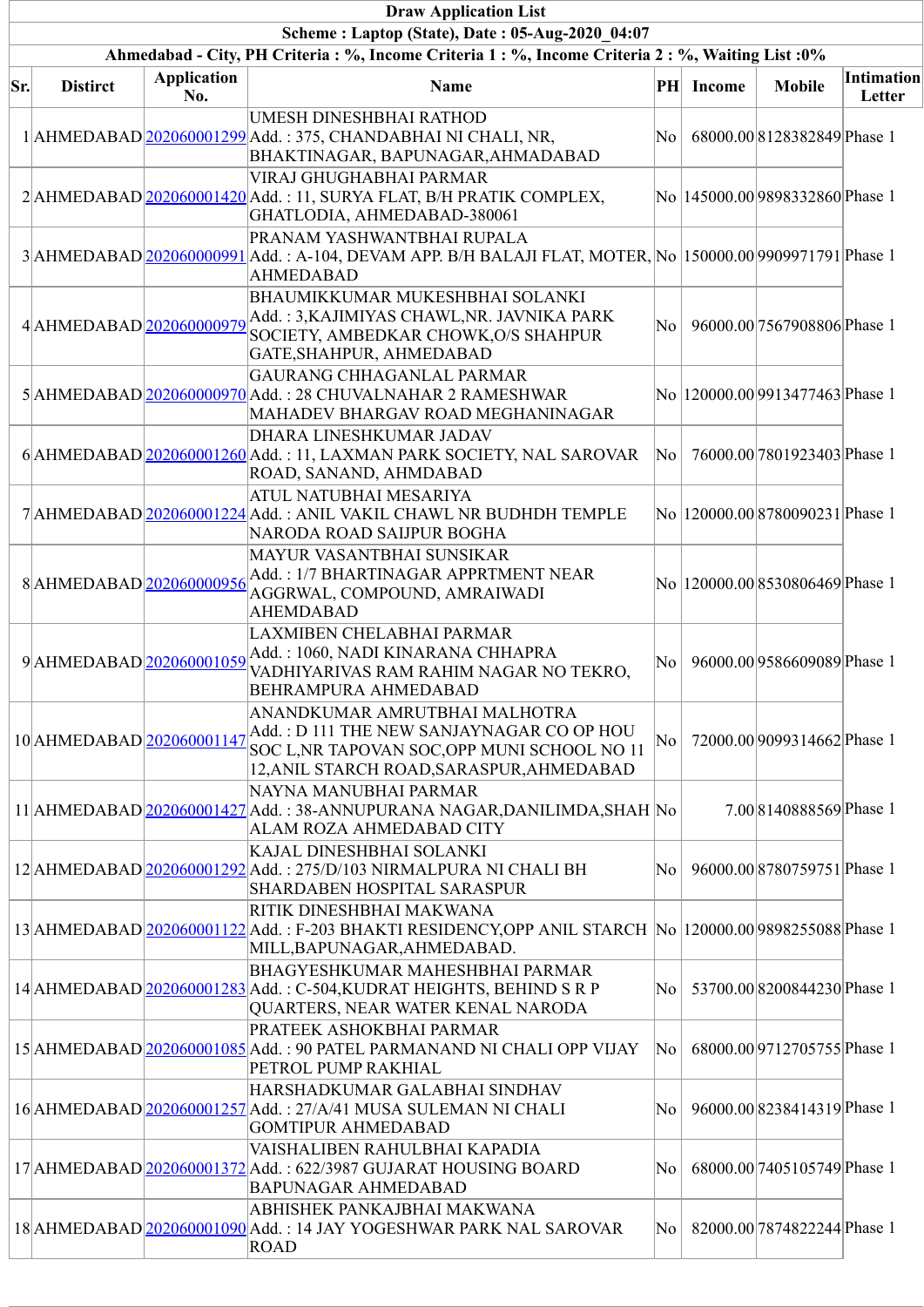|     |                           |                           | <b>Draw Application List</b>                                                                                                                                                                          |    |               |                                  |                             |
|-----|---------------------------|---------------------------|-------------------------------------------------------------------------------------------------------------------------------------------------------------------------------------------------------|----|---------------|----------------------------------|-----------------------------|
|     |                           |                           | Scheme: Laptop (State), Date: 05-Aug-2020 04:07                                                                                                                                                       |    |               |                                  |                             |
|     |                           |                           | Ahmedabad - City, PH Criteria : %, Income Criteria 1 : %, Income Criteria 2 : %, Waiting List : 0%                                                                                                    |    |               |                                  |                             |
| Sr. | <b>Distirct</b>           | <b>Application</b><br>No. | <b>Name</b>                                                                                                                                                                                           | PH | <b>Income</b> | <b>Mobile</b>                    | <b>Intimation</b><br>Letter |
|     |                           |                           | HIMANSHI NARESHBHAI ANAND<br>19 AHMEDABAD 202060000965 Add.: 418 2413 VIVEKANAND NAGAR GUJARAT<br>HOUSING BOARD CHANDKHEDA                                                                            |    |               | No  150000.00 9664940188 Phase 1 |                             |
|     |                           |                           | ASHISHKUMAR JASHUBHAI PARMAR<br>20 AHMEDABAD 202060001225 Add.: P/ NUTANYUGNAGAR PART 2 OPP AGRAWAL<br>COMPOUND AMRAIWADI AHMEDABAD                                                                   |    |               | No  120000.00 9586071758 Phase 1 |                             |
|     |                           |                           | <b>SAGAR DINESHBHAI RATHOD</b><br>21 AHMEDABAD 202060001236 Add.: 1, NEW SHIVAJI NAGAR OPP. KUBERESHWAR  No  150000.00 7778064746 Phase 1<br><b>MAHADEV SAIJPUR BOGHA</b>                             |    |               |                                  |                             |
|     |                           |                           | NISHITA HASMUKHBHAI RATHOD<br>22 AHMEDABAD 202060000971 Add.: 12 SHREEKUNJ SOC; NEAR AYOJANNAGAR<br>PALDI AHMEDABAD                                                                                   |    |               | No  150000.00 7572858912 Phase 1 |                             |
|     |                           |                           | <b>JINAL JITENDRABHAI PARMAR</b><br>23 AHMEDABAD 202060001194 Add.: 24 SAVGAN PARK OPP BALDEVNAGAR<br>JIVRAJPARK, AHMEDABAD                                                                           |    |               | No  140000.00 9265020168 Phase 1 |                             |
|     |                           |                           | <b>MAYUR DASRATHBHAI RATHOD</b><br>24 AHMEDABAD 202060001007 Add.: HUKAMSINH CHAWL NR ST WORK SHOP<br>NARODA ROAD SAIJPUR BOGHA                                                                       | No |               | 85000.00 9558743368 Phase 1      |                             |
|     |                           |                           | KIRANBAHEN RAJNIKANT MAKWANA<br>25 AHMEDABAD 202060001321 Add.: 46 PRATAP NAGAR SOCIETY NEAR MARIYAM No<br><b>BIBI MASJID RAJPUR GOMTIPUR AHMEDABAD</b>                                               |    |               | 96000.00 9974900980 Phase 1      |                             |
|     |                           |                           | JANAVI JITENDRABHAI SOLANKI<br>26 AHMEDABAD 202060001117 Add.: KUBERDAS NI JUNI CHALI SAIJPUR BOGHA<br>NARODA ROAD AHMEDABAD                                                                          |    |               | No  120000.00 9328357483 Phase 1 |                             |
|     |                           |                           | NIKHIL NIMISHABEN RAJPUT<br>27 AHMEDABAD 202060001196 Add.: 26 NAV PRAKASH SOCIETY JIVRAJ PARK<br><b>VEJALPUR</b>                                                                                     |    |               | No  140000.00 8200806656 Phase 1 |                             |
|     | 28 AHMEDABAD 202060000973 |                           | NARENDRA PARSOTAMBHAI MAKWANA<br>Add.: B/40 PART-2 HARIOM SOCIETY B/H<br>RAGHUNATH HINDI SCHOOL LBS ROAD SAIJPUR<br><b>BOGHA AHMEDABAD-382345</b>                                                     |    |               | No  120000.00 9974089875 Phase 1 |                             |
|     | 29 AHMEDABAD 202060001114 |                           | NIRAV ARVINDBHAI PATEL<br>Add.: 23 SITABA ROW HOUSE NEAR<br>JAHANGIRPURA VAS SAIJPUR BOGHA NARODA<br><b>ROAD AHMEDABAD</b>                                                                            |    |               | No  120000.00 6351284870 Phase 1 |                             |
|     | 30 AHMEDABAD 202060001330 |                           | MAULIKKUMAR JASHVANTBHAI PARMAR<br>Add.: B 21 NEW PARIMAL TENAMENT BEHIND<br>KIRTIDHAM TEMPLE, CHANDKHEDA<br><b>AHMEDABAD</b>                                                                         |    |               | No  120000.00 8000034253 Phase 1 |                             |
|     |                           |                           | DARSHAN BHARGAVKUMAR ROY<br>Add.: 13/324, BHAKTINAGAR HOUSING COLONY,<br>31 AHMEDABAD 202060001348 NEAR BHAKTESHWAR MAHADEV TEMPLE,<br>BAPUNAGAR CROSS ROAD, BAPUNAGAR,<br>AHMEDABAD, GUJARAT -380024 |    |               | No  120000.00 8469221006 Phase 1 |                             |
|     |                           |                           | JAYNESHKUMAR TARUNBHAI GOHEL<br>32 AHMEDABAD 202060001178 Add.: 195/ K.ANTILAL JETHALAL NI CHALI,<br>BALIYA LIMDI, GIRDHARNAGAR, AHMEDABAD                                                            | No |               | 96000.00 8488826732 Phase 1      |                             |
|     |                           |                           | ATUL RAMJIBHAI CHAUHAN<br>33 AHMEDABAD 202060001363 Add.: 136/62 BAI PARBATI NI CHAWL B/H TOPI<br>MILLS RAJPUR GOMTIPUR AHMEDABAD                                                                     |    |               | No  150000.00 8460312094 Phase 1 |                             |
|     |                           |                           | PARTH GHUGHABHAI PARMAR<br>34 AHMEDABAD 202060001419 Add.: 11, SURYA FLAT, B/H PRATIK COMPLEX,<br>GHATLODIA, AHMEDABAD-380061                                                                         |    |               | No  145000.00 9558835857 Phase 1 |                             |
|     |                           |                           | GUNJANKUMAR ARVINDBHAI PARIKH<br>35 AHMEDABAD 202060001062 Add.: D 10 ARYA AGAR SOCIETY NEAR FOOTBALL<br>GROUND KANKARIA ROAD AHMEDABAD                                                               |    |               | No  120000.00 9067844569 Phase 1 |                             |
|     |                           |                           | TANUUJABEN RAJESHBAHI VAGHELA<br>36 AHMEDABAD 202060001076 Add.: 28/909 SANTINAGHER, NEAR JANTANAGHER   No   120000.00 9512094390 Phase 1<br><b>AMRIWADI</b>                                          |    |               |                                  |                             |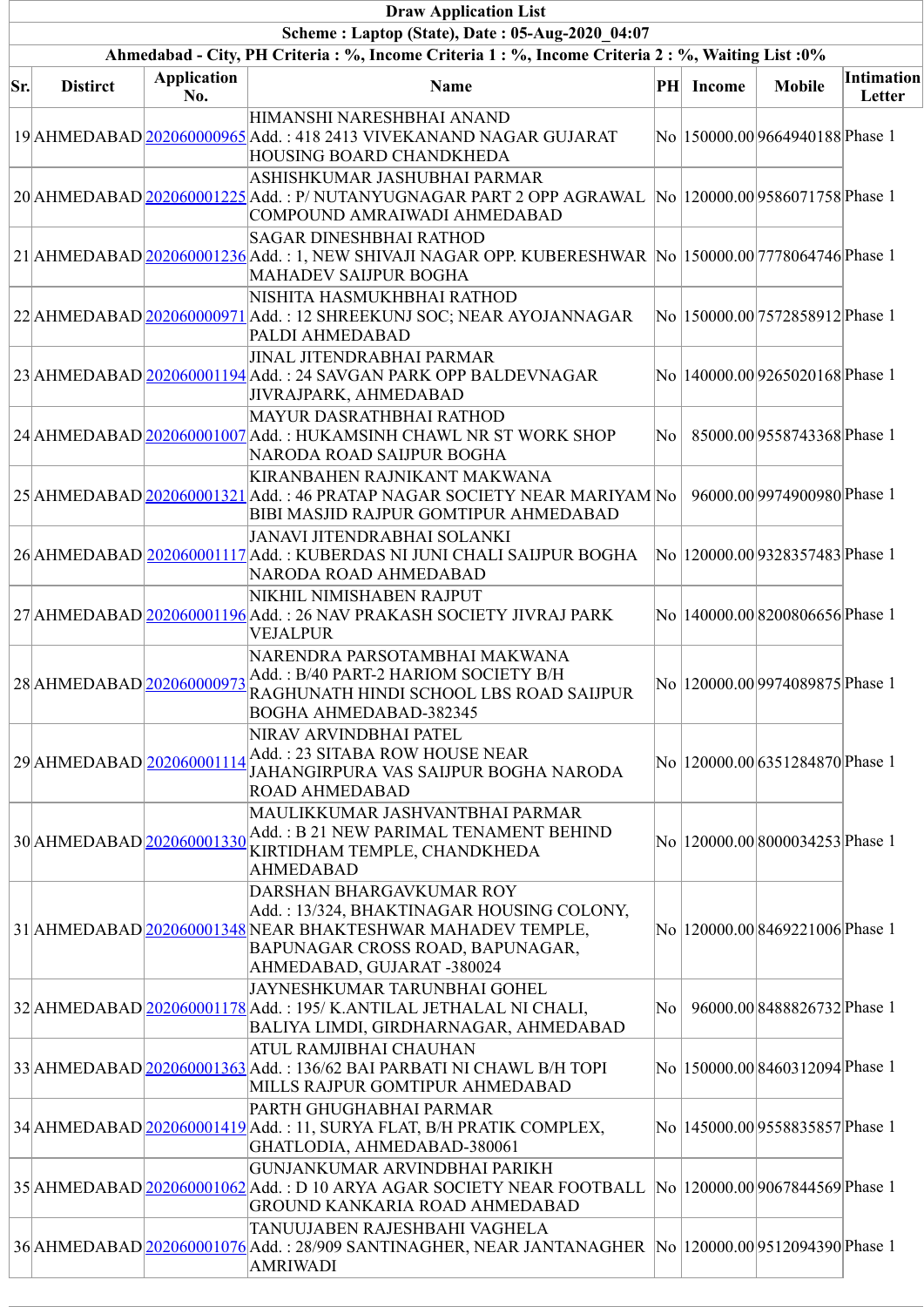|     | <b>Draw Application List</b> |                    |                                                                                                                                                       |    |               |                                  |                   |  |  |  |  |
|-----|------------------------------|--------------------|-------------------------------------------------------------------------------------------------------------------------------------------------------|----|---------------|----------------------------------|-------------------|--|--|--|--|
|     |                              |                    | Scheme: Laptop (State), Date: 05-Aug-2020 04:07<br>Ahmedabad - City, PH Criteria : %, Income Criteria 1 : %, Income Criteria 2 : %, Waiting List : 0% |    |               |                                  |                   |  |  |  |  |
|     |                              | <b>Application</b> |                                                                                                                                                       |    |               |                                  | <b>Intimation</b> |  |  |  |  |
| Sr. | <b>Distirct</b>              | No.                | Name                                                                                                                                                  | PH | <b>Income</b> | <b>Mobile</b>                    | Letter            |  |  |  |  |
|     |                              |                    | RONAK MAHESHBHAI PATEL<br>37 AHMEDABAD 202060001021 Add.: 463/34 GAJANAND SOCIETY GIRDHARNAGAR No<br><b>SAHIBAUG AHMEDABAD</b>                        |    |               | 75000.00 8140081353 Phase 1      |                   |  |  |  |  |
|     |                              |                    | AMITKUMAR DINESHBHAI PRIYADARSHI<br>38 AHMEDABAD 202060001235 Add.: 319/2, ROHITVAS OPP GANESH COLONY<br>NIKOL ROAD ODHAV AHMEDABAD                   |    |               | No  150000.00 9737426162 Phase 1 |                   |  |  |  |  |
|     | 39 AHMEDABAD 202060001104    |                    | JIGNESH NAROTTAMBHAI SOLANKI<br>Add.: 2, PUMPING STAFF QUATERS,<br>MAHENDIKUVA, SHAHPUR DARVAJA BAHAR,<br>AHMEDABAD CITY, AHMEDABAD                   | No |               | 68000.00 6351393066 Phase 1      |                   |  |  |  |  |
|     |                              |                    | PRIYA LALITKUMAR PARMAR<br>40 AHMEDABAD 202060001030 Add.: 14/4, ANAND FLAT, OPP. MANGLAM FLAT<br><b>BAPUNAGAR</b>                                    | No |               | 84000.00 7096859547 Phase 1      |                   |  |  |  |  |
|     |                              |                    | HIMANSHU KUBERBHAI SHUKAL<br>41 AHMEDABAD 202060001012 Add.: 247 RAMPRASHAD NI CHALI B/H ANIL<br>STARCH MILL BAPUNAGAR AHMEDABAD                      | No |               | 72000.00 9173930301 Phase 1      |                   |  |  |  |  |
|     |                              |                    | KISHANKUMAR TULSIBHAI VAGHELA<br>$42$  AHMEDABAD  $202060001251$  Add.: 10/282 BHAKTINAGAR SOCIETY, OPP<br>SAMJUBA HOSPITAL , BAPUNAGAR AHMEDABAD     |    |               | No  120000.00 9898861490 Phase 1 |                   |  |  |  |  |
|     |                              |                    | KHUSHBU RAJENDRABHAI RATHOD<br>43 AHMEDABAD 202060001217 Add.: C 28 NEW PARIMAL SOCIETY BH KITIDHAM<br>MANDIR CHANDKHEDA AHMEDABAD                    |    |               | No  120000.00 9909381524 Phase 1 |                   |  |  |  |  |
|     |                              |                    | HARSH LINESHBHAI JADAV<br>44 AHMEDABAD 202060001159 Add.: JADAV VAS OPP ST BUS STAND SANAND<br><b>AHMEDABAD</b>                                       | No |               | 76000.00 7874047023 Phase 1      |                   |  |  |  |  |
|     |                              |                    | <b>JIGAR BHARATBHAI VAGHELA</b><br>45 AHMEDABAD 202060001272 Add.: 528/3237 GHB OPP, KALYAN KENDRA<br><b>BAPUNAGAR AHMEDABAD</b>                      |    |               | No  120000.00 9535437338 Phase 1 |                   |  |  |  |  |
|     | 46 AHMEDABAD 202060001359    |                    | JAGDISH NATHABHAI MAKWANA<br>Add.: 26/14 KHADAWALI CHAWL GOMTIPUR                                                                                     |    |               | No  145000.00 9601968710 Phase 1 |                   |  |  |  |  |
|     | 47 AHMEDABAD 202060001313    |                    | DEVYANI BIPINCHANDRA RATHOD<br>Add.: C 27 ASHODIYA SOCIETY PART-1, LIMDA BUS<br>STOP, BHARGAV ROAD, MEGHANINAGAR,<br><b>AHMEDABAD</b>                 | No |               | 96000.00 7046438236 Phase 1      |                   |  |  |  |  |
|     | 48 AHMEDABAD 202060001462    |                    | JAYDEEPKUMAR PRAVINCHANDRA SOLANKI<br>Add.: A 117 VIJAYKAMDAR SOS BH PRABHAKAR<br>TENAMENT GD SCHOOL ROAD SAIJPUR BOGHA<br><b>AHMEDABAD</b>           | No |               | 96000.00 8511783485 Phase 1      |                   |  |  |  |  |
|     |                              |                    | PARTHKUMAR DINESHBHAI PARIKH<br>49 AHMEDABAD 202060001229 Add.: 3/50, SAI FLAT AMBIKANAGAR ODHAV<br><b>AHMEDABAD</b>                                  |    |               | No  150000.00 8128404346 Phase 1 |                   |  |  |  |  |
|     | 50 AHMEDABAD 202060001049    |                    | DHAVAL KISHORBHAI PARMAR<br>Add.: 16-17 SHIVSHANKAR SOCIETY OPP<br>GOKULDHAM APPERTMENT NEAR MOTHER<br>TERSA NAVA VADAJ AHMEDABAD                     |    |               | No  150000.00 7383108852 Phase 1 |                   |  |  |  |  |
|     | 51 AHMEDABAD 202060001118    |                    | RAVINABEN ARVINDBHAI PATEL<br>Add.: 23, SITABA ROW HOUSE NEAR<br>JAHANGIRPURA VAS SAIJPUR BOGHA NARODA<br><b>ROAD AHMEDABAD</b>                       |    |               | No  120000.00 8200828579 Phase 1 |                   |  |  |  |  |
|     | 52 AHMEDABAD 202060001044    |                    | KAPIL GOVINDBHAI VAGHELA<br>Add.: 63 CHAMUNDA NI CHALI, NEAR NARODA<br>RAILWAY STATION, NARODA, AHMEDABAD CITY,<br>AHMEDABAD 382330                   |    |               | No  130000.00 9998192360 Phase 1 |                   |  |  |  |  |
|     | 53 AHMEDABAD 202060001092    |                    | FALGUNIBEN RAJENDRAKUMAR SOLANKI<br>Add.: B-503, ARYA RESIDENCY, B/H KARNAWATI<br>HOSPITAL, OPP. SAIJPUR<br>TOWER, NARODA, AHMEDABAD                  |    |               | No  120000.00 8347333073 Phase 1 |                   |  |  |  |  |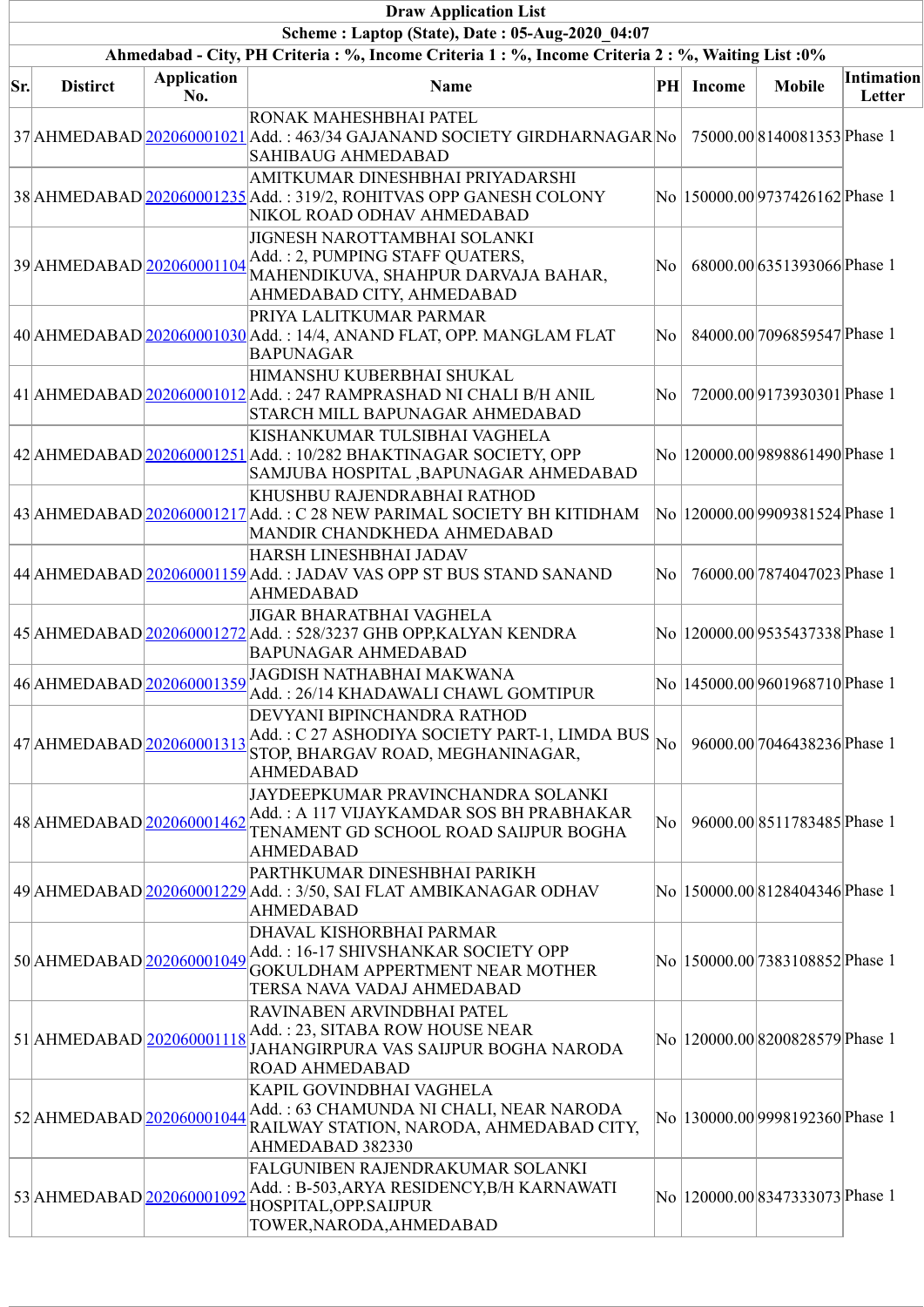|     | <b>Draw Application List</b>                                                                       |                           |                                                                                                                                   |    |               |                                  |                             |  |  |  |  |  |
|-----|----------------------------------------------------------------------------------------------------|---------------------------|-----------------------------------------------------------------------------------------------------------------------------------|----|---------------|----------------------------------|-----------------------------|--|--|--|--|--|
|     | Scheme: Laptop (State), Date: 05-Aug-2020 04:07                                                    |                           |                                                                                                                                   |    |               |                                  |                             |  |  |  |  |  |
|     | Ahmedabad - City, PH Criteria : %, Income Criteria 1 : %, Income Criteria 2 : %, Waiting List : 0% |                           |                                                                                                                                   |    |               |                                  |                             |  |  |  |  |  |
| Sr. | <b>Distirct</b>                                                                                    | <b>Application</b><br>No. | <b>Name</b>                                                                                                                       | PH | <b>Income</b> | <b>Mobile</b>                    | <b>Intimation</b><br>Letter |  |  |  |  |  |
|     | 54 AHMEDABAD 202060001010                                                                          |                           | PANKAJKUMAR DAHYABHAI RATHOD<br>Add.: 5 A AMRUTNAGAR SOCIETY PART 1 NR<br>CALICO MILL BEHRAMPURA AHAMEDABAD<br>380022             |    |               | No  100000.00 9274094091 Phase 1 |                             |  |  |  |  |  |
|     |                                                                                                    |                           | POYNI ATULBHAI MAKWANA<br>55 AHMEDABAD 202060001218 Add.: 30, GITAKRUPA SOCIETY MANGLESHWAR<br>MAHADEV ROAD GHODASAR AHMEDABAD    |    |               | No  120000.00 7487896743 Phase 1 |                             |  |  |  |  |  |
|     | 56 AHMEDABAD 202060001413                                                                          |                           | RAKSHITKUMAR ANILBHAI JADAV<br>Add. : 25/300<br>JAWAHARNAGAR, NR. INDIRANAGAR, OPP. TORRENT<br>POWER, AMARAIWADI AHEMDABAD-380026 |    |               | No  120000.00 7405144212 Phase 1 |                             |  |  |  |  |  |
|     | 57 AHMEDABAD 202060001309                                                                          |                           | RAHUL NATUBHAI CHASIYA<br>Add.: RAJIVBAGAR PART 1, B/H NILKANTH<br>TEMPLE, SHREYASH TEKRA, SATELLITE,<br>AHMEDABAD-380015         | No |               | 68000.00 7487836660 Phase 1      |                             |  |  |  |  |  |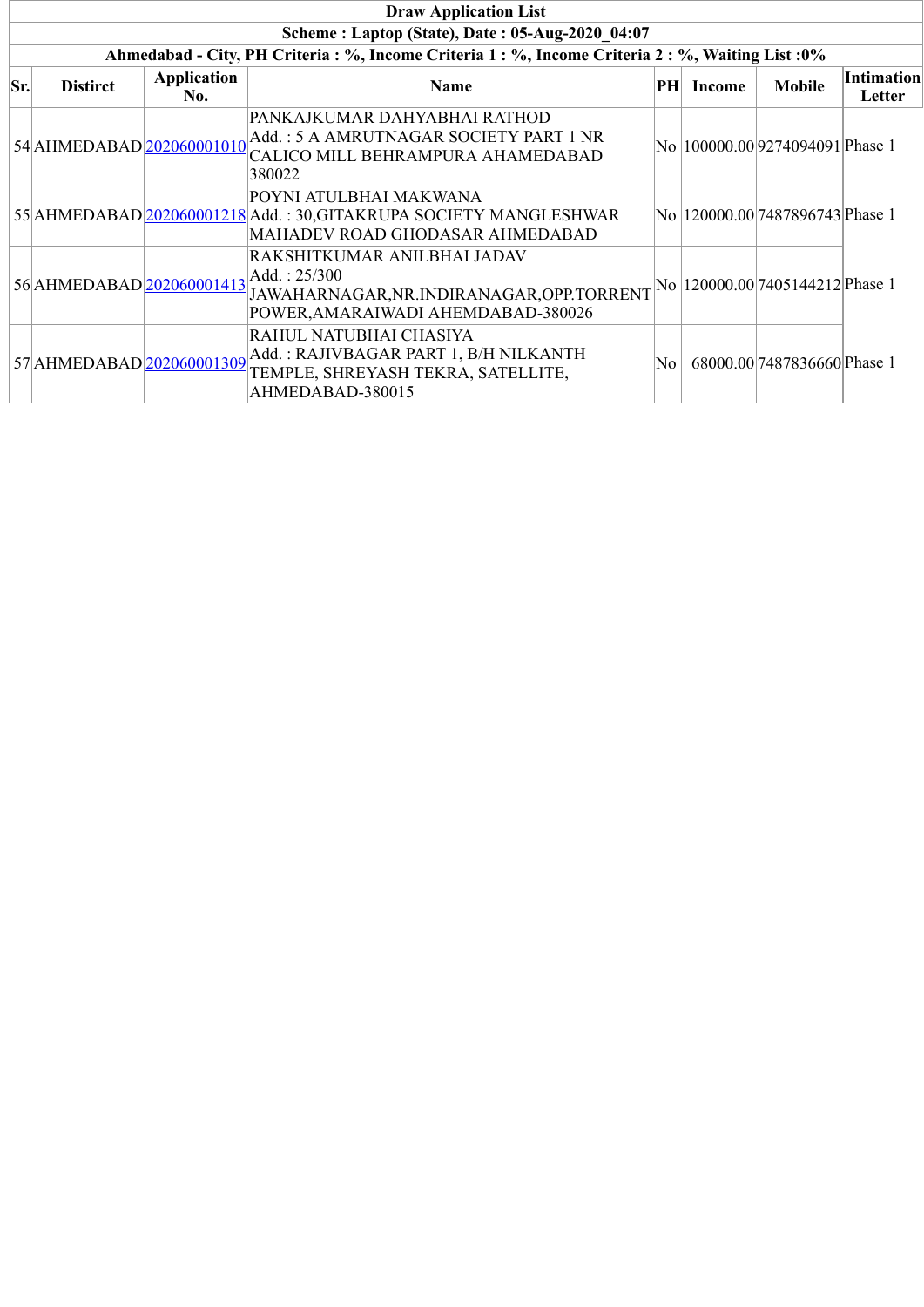|     | <b>Draw Application List</b>                                                 |                 |                                                                       |  |                  |                                |                          |  |  |  |  |
|-----|------------------------------------------------------------------------------|-----------------|-----------------------------------------------------------------------|--|------------------|--------------------------------|--------------------------|--|--|--|--|
|     | Scheme: Laptop (State), Date: 05-Aug-2020 04:07                              |                 |                                                                       |  |                  |                                |                          |  |  |  |  |
|     | PH Criteria: %, Income Criteria 1: %, Income Criteria 2: %, Waiting List: 0% |                 |                                                                       |  |                  |                                |                          |  |  |  |  |
| Sr. | <b>Distirct</b>                                                              | Application No. | <b>Name</b>                                                           |  | <b>PH</b> Income | Mobile                         | <b>Intimation Letter</b> |  |  |  |  |
|     | 1 CHHOTAUDEPUR                                                               |                 | 202060001174<br>Add.: HARIDHAM FALIYA                                 |  |                  | No 20000.00 9638138687 Phase 1 |                          |  |  |  |  |
|     | 2CHHOTAUDEPUR                                                                |                 | $202060001417$ SHEETALBEN BHARATBHAI SOLANKI<br>Add.: HARIDHAM FALIYA |  |                  | No 20000.00 9979048980 Phase 1 |                          |  |  |  |  |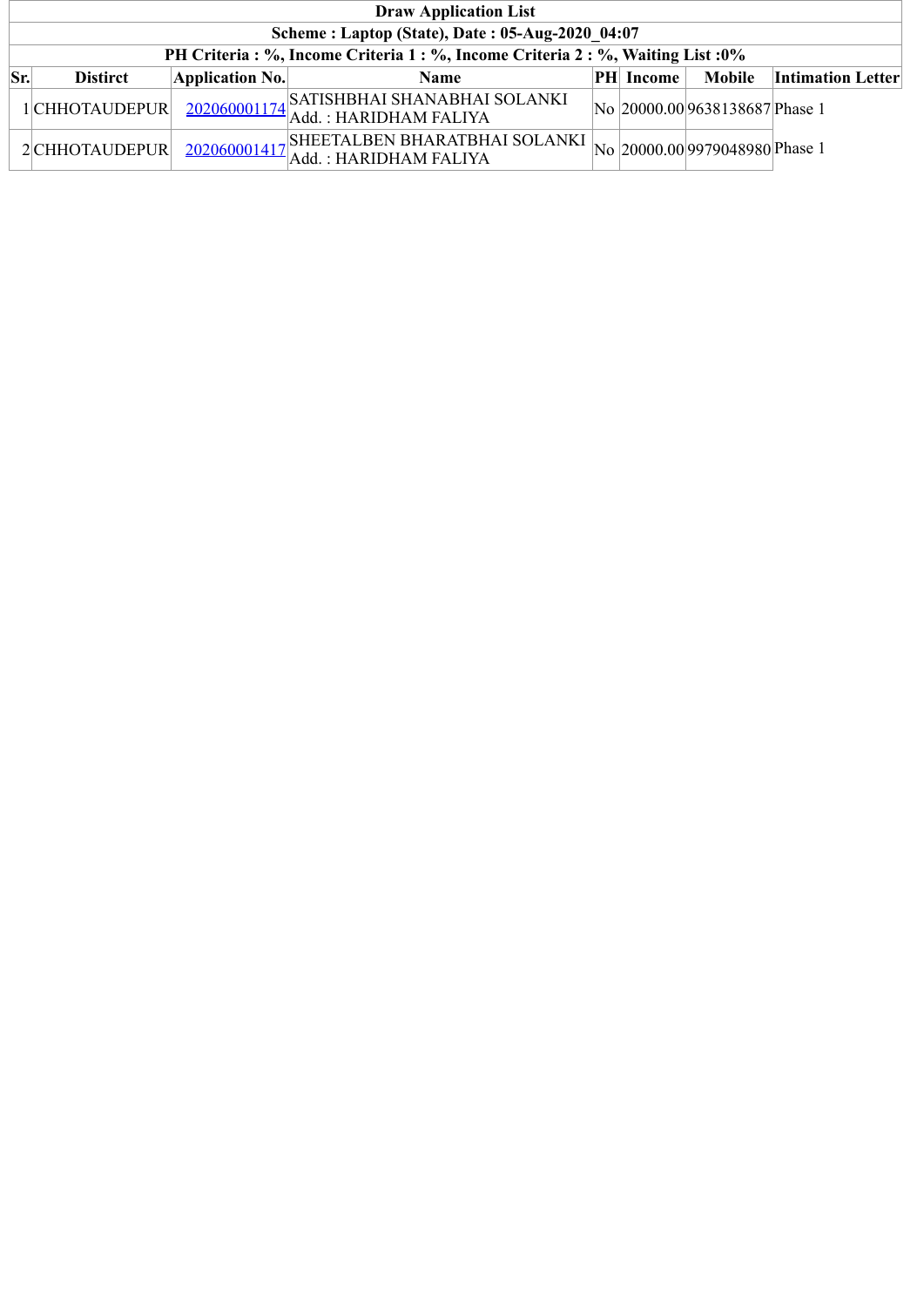| <b>Draw Application List</b>                    |                           |                                                                                                                                                  |  |           |                                 |                             |  |  |  |  |
|-------------------------------------------------|---------------------------|--------------------------------------------------------------------------------------------------------------------------------------------------|--|-----------|---------------------------------|-----------------------------|--|--|--|--|
| Scheme: Laptop (State), Date: 05-Aug-2020 04:07 |                           |                                                                                                                                                  |  |           |                                 |                             |  |  |  |  |
|                                                 |                           | PH Criteria : %, Income Criteria 1 : %, Income Criteria 2 : %, Waiting List : 0%                                                                 |  |           |                                 |                             |  |  |  |  |
| $\vert$ Sr. Distirct $\vert$                    | <b>Application</b><br>No. | <b>Name</b>                                                                                                                                      |  | PH Income | <b>Mobile</b>                   | <b>Intimation</b><br>Letter |  |  |  |  |
|                                                 |                           | $1\Big \text{MORBI}\Big \underline{\text{202060001320}}\Big \text{MAHESHKUMAR RAMESHBHAI MAKWANA}\Big $<br>Add.: BHIMSAR, VEGETABLE ROAD MORBI-2 |  |           | No  50000.00 7778894643 Phase 1 |                             |  |  |  |  |
|                                                 |                           | SANJAY TRIKAMJIBHAI SOLANKI<br>2 MORBI 202060000989 Add.: BEHIND SHAKTI MATAJI TEMPLE, SHAKAT<br><b>SANALA, MORBI</b>                            |  |           | No 48000.00 6359081162 Phase 1  |                             |  |  |  |  |
|                                                 |                           | 3MORBI 202060001333 CHANDRIKABEN MOTIBHAI MAKAVANA<br>Add.: AT HALVAD BH ST STAND NR HIRAWADI                                                    |  |           | No 70000.00 9904843749 Phase 1  |                             |  |  |  |  |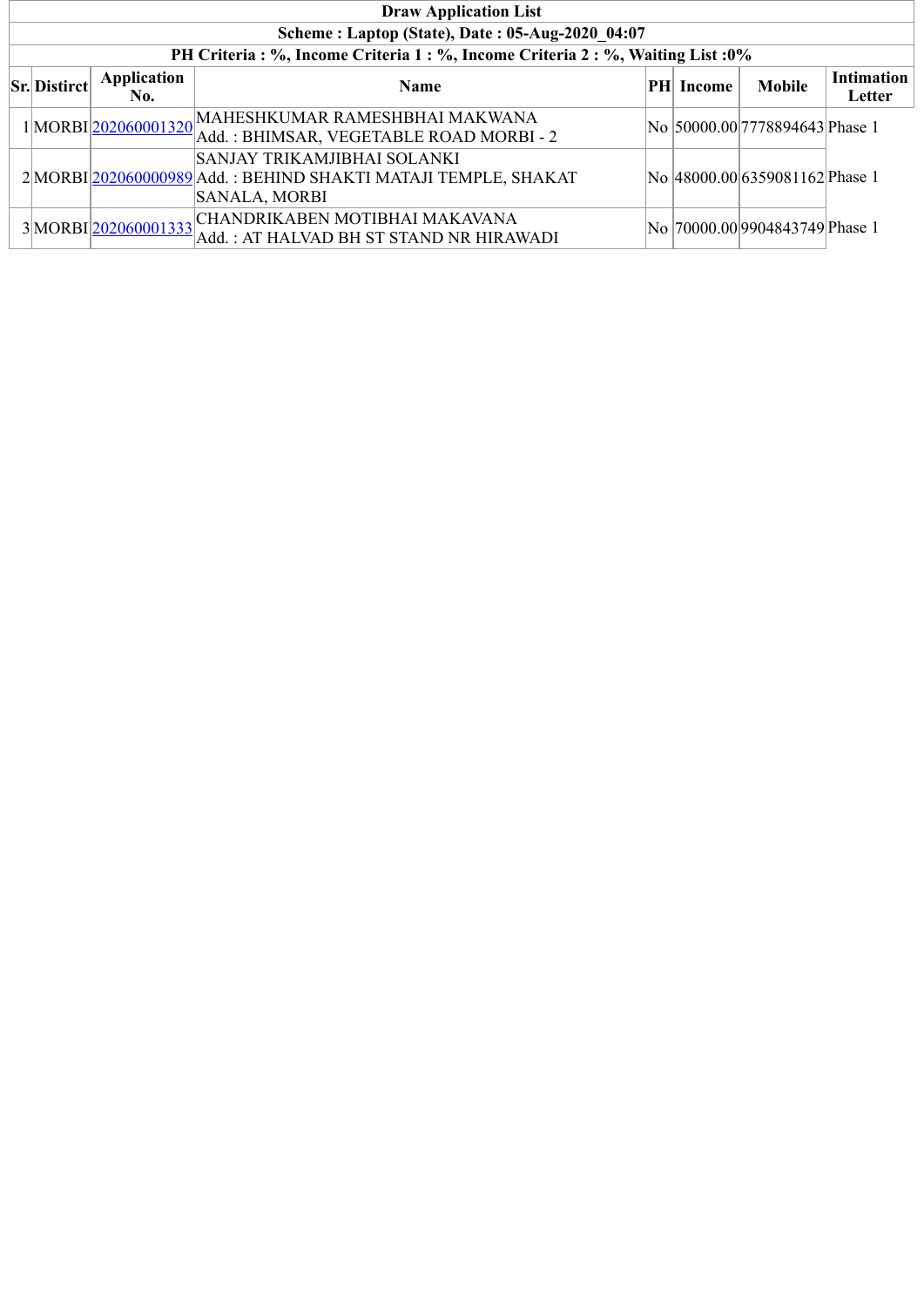| <b>Draw Application List</b>                                                     |                           |                                                                                                                                                              |  |           |                                 |                             |  |  |  |  |  |
|----------------------------------------------------------------------------------|---------------------------|--------------------------------------------------------------------------------------------------------------------------------------------------------------|--|-----------|---------------------------------|-----------------------------|--|--|--|--|--|
| Scheme: Laptop (State), Date: 05-Aug-2020 04:07                                  |                           |                                                                                                                                                              |  |           |                                 |                             |  |  |  |  |  |
| PH Criteria : %, Income Criteria 1 : %, Income Criteria 2 : %, Waiting List : 0% |                           |                                                                                                                                                              |  |           |                                 |                             |  |  |  |  |  |
| Sr. Distirct                                                                     | <b>Application</b><br>No. | Name                                                                                                                                                         |  | PH Income | <b>Mobile</b>                   | <b>Intimation</b><br>Letter |  |  |  |  |  |
|                                                                                  |                           | <b>BHAVESH BHIMJIBHAI BABARIYA</b><br>1 AMRELI 202060001140 Add.: AT CHARODIYA BHIMJIBHAI PUNJABHAI<br><b>BABARIYA</b>                                       |  |           | No 27000.00 6352139110 Phase 1  |                             |  |  |  |  |  |
|                                                                                  | 2 AMRELI 202060001005     | DIPAK SHAMJIBHAI RATHOD<br>Add.: MAIN ROAD, TIMBI                                                                                                            |  |           | No 40000.00 9723051889 Phase 1  |                             |  |  |  |  |  |
|                                                                                  |                           | KAMLESHBHAI SOMABHAI KHUMAN<br>3 AMRELI 202060001154 Add.: HELTH OFFICE SAME, NILAVALA ROAD, AT-BABRA No 72000.00 9714581901 Phase 1<br>TA-BABRA DIST-AMRELI |  |           |                                 |                             |  |  |  |  |  |
|                                                                                  | 4AMRELI202060001097       | NITIN MANUBHAI MAHIDA<br>Add.: PARAMA, PITHAVADI                                                                                                             |  |           | No  45000.00 6359403854 Phase 1 |                             |  |  |  |  |  |
|                                                                                  |                           | $5\mbox{$\mid$AMRELI\mbox{$\mid$}202060001232\mbox{$\mid$}ARUNBHAI MANJIBHAI MAKWANA}$<br>Add.: HARIJAN VAS VANKIYA 365610                                   |  |           | No 45000.00 9723179867 Phase 1  |                             |  |  |  |  |  |
|                                                                                  |                           | 6 AMRELI 202060001285 KAUSHIK MAVJIBHAI PARMAR<br>Add.: AT SARMBHADA TA AMRELI DIST AMRELI                                                                   |  |           | No 30000.00 7990404897 Phase 1  |                             |  |  |  |  |  |
|                                                                                  |                           | DIMPAL ASHOKBHAI MAYATRA<br>7 AMRELI 202060001231 Add.: BLOCK B/24 MOMAI KRUPA SARVODAY SOCIETY<br>CHITAL ROAD AMRELI 365601                                 |  |           | No 60000.00 9265519234 Phase 1  |                             |  |  |  |  |  |
|                                                                                  | 8AMRELI 202060001441      | SUNILKUMAR MAGANBHAI MUCHHADIYA<br>Add.: 53, TATANIYA ROAD VISTAR, NANIDHARI                                                                                 |  |           | No 50000.00 8980111443 Phase 1  |                             |  |  |  |  |  |
|                                                                                  | 9 AMRELI 202060001188     | AMITA JAYSUKHBHAI MARU<br>Add.: AT DHARAI TAL BABRA DIST AMRELI                                                                                              |  |           | No 60000.00 7283998995 Phase 1  |                             |  |  |  |  |  |
|                                                                                  | 10 AMRELI 202060000982    | VIJAYKUMAR KANAJIBHAI SARVAIA<br>Add.: KILLOL KUNJ                                                                                                           |  |           | No 42000.00 7878207766 Phase 1  |                             |  |  |  |  |  |
|                                                                                  | 11 AMRELI 202060001022    | JAYESHKUMAR MANUBHAI SARVAIYA<br>Add.: AT-KHAMBHA TA-KHAMBHA DIST-AMRELI 365650                                                                              |  |           | No 47000.00 9924619510 Phase 1  |                             |  |  |  |  |  |
|                                                                                  |                           | <b>BHANUBEN GORDHANBHAI DAFDA</b><br>12 AMRELI 202060001458 Add.: NEAR PRIMARY SCHOOL MAIN ROAD<br>DERIPIPARIYA                                              |  |           | No 48000.00 9624270863 Phase 1  |                             |  |  |  |  |  |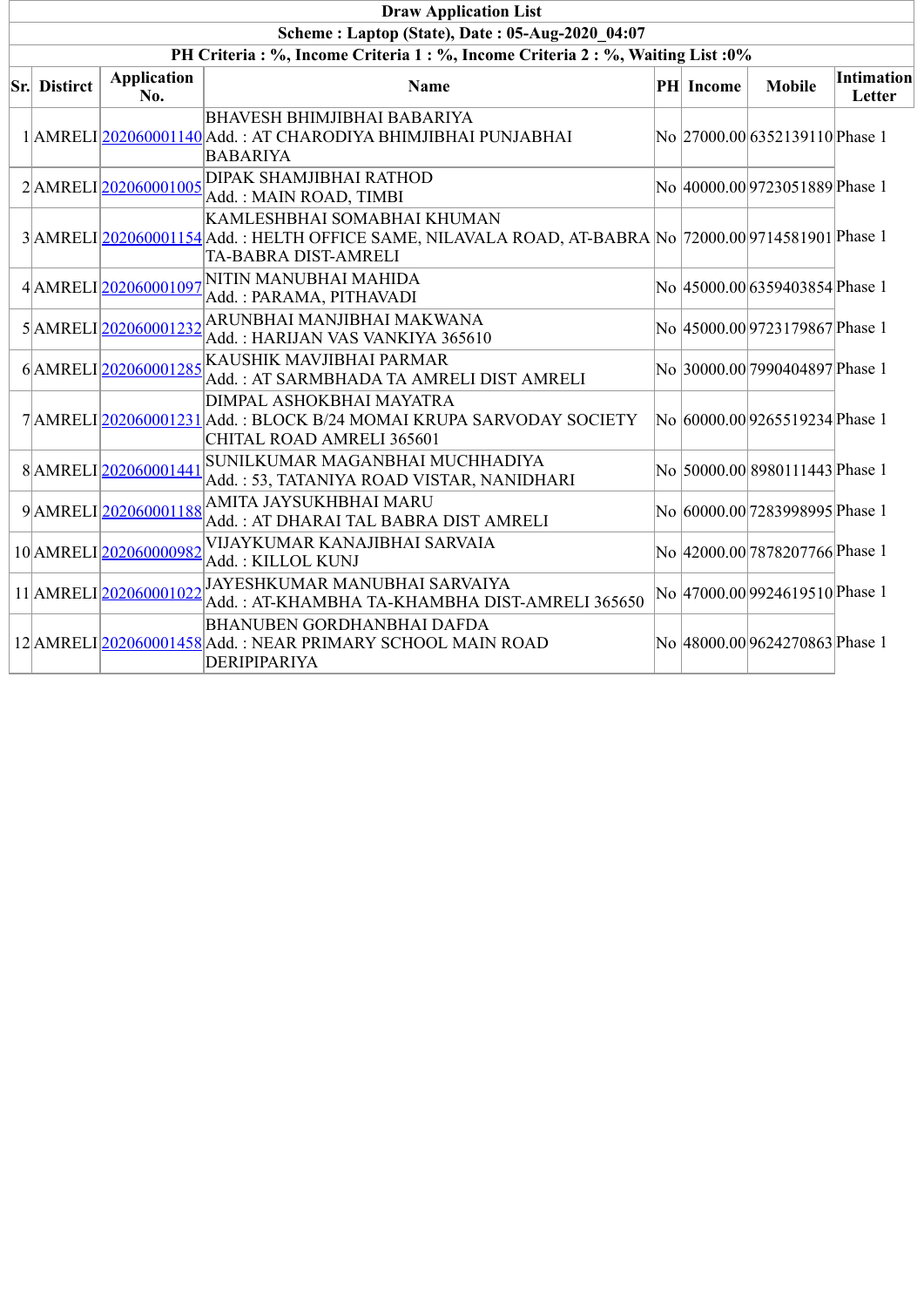|     | <b>Draw Application List</b>                                                     |                           |                                                                                                                                                                     |  |                  |                                    |                             |  |  |  |  |  |
|-----|----------------------------------------------------------------------------------|---------------------------|---------------------------------------------------------------------------------------------------------------------------------------------------------------------|--|------------------|------------------------------------|-----------------------------|--|--|--|--|--|
|     |                                                                                  |                           | Scheme: Laptop (State), Date: 05-Aug-2020 04:07                                                                                                                     |  |                  |                                    |                             |  |  |  |  |  |
|     | PH Criteria : %, Income Criteria 1 : %, Income Criteria 2 : %, Waiting List : 0% |                           |                                                                                                                                                                     |  |                  |                                    |                             |  |  |  |  |  |
| Sr. | <b>Distirct</b>                                                                  | <b>Application</b><br>No. | <b>Name</b>                                                                                                                                                         |  | <b>PH</b> Income | <b>Mobile</b>                      | <b>Intimation</b><br>Letter |  |  |  |  |  |
|     |                                                                                  |                           | MANASHVIBEN CHANDRESHKUMAR PRABHAKAR<br>1 MAHISAGAR 202060001456 Add.: AT-CHAMARIYA PO-VIRANIYA TA-LUNAWADA No 35000.00 9909204552 Phase 1<br><b>DIST-MAHISAGAR</b> |  |                  |                                    |                             |  |  |  |  |  |
|     |                                                                                  |                           | MEHULKUMAR MAHENDRABHAI MAKWANA<br>2 MAHISAGAR 202060001201 Add.: B-96/5, INDIRA NAGARI SARKARI<br>DAVAKHANU, BALASINOR                                             |  |                  | No  72000.00 9033068636 Phase 1    |                             |  |  |  |  |  |
|     | 3MAHISAGAR 202060001207                                                          |                           | VAISHALEEBEN ARVINDBHAI CHAUHAN<br>Add.: E/514/1, OLD ROHITVAS                                                                                                      |  |                  | No  75000.00 9825394450 Phase 1    |                             |  |  |  |  |  |
|     |                                                                                  |                           | JIGALKUMAR MAHENDRABHAI MAKWANA<br>4 MAHISAGAR 202060001204 Add.: L-96/5 INDEERA NAGAR, SARKARI<br>DAVAKHANU BALASINOR                                              |  |                  | No 72000.00 7778873339 Phase 1     |                             |  |  |  |  |  |
|     |                                                                                  |                           | MITESHKUMAR ARVINDBHAI NAYAK<br>5 MAHISAGAR 202060001126 Add.: 583, NAYAKVAS, BAKHLIVALA SCHOOL NI<br><b>PACHAD</b>                                                 |  |                  | No  70000.00 9157244010 Phase 1    |                             |  |  |  |  |  |
|     |                                                                                  |                           | RAJESHKUMAR GALABHAI MAKVANA<br>$6$ MAHISAGAR $ 202060001017 $ Add.: AT SARIYA (ROHITVAS) TA VIRPUR DI<br>MAHISAGAR PO HANDIYA                                      |  |                  | No 48000.00 9687981136 Phase 1     |                             |  |  |  |  |  |
|     |                                                                                  |                           | SHAILESHBHAI HIRABHAI VANKAR<br>7 MAHISAGAR 202060001432 Add. : AT-ARITHA PO-SHAMANA TA-LUNAWADA<br><b>DIST-MAHISAGAR</b>                                           |  |                  | No 60000.00 9726765359 Phase 1     |                             |  |  |  |  |  |
|     | 8MAHISAGAR 202060001261                                                          |                           | JIGNESHKUMAR DILIPBHAI CHAUHAN<br>Add.: NEW PLOT ROHITVAS                                                                                                           |  |                  | No   85000.00  9099326586  Phase 1 |                             |  |  |  |  |  |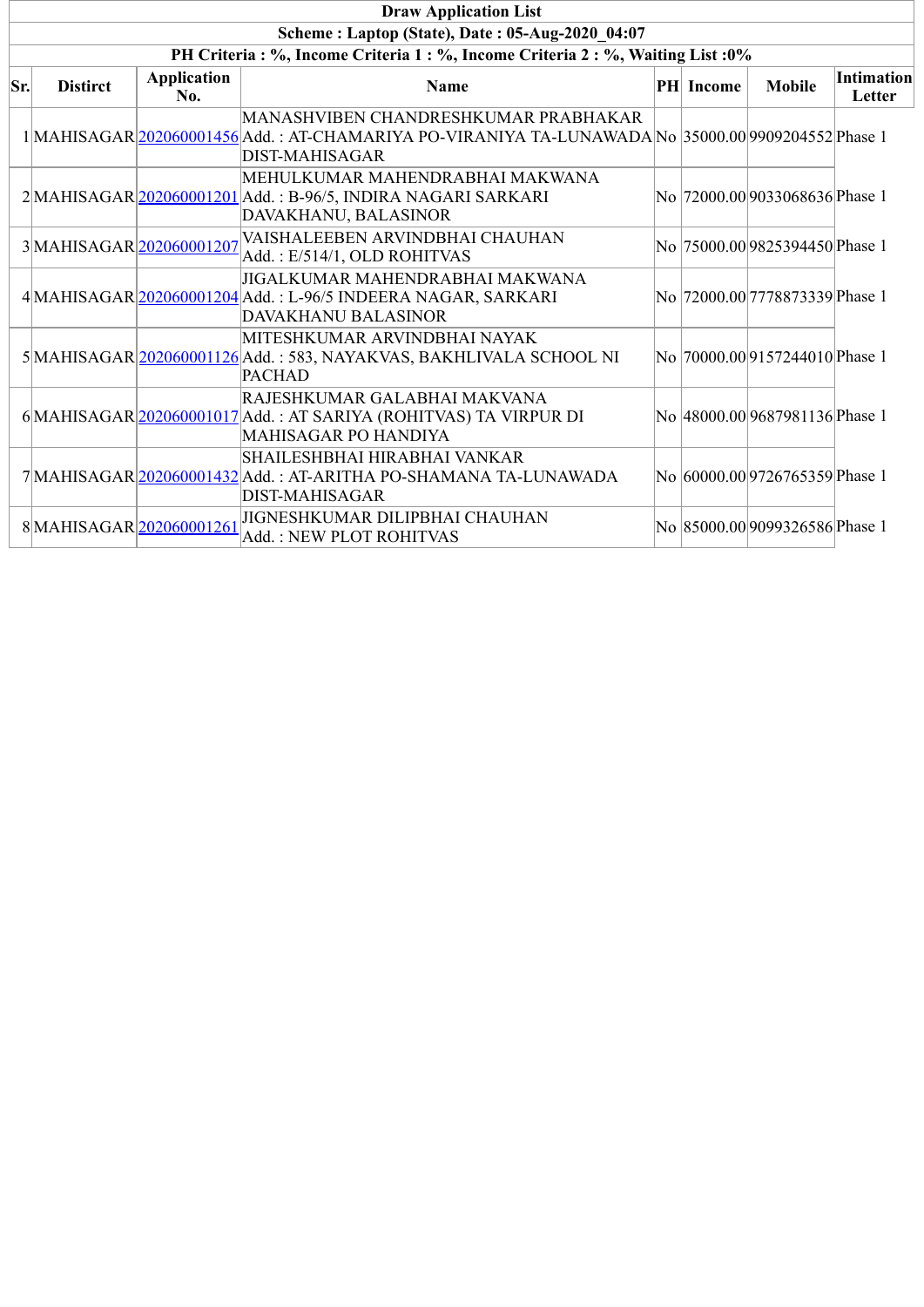| <b>Draw Application List</b>                    |                           |                                                                                                                                                                                         |                        |           |                                  |                      |  |  |  |  |  |
|-------------------------------------------------|---------------------------|-----------------------------------------------------------------------------------------------------------------------------------------------------------------------------------------|------------------------|-----------|----------------------------------|----------------------|--|--|--|--|--|
| Scheme: Laptop (State), Date: 05-Aug-2020 04:07 |                           |                                                                                                                                                                                         |                        |           |                                  |                      |  |  |  |  |  |
|                                                 |                           | PH Criteria : %, Income Criteria 1 : %, Income Criteria 2 : %, Waiting List : 0%                                                                                                        |                        |           |                                  |                      |  |  |  |  |  |
| <b>Sr.</b> Distirct                             | <b>Application</b><br>No. | <b>Name</b>                                                                                                                                                                             |                        | PH Income | <b>Mobile</b>                    | Intimation<br>Letter |  |  |  |  |  |
|                                                 |                           | KETAN HARESHBHAI SAGATHIYA<br>1 RAJKOT 202060001186 Add.: HARI NIVAS VIJAY NAGAR SOCIETY STREET NO 7 No<br>BEHIND BALMANDIR NEW THORALA RAJKOT                                          |                        |           | 96000.00 8460117528 Phase 1      |                      |  |  |  |  |  |
|                                                 | 2RAJKOT202060001287       | HARSHAD RAJUBHAI DEGADA<br>Add.: RAMDEV NAGAR VERAVAL SHAPAR                                                                                                                            | No                     |           | 50000.00 9512067414 Phase 1      |                      |  |  |  |  |  |
|                                                 | 3RAJKOT202060001267       | <b>BHAVESH POPATBHAI PARMAR</b><br>Add.: AT THANA GALOL, TA JETPUR, DIST RAJKOT                                                                                                         | No                     |           | 60000.00 9974452429 Phase 1      |                      |  |  |  |  |  |
|                                                 |                           | USHABEN KESHUBHAI CHAUHAN<br>4 RAJKOT 202060001433 Add.: VIJAY NAGAR SOCIETY, STREET NO-7, NEW<br>THORALA, RAJKOT-03                                                                    | No                     |           | 84000.00 9265201407 Phase 1      |                      |  |  |  |  |  |
|                                                 |                           | KRISHNA HASAMUKHBHAI ZALA<br>5 RAJKOT 202060001170 Add.: JAYGEET STREET NO.3, NEAR ATMIYA COLLEGE,<br>KALAWAD ROAD, RAJKOT                                                              | No                     |           | 68000.00 9638071272 Phase 1      |                      |  |  |  |  |  |
|                                                 |                           | MILANKUMAR KISHORBHAI MAKWANA<br>$6$ RAJKOT $\frac{202060001245}{202060001245}$ Add.: "MOMAI KRUPA" NEW SARVODAY SOCIETY-3,<br>KHIJADDA VALO MAIN ROAD, BEDIPARA, NEW<br><b>THORADA</b> | No                     |           | 72000.00 9265249257 Phase 1      |                      |  |  |  |  |  |
|                                                 |                           | PARAG GOVINDBHAI AGHERA<br>7 RAJKOT 202060001009 Add.: 2-TILAK PLOT, MOCHIBAJAR, BEHIND I P<br>MISSION SCHOOL, RAJKOT                                                                   |                        |           | No  100000.00 8128444108 Phase 1 |                      |  |  |  |  |  |
|                                                 |                           | MOHIL HASAMUKHBHAI ZALA<br>8 RAJKOT 202060001168 Add.: JAYGEET STREET NO.3, NEAR ATMIYA COLLEGE,<br>KALAWAD ROAD, RAJKOT.                                                               | $\overline{\rm No}$    |           | 68000.00 7405344498 Phase 1      |                      |  |  |  |  |  |
|                                                 | 9RAJKOT202060001035       | YASHVANTKUMAR MADHAVBHAI KHUMAN<br>Add.: KHAREDA, KOTDASANGANI, RAJKOT                                                                                                                  | No                     |           | 47000.00 9924104327 Phase 1      |                      |  |  |  |  |  |
|                                                 | 10RAJKOT202060001276      | SUNITA HIMANTBHAI DAFADA<br>Add.: AT CHORDI TA GONDAL DIST RAJKOT                                                                                                                       | No                     |           | 47000.00 8460189101 Phase 1      |                      |  |  |  |  |  |
|                                                 | 11 RAJKOT 202060001153    | POOJA MANSUKHBHAI VAGHELA<br>Add.: 14 MAIN BAZAR (EAST SIDE), SAL PIPALIYA                                                                                                              | No                     |           | 35000.00 7567510115 Phase 1      |                      |  |  |  |  |  |
|                                                 | 12RAJKOT202060001144      | DHAVAL RAMESHCHANDRA PARMAR<br>Add.: DHAVAL SHASTRY NAGAR SOCIETY STREET NO 2<br>BH MAMTA PETROL PUMP NANA MAVA MAIN ROAD<br><b>RAJKOT</b>                                              | $\overline{\text{No}}$ |           | 68500.00 7623877770 Phase 1      |                      |  |  |  |  |  |
|                                                 | 13RAJKOT202060001329      | TEJAS RAVINDRABHAI CHANDPA<br>Add.: AMBEDKARNAGAR NANAMOVA STREET NO-5<br>OPP A.G. CHOWK JAKATNAKA KALAWAD ROAD<br><b>RAJKOT</b>                                                        | No                     |           | 70000.00 7990534802 Phase 1      |                      |  |  |  |  |  |
|                                                 | 14RAJKOT202060001370      | NITIN VINODBHAI SOLANKI<br>Add.: AT VEGADI TAL DHORAJI DIST RAJKOT                                                                                                                      | No                     |           | 60000.00 7016304853 Phase 1      |                      |  |  |  |  |  |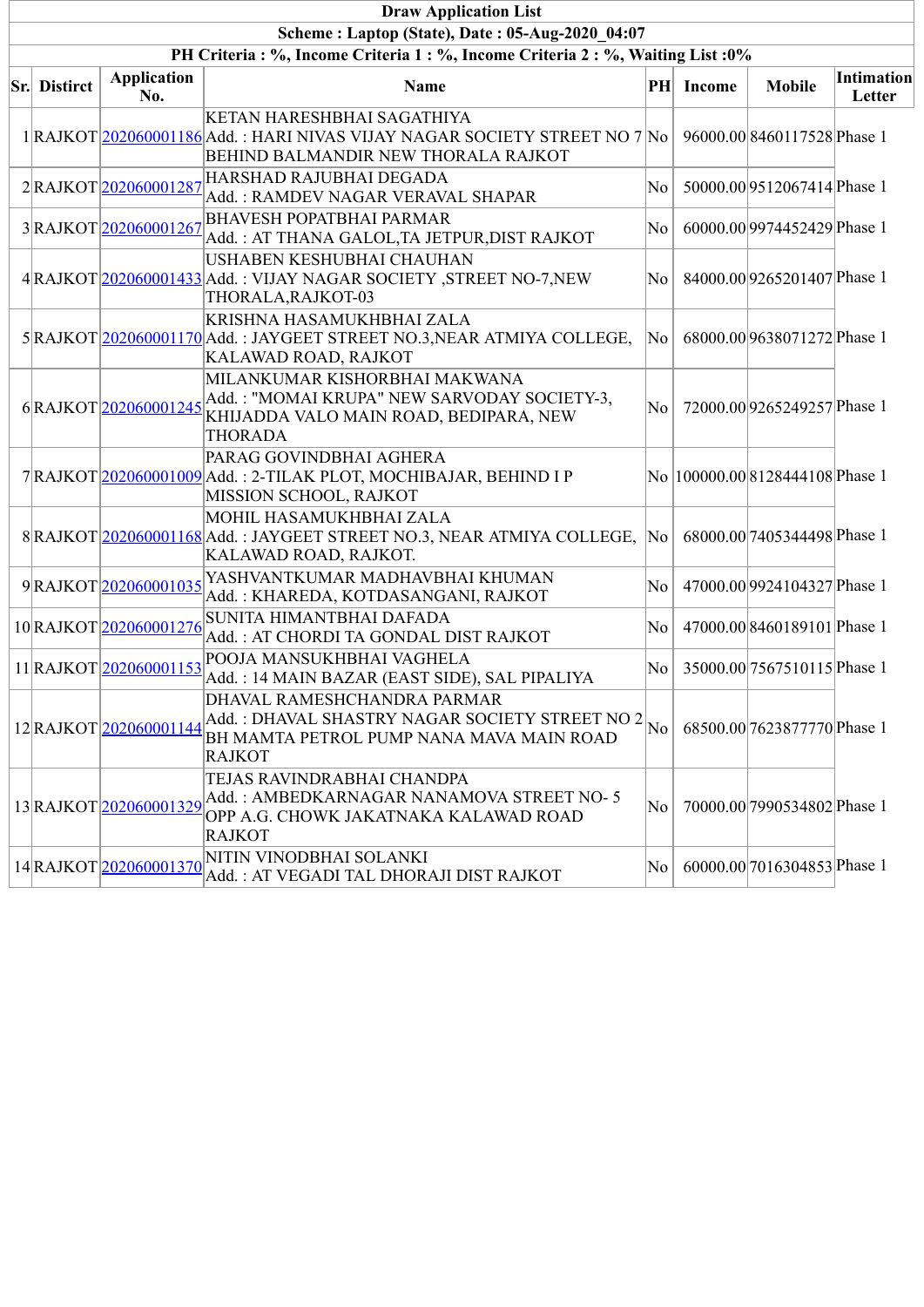| <b>Draw Application List</b>                    |                     |                                                                                                                                                                               |  |                  |                                    |                             |  |  |  |  |
|-------------------------------------------------|---------------------|-------------------------------------------------------------------------------------------------------------------------------------------------------------------------------|--|------------------|------------------------------------|-----------------------------|--|--|--|--|
| Scheme: Laptop (State), Date: 05-Aug-2020 04:07 |                     |                                                                                                                                                                               |  |                  |                                    |                             |  |  |  |  |
|                                                 |                     | PH Criteria : %, Income Criteria 1 : %, Income Criteria 2 : %, Waiting List : 0%                                                                                              |  |                  |                                    |                             |  |  |  |  |
| <b>Sr. Distirct</b>                             | Application<br>No.  | <b>Name</b>                                                                                                                                                                   |  | <b>PH</b> Income | <b>Mobile</b>                      | <b>Intimation</b><br>Letter |  |  |  |  |
|                                                 |                     | KIRTIBEN RAJENDRABHAI MAKWANA<br>1 ANAND 202060001074 Add.: 3135 MAHESHWARI SOCIETY, OPP. ITI. B/H. PAYAL<br>CINEMA, VASAD                                                    |  |                  | No  75000.00 8490089210 Phase 1    |                             |  |  |  |  |
|                                                 |                     | HIMANSHUBHAI DINESHBHAI SUPAT<br>2 ANAND 202060001006 Add.: ANAND BORSAD ROAD GOVMENT HOSPITAL, AT -<br>NAPATALPAD                                                            |  |                  | No 40000.00 8849335465 Phase 1     |                             |  |  |  |  |
|                                                 | 3ANAND 202060001068 | KRUNALKUMAR JAGDISHBHAI MAKWANA<br>Add.: OLD STREET KHRISTI FALIU VANKAR VAS RUNAJ                                                                                            |  |                  | No 36000.00 9879474314 Phase 1     |                             |  |  |  |  |
|                                                 |                     | $4\bigl \mathrm{ANAND}\bigl \underline{202060001389}\bigr \mathrm{ASHOKKUMAR}\ \overline{\mathrm{CHIMANBHAI}\ \mathrm{DULERA}}$<br>Add.: 268, VANKAR VAS, NEAR BHAVANI MANDIR |  |                  | No 40000.00 9904098466 Phase 1     |                             |  |  |  |  |
|                                                 |                     | $5\left \mathrm{ANAND}\right \underline{202060001442}\right \mathrm{ANILKUMAR BHANUBHAI ROHIT}$<br>Add.: ROHITVAS, VANSOL                                                     |  |                  | No 40000.00 7041555310 Phase 1     |                             |  |  |  |  |
|                                                 | 6ANAND 202060001308 | AMITKUMAR KANTIBHAI SOLANKI<br>Add.: 31-SITARAMNAGAR SOCIETY NEAR-<br>FATEHDARWAJA AT-KHAMBHAT TA-KHAMBHAT DI-<br><b>ANAND</b>                                                |  |                  | No   80000.00  9925939015  Phase 1 |                             |  |  |  |  |
|                                                 | 7ANAND 202060001431 | KAMLESHKUMAR ASHOKBHAI MAKWANA<br>Add.: SARKARI HOSPITAL PACHAD.MOTO ROHIT VAS                                                                                                |  |                  | No 52000.00 9033836516 Phase 1     |                             |  |  |  |  |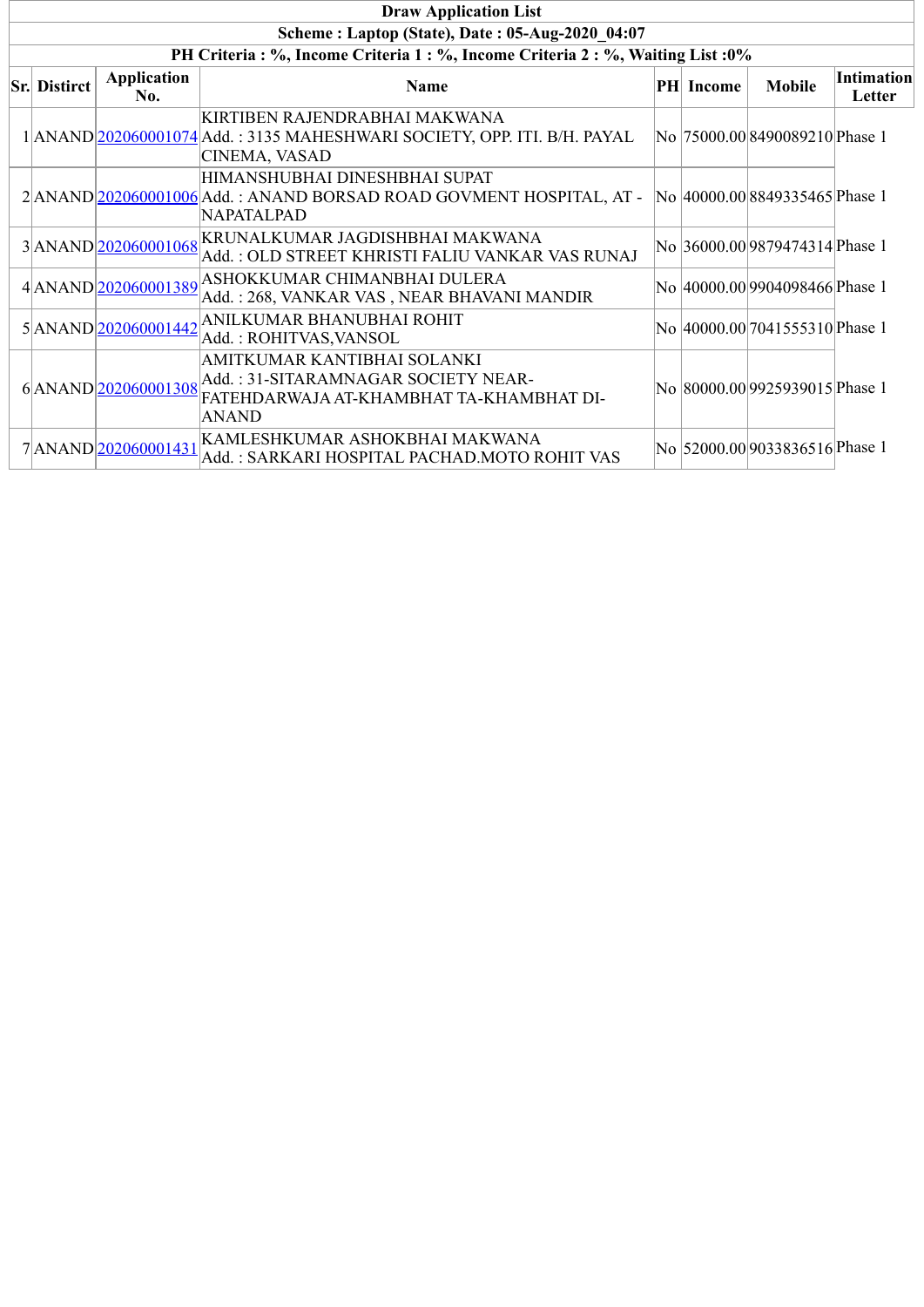|     | <b>Draw Application List</b>                    |                           |                                                                                                                                          |                  |               |                                  |                      |  |  |  |  |  |
|-----|-------------------------------------------------|---------------------------|------------------------------------------------------------------------------------------------------------------------------------------|------------------|---------------|----------------------------------|----------------------|--|--|--|--|--|
|     | Scheme: Laptop (State), Date: 05-Aug-2020 04:07 |                           |                                                                                                                                          |                  |               |                                  |                      |  |  |  |  |  |
|     |                                                 |                           | PH Criteria: %, Income Criteria 1: %, Income Criteria 2: %, Waiting List: 0%                                                             |                  |               |                                  |                      |  |  |  |  |  |
| Sr. | <b>Distirct</b>                                 | <b>Application</b><br>No. | <b>Name</b>                                                                                                                              | $\bf{PH}$        | <b>Income</b> | <b>Mobile</b>                    | Intimation<br>Letter |  |  |  |  |  |
|     |                                                 |                           | JITENDRAKUMAR MAHESHBHAI MARU<br>1 BHAVNAGAR 202060000995 Add.: AT KAMLEJ TAL BHAVNAGAR DIST<br><b>BHAVNAGAR</b>                         | No               |               | 68000.00 9978639209 Phase 1      |                      |  |  |  |  |  |
|     |                                                 |                           | RAHULKUMAR DUDABHAI CHAVADA<br>2 BHAVNAGAR 202060001043 Add.: RANPARDA KHARA TA PALITANA DIS<br><b>BHAVNAGAR</b>                         | $\rm{No}$        |               | 47000.00 9265231943 Phase 1      |                      |  |  |  |  |  |
|     |                                                 |                           | DIPAKBHAI NARANBHAI SOLANKI<br>3 BHAVNAGAR 202060001008 Add. : AT-AMBLA, ROHIDASNAGAR, TA-SIHOR,<br><b>DIST-BHAVNAGAR</b>                | $\rm{No}$ $\mid$ |               | 47000.00 9998896680 Phase 1      |                      |  |  |  |  |  |
|     |                                                 |                           | PRAKASH BHAGVANBHAI PADAYA<br>4 BHAVNAGAR 202060001185 Add.: PLOT NO.727-A-5, DIPAK CHWOK, BANK<br>COLONY, ANANDNAGAR, BHAVNAGAR         | No               |               | 60000.00 6351413616 Phase 1      |                      |  |  |  |  |  |
|     |                                                 |                           | PARTH KIRTIBHAI RAVALIYA<br>5 BHAVNAGAR 202060001331 Add.: DR BHIMRAV SOCIETY BLOCK NO 27<br>MAHUVA 364290 DIST BHAVNAGAR                | $\rm{No}$        |               | 98000.00 8238541212 Phase 1      |                      |  |  |  |  |  |
|     |                                                 |                           | SAGARBHAI KANJIBHAI DODIYA<br>6BHAVNAGAR 202060001110 Add.: 8/C,RAMDEVNAGAR-<br>2, OPP.S.T. WORKSHOP, CHITRA, BHAVNAGAR                  | No               |               | 37000.00 9106866917 Phase 1      |                      |  |  |  |  |  |
|     |                                                 |                           | KRUNAL VINUBHAI DHARAIYA<br>7 BHAVNAGAR 202060001310 Add.: VANKAR VAS,NANI<br>RAJASTHALI, PALITANA, BHAVNGAR. 364270                     | No               |               | 72000.00 7878922710 Phase 1      |                      |  |  |  |  |  |
|     |                                                 |                           | KARAN KISHANBHAI CHAUHAN<br>8BHAVNAGAR 202060001429 Add.: AT MAHUVA TAL MAHUVA DIST<br><b>BHAVNAGAR</b>                                  | No               |               | 47000.00 9978639209 Phase 1      |                      |  |  |  |  |  |
|     | 9BHAVNAGAR 202060001376                         |                           | REKHABEN BHARATBHAI BARAIYA<br>Add.: NEAR BAPA SITARAM SCHOOL                                                                            | No               |               | 39000.00 9328447445 Phase 1      |                      |  |  |  |  |  |
|     |                                                 |                           | DIPIKABEN MANJIBHAI MAKWANA<br>10 BHAVNAGAR 202060001052 Add. : AT FARIYADKA MAFATNAGAR VIA VARTEJ<br>TA BHAVNAGAR DIST BHAVNAGAR        |                  |               | No 120000.00 9725505141 Phase 1  |                      |  |  |  |  |  |
|     | 11 BHAVNAGAR 202060001384                       |                           | BHAGVATIBEN KALYANBHAI CHUDASAMA<br>Add.: NAVA PLOT, MOTI RAJSTHALI                                                                      | $\rm{No}$ $\mid$ |               | 60000.00 9510952532 Phase 1      |                      |  |  |  |  |  |
|     | 12BHAVNAGAR 202060001254                        |                           | <b>UMESH NANJIBHAI VIRAS</b><br>Add.: 124, VANKAR SHERI, NANA JADRA                                                                      | No               |               | 45000.00 8469764344 Phase 1      |                      |  |  |  |  |  |
|     |                                                 |                           | VISHAL BHAGVANBHAI JOGSAN<br>13 BHAVNAGAR 202060001422 Add.: NEAR BAS STAND, BAPA SITARAM TEMPLE,<br>VANKARVAS, CHAMARDI                 | No               |               | 40000.00 8140711471 Phase 1      |                      |  |  |  |  |  |
|     |                                                 |                           | JAGRUTI JITENDRABHAI DULERA<br>14 BHAVNAGAR 202060001323 Add.: VILLAGE-USRAD, HARIJAN VAS, TALUKA-<br>SIHOR, DIST.BHAVNAGAR              | No               |               | 96000.00 7984304951 Phase 1      |                      |  |  |  |  |  |
|     |                                                 |                           | VANDANA RAMESHBHAI PARMAR<br>15 BHAVNAGAR 202060000980 Add. : PARMAR VANDANA R., GOPALWADI,<br><b>UMRALA</b>                             | No               |               | 47000.00 9624103195 Phase 1      |                      |  |  |  |  |  |
|     |                                                 |                           | AMARDIP GANESHBHAI PARMAR<br>16 BHAVNAGAR 202060001378 Add.: BAJARANGDAS TEMPLE NEAR VANKAR VAS No<br>CHAMARDI, CHAMARDI, TA VALLBHIPUR  |                  |               | 48000.00 9974526261 Phase 1      |                      |  |  |  |  |  |
|     | 17BHAVNAGAR 202060001096                        |                           | SNEHABEN MOHANBHAI BORICHA<br>Add.: PLOT NO.120, NEAR RAMAPIR TEMPLE,<br>MAFATNAGAR, BUDHEL, TA. BHAVNAGAR, DIST.<br><b>BHAVNAGAR</b>    |                  |               | No  110000.00 7436097747 Phase 1 |                      |  |  |  |  |  |
|     |                                                 |                           | VANITABEN MANJIBHAI PADAYA<br>18 BHAVNAGAR 202060001426 Add.: AT-BELA VIA-TRAPAJ TA - TALAJA DIST. -<br><b>BHAVNAGAR</b>                 | $\rm{No}$ $\mid$ |               | 48000.00 9737835713 Phase 1      |                      |  |  |  |  |  |
|     |                                                 |                           | ASHISHKUMAR MANSUKHLAL VALA<br>19 BHAVNAGAR 202060001166 Add.: 213/8A, NEW PLOT AREA, LAKHNAK<br>PRIMARY SCHOOL,                         | No               |               | 60000.00 9723982502 Phase 1      |                      |  |  |  |  |  |
|     |                                                 |                           | JIGNESH NARENDRABHAI PARMAR<br>20 BHAVNAGAR 202060001383 Add.: AT, AMBLA TA-SHIHOR DIST-BHAVNAGAR<br>JUNO HARIJAN VAS PIN-364210 GUJARAT | $\rm{No}$        |               | 47000.00 7600631660 Phase 1      |                      |  |  |  |  |  |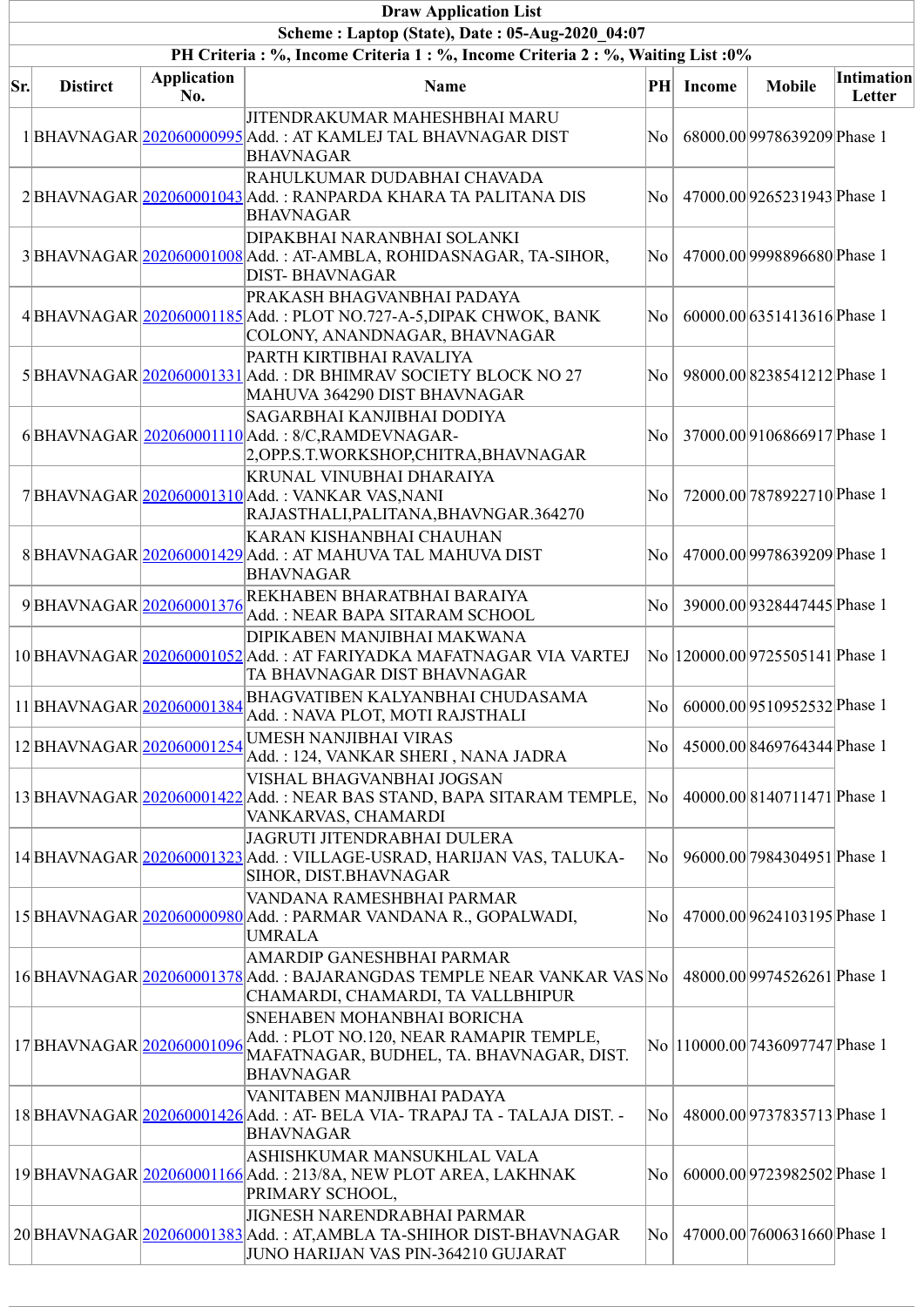|     | <b>Draw Application List</b> |                           |                                                                                                                                   |                  |        |                                  |                             |  |  |
|-----|------------------------------|---------------------------|-----------------------------------------------------------------------------------------------------------------------------------|------------------|--------|----------------------------------|-----------------------------|--|--|
|     |                              |                           | Scheme: Laptop (State), Date: 05-Aug-2020 04:07                                                                                   |                  |        |                                  |                             |  |  |
|     |                              |                           | PH Criteria: %, Income Criteria 1: %, Income Criteria 2: %, Waiting List: 0%                                                      |                  |        |                                  |                             |  |  |
| Sr. | <b>Distirct</b>              | <b>Application</b><br>No. | <b>Name</b>                                                                                                                       | PH               | Income | <b>Mobile</b>                    | <b>Intimation</b><br>Letter |  |  |
|     |                              |                           | DIXITA DHANJIBHAI JADAV<br>21 BHAVNAGAR 202060001073 Add.: NORTH KRISHNANAGAR, MEGHNAGAR,<br>ANAND NAGAR ROAD, BHAVNAGAR - 364005 | $\rm{No}$ $\mid$ |        | 60000.00 9023312393 Phase 1      |                             |  |  |
|     | 22 BHAVNAGAR 202060001408    |                           | EKTA PARSHOTTAMBHAI MAKWANA<br>Add.: INDIRA NAGAR, NEW PLOT                                                                       | No l             |        | 85000.00 8238394012 Phase 1      |                             |  |  |
|     |                              |                           | PRACHIBEN MOHANBHAI BORICHA<br>23 BHAVNAGAR 202060001098 Add. : BUDHEL, MAFATNAGAR, TA. BHAVNAGAR<br>DIST. BHAVNAGAR              |                  |        | No  110000.00 8469492788 Phase 1 |                             |  |  |
|     | 24 BHAVNAGAR 202060001053    |                           | SANJAY JITUBHAI PARMAR<br>Add.: AT VADLI TA MAHUVA                                                                                | No               |        | 32651.00 7016499945 Phase 1      |                             |  |  |
|     |                              |                           | MONALI DHARMENDRABHAI BORICHA<br>25 BHAVNAGAR 202060001128 Add.: PLOT NO. 19, GOPALNAGAR, AKWADA,<br>TAL.DIST.BHAVNAGAR           | No l             |        | 60000.00 9558825900 Phase 1      |                             |  |  |
|     |                              |                           | HITESH RAMESHBHAI BARAIYA<br>26 BHAVNAGAR 202060001033 Add. : NAVAJAPA TAARVADI HANUMAN MANDIR<br>MAHUVA 364290 DIST BHAVNAGAR    | No l             |        | 85000.00 9099900709 Phase 1      |                             |  |  |
|     |                              |                           | RUSHI MALJIBHAI JOGADIA<br>27 BHAVNAGAR 20206000999 Add.: C3 DHANLAXMI COMPLEX BORDIGATE<br><b>BHAVNAGAR</b>                      | No l             |        | 60000.00 9727177908 Phase 1      |                             |  |  |
|     |                              |                           | KAMALABEN DAKSHAKBHAI CHAUHAN<br>28 BHAVNAGAR 202060001479 Add. : AT MAHUVA TAL MAHUVA DIST<br><b>BHAVNAGAR</b>                   | No               |        | 70000.00 9978639209 Phase 1      |                             |  |  |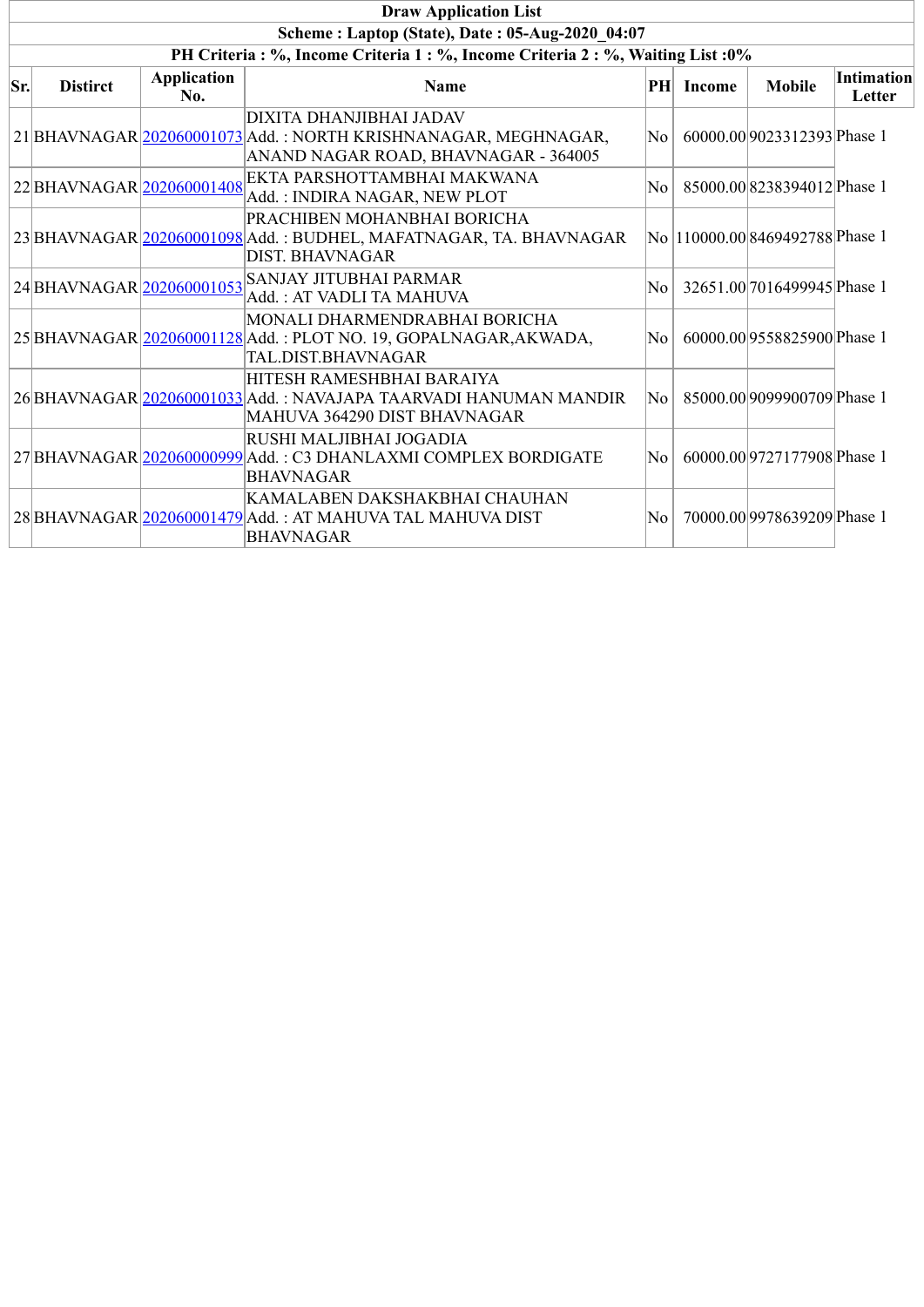|     | <b>Draw Application List</b>                    |             |                                                                                                      |  |            |                                |                   |  |  |  |  |
|-----|-------------------------------------------------|-------------|------------------------------------------------------------------------------------------------------|--|------------|--------------------------------|-------------------|--|--|--|--|
|     | Scheme: Laptop (State), Date: 05-Aug-2020 04:07 |             |                                                                                                      |  |            |                                |                   |  |  |  |  |
|     |                                                 |             | PH Criteria : %, Income Criteria 1 : %, Income Criteria 2 : %, Waiting List : 0%                     |  |            |                                |                   |  |  |  |  |
| Sr. | <b>Distirct</b>                                 | Application | <b>Name</b>                                                                                          |  | PH  Income | <b>Mobile</b>                  | <b>Intimation</b> |  |  |  |  |
|     |                                                 | No.         |                                                                                                      |  |            |                                | Letter            |  |  |  |  |
|     |                                                 |             | RAMANBHAI SONERA NIKITABEN                                                                           |  |            |                                |                   |  |  |  |  |
|     |                                                 |             | 1 NARMADA 202060001116 Add. : B 51 AT KEVADIYA COLONY PO KOTHI TA                                    |  |            | No 87120.00 9409191026 Phase 1 |                   |  |  |  |  |
|     |                                                 |             | <b>GARUDESWAR</b>                                                                                    |  |            |                                |                   |  |  |  |  |
|     |                                                 |             | JYOTIKABEN BHIKHABHAI VANKAR                                                                         |  |            |                                |                   |  |  |  |  |
|     |                                                 |             | 2 NARMADA 202060001268 Add.: AT AND POST BUNJETHA, TA TILAKWADA, DIST No 50000.00 6353355460 Phase 1 |  |            |                                |                   |  |  |  |  |
|     |                                                 |             | VADODARA                                                                                             |  |            |                                |                   |  |  |  |  |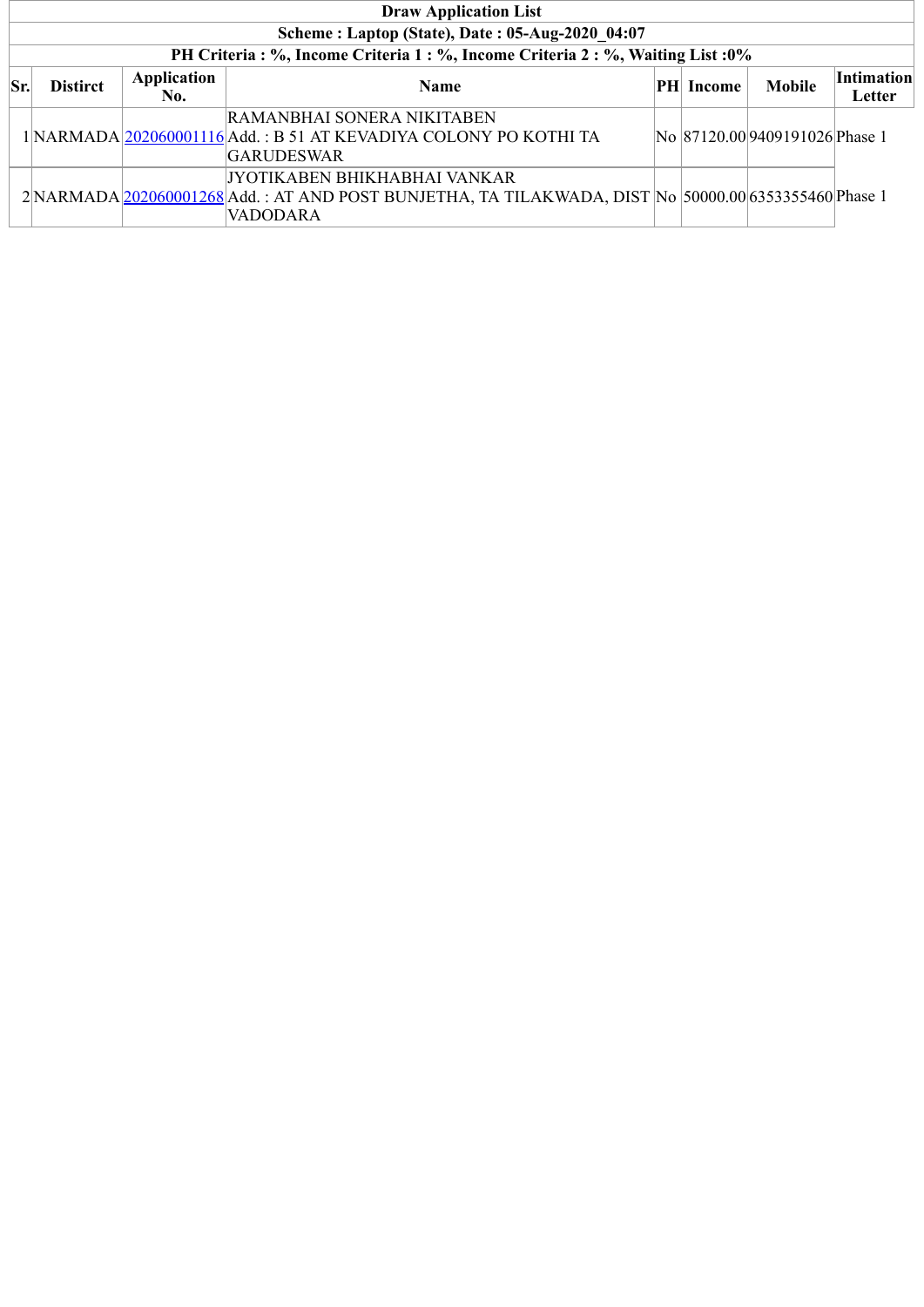|                                                 |                                                                                                                                                                                                                                                                                                                                                                                                                                                                                                                                         |                           | <b>Draw Application List</b>                                                                                                                   |    |               |                                  |                             |  |  |  |  |  |
|-------------------------------------------------|-----------------------------------------------------------------------------------------------------------------------------------------------------------------------------------------------------------------------------------------------------------------------------------------------------------------------------------------------------------------------------------------------------------------------------------------------------------------------------------------------------------------------------------------|---------------------------|------------------------------------------------------------------------------------------------------------------------------------------------|----|---------------|----------------------------------|-----------------------------|--|--|--|--|--|
| Scheme: Laptop (State), Date: 05-Aug-2020 04:07 |                                                                                                                                                                                                                                                                                                                                                                                                                                                                                                                                         |                           |                                                                                                                                                |    |               |                                  |                             |  |  |  |  |  |
|                                                 |                                                                                                                                                                                                                                                                                                                                                                                                                                                                                                                                         |                           | PH Criteria : %, Income Criteria 1 : %, Income Criteria 2 : %, Waiting List : 0%                                                               |    |               |                                  |                             |  |  |  |  |  |
|                                                 | <b>Sr.</b> Distirct                                                                                                                                                                                                                                                                                                                                                                                                                                                                                                                     | <b>Application</b><br>No. | Name                                                                                                                                           | PH | <b>Income</b> | <b>Mobile</b>                    | <b>Intimation</b><br>Letter |  |  |  |  |  |
|                                                 | <b>SABAR</b><br><b>KANTHA</b>                                                                                                                                                                                                                                                                                                                                                                                                                                                                                                           |                           | PAYALBEN ISHVARBHAI RATHOD<br>202060001367 Add. : AT AND POST MESAN TALUKA IDAR DISTRICT<br>SABARKANTHA 383450                                 | No |               | 30000.00 7874782813 Phase 1      |                             |  |  |  |  |  |
|                                                 | $2$ SABAR<br><b>KANTHA</b>                                                                                                                                                                                                                                                                                                                                                                                                                                                                                                              | 202060001160              | PRADIPKUMAR KAMLESHBHAI PARMAR<br>Add.: AT/PO-KESHARPURA, TA-IDAR                                                                              | No |               | 36000.00 6358287948 Phase 1      |                             |  |  |  |  |  |
|                                                 | $3$ SABAR<br><b>KANTHA</b>                                                                                                                                                                                                                                                                                                                                                                                                                                                                                                              | 202060001238              | PRIYANKABEN RAMESHBHAI PARMAR<br>Add.: PARMAR VAS 1, OPP OLD POLICE STATION, IDAR                                                              | No |               | 90000.008141898029Phase 1        |                             |  |  |  |  |  |
|                                                 | $4$ SABAR<br>KANTHA                                                                                                                                                                                                                                                                                                                                                                                                                                                                                                                     |                           | CHIRAGKUMAR RAMESHBHAI PARMAR<br>202060001161 Add.: AT/PO- GAMBHIRPURA, TA- IDAR,<br>SABARKANTHA, GUJARAT-383430                               | No |               | 35000.00 8401594671 Phase 1      |                             |  |  |  |  |  |
|                                                 | $5$ <sup>SABAR</sup><br><b>KANTHA</b>                                                                                                                                                                                                                                                                                                                                                                                                                                                                                                   |                           | AJAYKUMAR PRAVINBHAI PATEEL<br><u> 202060001459 </u> Add. : AT AND PO DESHOTAR TA IDAR DIST<br><b>SABARAKANTHA</b>                             | No |               | 35000.00 9974321558 Phase 1      |                             |  |  |  |  |  |
|                                                 | $6 \times \overline{\text{SABAR}}$<br><b>KANTHA</b>                                                                                                                                                                                                                                                                                                                                                                                                                                                                                     | 202060001192              | HARDIKKUMAR PRAVINBHAI PARMAR<br>Add.: AT MAHIVADA PO KAVA                                                                                     | No |               | 25000.00 9687713153 Phase 1      |                             |  |  |  |  |  |
|                                                 | $7\overline{\smash{\big)}\,{\rm SABAR}}$<br><b>KANTHA</b>                                                                                                                                                                                                                                                                                                                                                                                                                                                                               | 202060001100              | GFGFFHF DSFDXF FDDGFDGFDGH<br>Add.: ATGBBB                                                                                                     | No |               | 57960.00 8140538528 Phase 1      |                             |  |  |  |  |  |
|                                                 | $8\overline{\smash{\big)}\,$ SABAR<br><b>KANTHA</b>                                                                                                                                                                                                                                                                                                                                                                                                                                                                                     | 202060001301              | <b>ROSHNABEN DHULABHAI PARMAR</b><br>Add. : AT PO KAVA TA IDAR                                                                                 | No |               | 15000.00 7016549923 Phase 1      |                             |  |  |  |  |  |
|                                                 | $9$ <sup>SABAR</sup><br>KANTHA                                                                                                                                                                                                                                                                                                                                                                                                                                                                                                          | 202060001080              | DIVYA JAGDISHBHAI PARMAR<br>Add. : SAKARIYA SOCIETY, BARVAV ROAD, IDAR                                                                         | No |               | 58000.00 8733862762 Phase 1      |                             |  |  |  |  |  |
|                                                 | $10\overline{\smash{\big)}\text{SABAR}}$<br><b>KANTHA</b>                                                                                                                                                                                                                                                                                                                                                                                                                                                                               | 202060001199              | <b>SAROJBEN JAYNTIBHAI PATEL</b><br>Add.: JAYANTIBHAI PATEL HINGSCHOOL NI PACHAL                                                               | No |               | 90000.00 9638999497 Phase 1      |                             |  |  |  |  |  |
| 11                                              | <b>SABAR</b><br><b>KANTHA</b>                                                                                                                                                                                                                                                                                                                                                                                                                                                                                                           | 202060001332              | SAHIL ANILBHAI VANKAR<br>Add.: AT POST BERNA HIMMATNAGAR                                                                                       | No |               | 60000.00 9723531837 Phase 1      |                             |  |  |  |  |  |
|                                                 | $12\begin{vmatrix} SABAR \\ r \end{vmatrix}$<br><b>KANTHA</b>                                                                                                                                                                                                                                                                                                                                                                                                                                                                           |                           | MITALBAHEN ISHVARBHAI BHAMBHI<br><u> 202060001369 </u> Add. : AT AND POST MESAN TALUKA IDAR DISTRICT<br>SABARKANTHA 383450                     | No |               | 45000.00 9662309601 Phase 1      |                             |  |  |  |  |  |
| 13                                              | <b>SABAR</b><br><b>KANTHA</b>                                                                                                                                                                                                                                                                                                                                                                                                                                                                                                           |                           | ALAP RAMESHKUMAR PARMAR<br><u>202060001307 </u> Add. : AT-NAVABAKARPUR,VANKARVAS,POST-PRANTIJ,  No  <br>TA-PRANTIJ,DIST-SABARKANTHA,PIN-383205 |    |               | 90000.00 9104846462 Phase 1      |                             |  |  |  |  |  |
|                                                 | $14\begin{array}{l}\n\text{SABAR} \\ \text{F}\n\end{array}$<br><b>KANTHA</b>                                                                                                                                                                                                                                                                                                                                                                                                                                                            |                           | HARESHBHAI ALKHABHAI PARMAR<br>202060001326 Add.: 14 PARMAR VAS AT MATHBHOJAYAT PO<br><b>VERABAR TA VADALI</b>                                 | No |               | 90000.00 7600314597 Phase 1      |                             |  |  |  |  |  |
|                                                 | $15$ SABAR<br><b>KANTHA</b>                                                                                                                                                                                                                                                                                                                                                                                                                                                                                                             |                           | <b>JINALBEN SHANKARBHAI PARMAR</b><br><u> 202060000993 </u> Add. : SHYAMNAGAR GADU VASAHAT, POST GOTA,<br>TALUKA KHEDBRAHMA                    |    |               | No  105000.00 9328045224 Phase 1 |                             |  |  |  |  |  |
|                                                 | $16\begin{vmatrix} SABAR \\ r \end{vmatrix}$<br><b>KANTHA</b>                                                                                                                                                                                                                                                                                                                                                                                                                                                                           |                           | MAHESHKUMAR KUBERBHAI PARMAR<br>202060000967 Add.: 688/27, BHANBHI VAS, GADHA, SABARKANTHA,<br><b>PIN CODE 383010</b>                          | No |               | 45000.00 9265303722 Phase 1      |                             |  |  |  |  |  |
|                                                 | $17\frac{\text{SABAR}}{\text{A} \cdot \text{BA} \cdot \text{BA} \cdot \text{BA} \cdot \text{BA} \cdot \text{BA} \cdot \text{BA} \cdot \text{BA} \cdot \text{BA} \cdot \text{BA} \cdot \text{BA} \cdot \text{BA} \cdot \text{BA} \cdot \text{BA} \cdot \text{BA} \cdot \text{BA} \cdot \text{BA} \cdot \text{BA} \cdot \text{BA} \cdot \text{BA} \cdot \text{BA} \cdot \text{BA} \cdot \text{BA} \cdot \text{BA} \cdot \text{BA} \cdot \text{BA} \cdot \text{BA} \cdot \text{BA} \cdot \text{BA} \cdot \text{BA} \cdot$<br><b>KANTHA</b> | 202060001099              | <b>SMIT ARVINDBHAI BHARGAV</b><br>Add.: AT/PO- SABLI RAMAYAN, TA- IDAR                                                                         | No |               | 40000.00 9898198011 Phase 1      |                             |  |  |  |  |  |
|                                                 | $18\overline{\smash{\big  \text{SABAR}}\ }$<br><b>KANTHA</b>                                                                                                                                                                                                                                                                                                                                                                                                                                                                            | 202060001404              | PRATIKSHABEN VIRABHAI PARMAR<br>Add.: AT MATHBHOJAYAT PO VERABAR                                                                               | No |               | 57960.00 9327303585 Phase 1      |                             |  |  |  |  |  |
|                                                 | $19\overline{\smash{\big)}\smash{\text{SABAR}}}$<br><b>KANTHA</b>                                                                                                                                                                                                                                                                                                                                                                                                                                                                       | 202060001103              | KETANKUMAR VIRABHAI PARAMAR<br>Add. : AT MATHBHOAJAYAT PO VERABAR TA VADALI                                                                    | No |               | 57960.00 8140538528 Phase 1      |                             |  |  |  |  |  |
|                                                 | $\frac{1}{20}$ SABAR<br><b>KANTHA</b>                                                                                                                                                                                                                                                                                                                                                                                                                                                                                                   |                           | PRAMOD ISHVARBHAI VANKAR<br><u> 202060001042</u>  Add. : AT-POST-VERABAR,TA-IDAR,DIST-<br><b>SABARKANTHA</b>                                   | No |               | 90000.00 9638665364 Phase 1      |                             |  |  |  |  |  |
|                                                 | $ 21 _{\mathcal{F}}^{\mathbf{SABAR}}$<br><b>KANTHA</b>                                                                                                                                                                                                                                                                                                                                                                                                                                                                                  |                           | ASHABEN AJAYKUMAR PARMAR<br>202060001130 Add. : AT PO FATEPUR TA PRANTIJ DIST<br><b>SABARKANTHA</b>                                            | No |               | 47000.00 9499811875 Phase 1      |                             |  |  |  |  |  |
|                                                 | $22$ SABAR<br><b>KANTHA</b>                                                                                                                                                                                                                                                                                                                                                                                                                                                                                                             |                           | DHRUVKUMAR VINUBHAI PARMAR<br>202060001324 Add.: AT&POST-CHORIVAD, TA-IDAR, DIST-<br><b>SABARKANTHA</b>                                        | No |               | 48000.00 9558645592 Phase 1      |                             |  |  |  |  |  |
|                                                 | $ 23 $ SABAR<br><b>KANTHA</b>                                                                                                                                                                                                                                                                                                                                                                                                                                                                                                           |                           | SONALBEN BHARATBHAI DODIYA<br>202060001132 Add. : AT PO UNCHHA TA PRANTIJ DIST<br><b>SABARKANTHA</b>                                           | No |               | 47000.00 9408124126 Phase 1      |                             |  |  |  |  |  |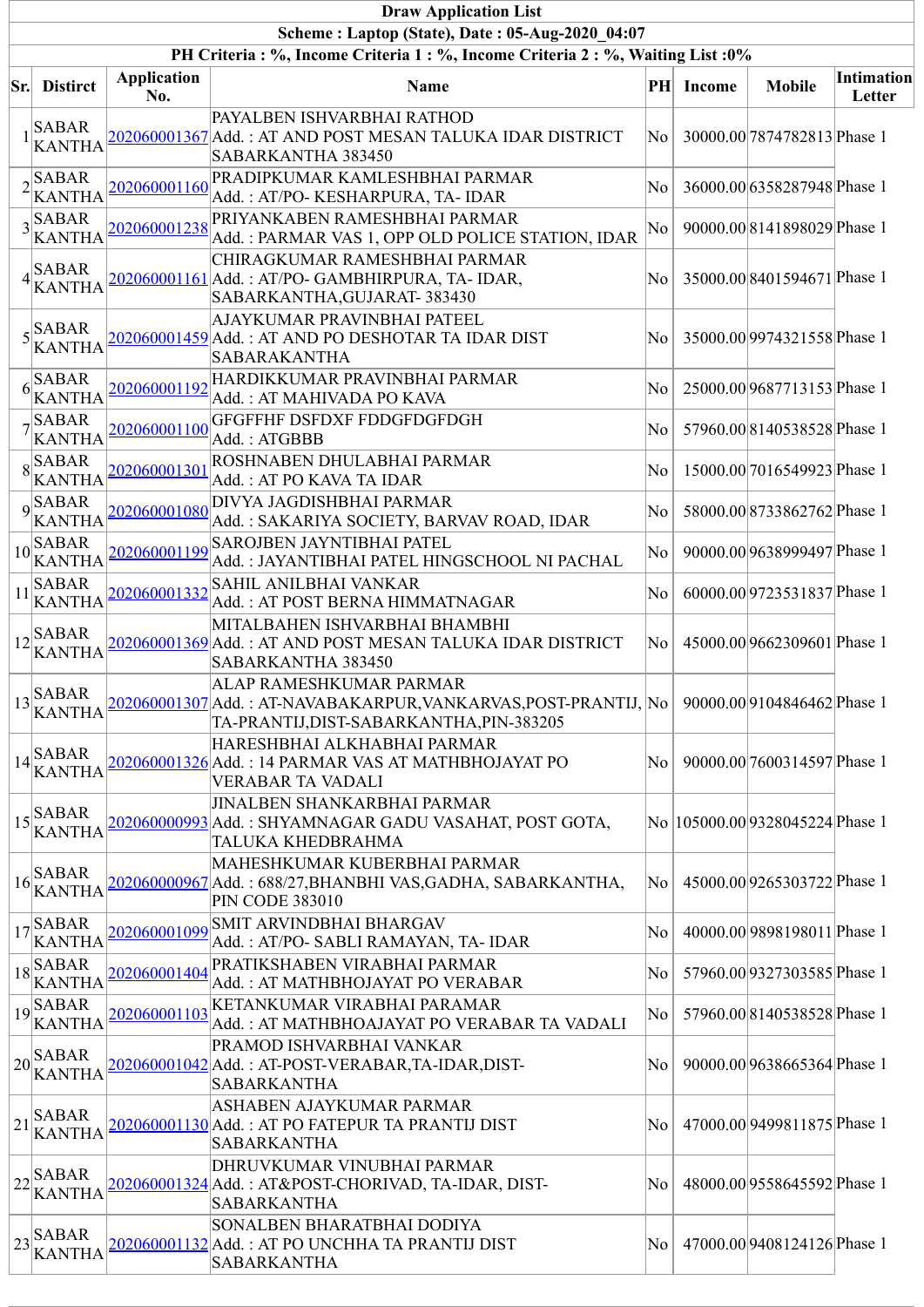|     |                                                                                                                                                                                                                                                                                                                                                                                                                                                                            |                           | <b>Draw Application List</b>                                                                                                                      |           |               |                             |                             |
|-----|----------------------------------------------------------------------------------------------------------------------------------------------------------------------------------------------------------------------------------------------------------------------------------------------------------------------------------------------------------------------------------------------------------------------------------------------------------------------------|---------------------------|---------------------------------------------------------------------------------------------------------------------------------------------------|-----------|---------------|-----------------------------|-----------------------------|
|     |                                                                                                                                                                                                                                                                                                                                                                                                                                                                            |                           | Scheme: Laptop (State), Date: 05-Aug-2020 04:07                                                                                                   |           |               |                             |                             |
|     |                                                                                                                                                                                                                                                                                                                                                                                                                                                                            |                           | PH Criteria : %, Income Criteria 1 : %, Income Criteria 2 : %, Waiting List : 0%                                                                  |           |               |                             |                             |
| Sr. | <b>Distirct</b>                                                                                                                                                                                                                                                                                                                                                                                                                                                            | <b>Application</b><br>No. | Name                                                                                                                                              | $\bf{PH}$ | <b>Income</b> | <b>Mobile</b>               | <b>Intimation</b><br>Letter |
|     | $24$ SABAR<br><b>KANTHA</b>                                                                                                                                                                                                                                                                                                                                                                                                                                                |                           | RAHULKUMAR GIRISHBHAI VANKAR<br>202060001148 Add.: AT KUMP PO JAMBUDI TA HIMATNAGAR DI<br><b>SABARKANTHA</b>                                      | No        |               | 65000.00 9409466375 Phase 1 |                             |
|     | $\frac{1}{25}$ SABAR<br><b>KANTHA</b>                                                                                                                                                                                                                                                                                                                                                                                                                                      | 202060001435              | ATULKUMAR KANTIBHAI PARMAR<br>Add.: AT PO KAVA TA IDAR                                                                                            | No        |               | 45000.00 8153812925 Phase 1 |                             |
|     | $126 \times 26$<br><b>KANTHA</b>                                                                                                                                                                                                                                                                                                                                                                                                                                           | 202060001318              | DIMPALBEN KAMLESHBHAI VANKAR<br>Add.: AT POST SURPUR, TALUKA IDAR                                                                                 | No        |               | 45000.00 9723585417 Phase 1 |                             |
|     | $27\frac{SABAR}{R}$<br><b>KANTHA</b>                                                                                                                                                                                                                                                                                                                                                                                                                                       | 202060001177              | SANJAYKUMAR DALABHAI CHENVA<br>Add.: AT POST -REVAS TA-IDAR DIST-SABARKANTHA                                                                      | No        |               | 45000.00 7069154171 Phase 1 |                             |
|     | $ 28 _{rr}$ SABAR<br><b>KANTHA</b>                                                                                                                                                                                                                                                                                                                                                                                                                                         |                           | RAHULKUMAR GOVINDBHAI PARAMAR<br>202060001406 Add. : AT KALVAN VASAHAT TA VIJAYNAGAR DIST<br>SABARKANTHA POST KALVAN PIN 383440                   | No        |               | 30000.00 9725574689 Phase 1 |                             |
|     | $\frac{1}{29}$ SABAR<br><b>KANTHA</b>                                                                                                                                                                                                                                                                                                                                                                                                                                      | 202060001026              | ANANDIBEN BABUBHAI PARMAR<br>Add.: AT BOLESWAR POST KATWAD                                                                                        | No        |               | 42000.00 9427075145 Phase 1 |                             |
|     | $30 \times 30$<br><b>KANTHA</b>                                                                                                                                                                                                                                                                                                                                                                                                                                            | 202060001306              | <b>GAURIBEN BHARATBHAI VANKAR</b><br>Add.: AT-GUJARVA, POST-MATHASUR, TA-IDAR                                                                     | No        |               | 40000.00 9879831129 Phase 1 |                             |
|     | $\left 31\right _{\infty}$ SABAR<br><b>KANTHA</b>                                                                                                                                                                                                                                                                                                                                                                                                                          | 202060001360              | ANANTKUMAR DHANABHAI SONERI<br>Add.: AT PO DADARDA TA ALOD                                                                                        | No        |               | 45000.00 9978919168 Phase 1 |                             |
|     | $32$ SABAR<br><b>KANTHA</b>                                                                                                                                                                                                                                                                                                                                                                                                                                                |                           | KEYURKUMAR NARESHBHAI PARMAR<br>202060001047 Add. : AT-POST-VERABAR,TA-IDAR,DIST-<br><b>SABARKANTHA</b>                                           | No        |               | 40000.00 9924019521 Phase 1 |                             |
|     | $\frac{1}{33}$ SABAR<br><b>KANTHA</b>                                                                                                                                                                                                                                                                                                                                                                                                                                      | 202060001340              | JAYDIPKUMAR MUKESHBHAI CHENVA<br>Add.: AT POST-REVAS TA-IDAR DIST-SABARKANTHA                                                                     | No        |               | 26000.00 9586403492 Phase 1 |                             |
|     | $34$ SABAR<br><b>KANTHA</b>                                                                                                                                                                                                                                                                                                                                                                                                                                                |                           | NILESHKUMAR HIRAJI SOLANKI<br>202060001055 Add. : AT LAKSHMANPURA PO PAL TA VIJAYNAGAR<br>DIST SABARKANTHA                                        | No        |               | 60000.00 9109349182 Phase 1 |                             |
|     | $35$ SABAR<br><b>KANTHA</b>                                                                                                                                                                                                                                                                                                                                                                                                                                                | 202060001271              | DILIPKUMAR BAHECHARBHAI JADAV<br>Add.: VANKAR VAS AT POST - VIRPUR TA - IDAR DIST-<br><b>SABARKANTHA</b>                                          | No        |               | 30000.00 9662339741 Phase 1 |                             |
|     | $36$ SABAR<br>KANTHA                                                                                                                                                                                                                                                                                                                                                                                                                                                       | 202060001014              | MUKESHKUMAR DAHYABHAI MAKWANA<br>Add.: AT PO TAJPUR TA PRANTIJ DIST SABARKANTHA                                                                   | No        |               | 70000.00 9099021392 Phase 1 |                             |
|     | $37$ SABAR<br><b>KANTHA</b>                                                                                                                                                                                                                                                                                                                                                                                                                                                |                           | SHASHIKANT MANGUBHAI JADAV<br>202060001445 Add. : AT PARVATH PO MASOTA TA VIJAYNAGAR DIST<br><b>SABARKANTHA</b>                                   | No        |               | 40000.00 9725888597 Phase 1 |                             |
|     | $38\begin{array}{l}\n\text{SABAR} \\ \text{S} \\ \text{S} \\ \text{S} \\ \text{S} \\ \text{S} \\ \text{S} \\ \text{S} \\ \text{S} \\ \text{S} \\ \text{S} \\ \text{S} \\ \text{S} \\ \text{S} \\ \text{S} \\ \text{S} \\ \text{S} \\ \text{S} \\ \text{S} \\ \text{S} \\ \text{S} \\ \text{S} \\ \text{S} \\ \text{S} \\ \text{S} \\ \text{S} \\ \text{S} \\ \text{S} \\ \text{S} \\ \text{S} \\ \text{S} \\ \text{S} \\ \text{S} \\ \text{S} \\ \text{S$<br><b>KANTHA</b> |                           | <b>BHUMI DAHYABHAI CHAVDA</b><br>202060001072 Add. : SHIKHAR SOCIETY, BARVAV ROAD, AT/PO/TA-<br>IDAR, SABARKANTHA, GUJARAT-383430                 | No        |               | 45000.00 6353639361 Phase 1 |                             |
|     | $39$ SABAR<br><b>KANTHA</b>                                                                                                                                                                                                                                                                                                                                                                                                                                                |                           | PRATIKSHABEN RAMANBHAI SUTARIYA<br>202060001070 Add. : VANKAR AND PRAJAPATIVAS AT POST ARODA<br><b>TA IDAR</b>                                    | No        |               | 55000.00 9909438440 Phase 1 |                             |
|     | $40\begin{array}{l}   \text{SABAR} \\ \text{A} \end{array}$<br><b>KANTHA</b>                                                                                                                                                                                                                                                                                                                                                                                               | 202060001111              | SACHINKUMAR DAHYABHAI PARMAR<br>Add.: AT POST NAVIMAHOR                                                                                           | No        |               | 65000.00 9913205637 Phase 1 |                             |
|     | $ 41 _{rr}$ SABAR<br><b>KANTHA</b>                                                                                                                                                                                                                                                                                                                                                                                                                                         | 202060001158              | DEVANG MAGANBHAI JADAV<br>$Add.: AT-PO = VIRPUR$                                                                                                  | No        |               | 50000.00 8128538441 Phase 1 |                             |
|     | $42$ SABAR<br><b>KANTHA</b>                                                                                                                                                                                                                                                                                                                                                                                                                                                | 202060001270              | SANJAYKUMAR KANTILAL RATHOD<br>Add.: SHIVAM SOCIETY, NEAR WATER TANK,<br>BHOLESHWAR, POST-KATWAD, PARABDA ROAD,<br>HIMATNAGAR, DIST - SABARKANTHA | No.       |               | 35000.00 9638323259 Phase 1 |                             |
|     | $43$ SABAR<br><b>KANTHA</b>                                                                                                                                                                                                                                                                                                                                                                                                                                                |                           | <b>BHAVIM MANHARBHAI PARMAR</b><br>202060000981 Add. : AT PO BALISANA TA PRANTIJ DIST<br><b>SABARKANTHA</b>                                       | No        |               | 47000.00 8469319996 Phase 1 |                             |
|     | $44$ <sup>SABAR</sup><br>KANTHA                                                                                                                                                                                                                                                                                                                                                                                                                                            |                           | TRUSHITKUMAR SURESHBHAI PARMAR<br>202060000992 Add. : AT POST SABALVAD TA IDAR DIST<br><b>SABARKANTHA</b>                                         | No        |               | 42000.00 9081512627 Phase 1 |                             |
|     | $45\overline{\smash{\big }\n\big _{\mathbf{r}}^{SABAR}}$<br><b>KANTHA</b>                                                                                                                                                                                                                                                                                                                                                                                                  | 202060001227              | ASHVINIKUMARI JIGNESHKUMAR PARMAR<br>Add.: AT NANI VADOL PO CHADASANA                                                                             | No        |               | 45000.00 6353918079 Phase 1 |                             |
|     | $46\begin{vmatrix}$ SABAR<br><b>KANTHA</b>                                                                                                                                                                                                                                                                                                                                                                                                                                 |                           | DILIPKUMAR BAHECHARBHAI JADAV<br>202060001275 Add.: VANKARVAS, AT POST - VIRPUR TA- IDAR, DIST-<br><b>SABARKANTHA</b>                             | No        |               | 30000.00 9662339741 Phase 1 |                             |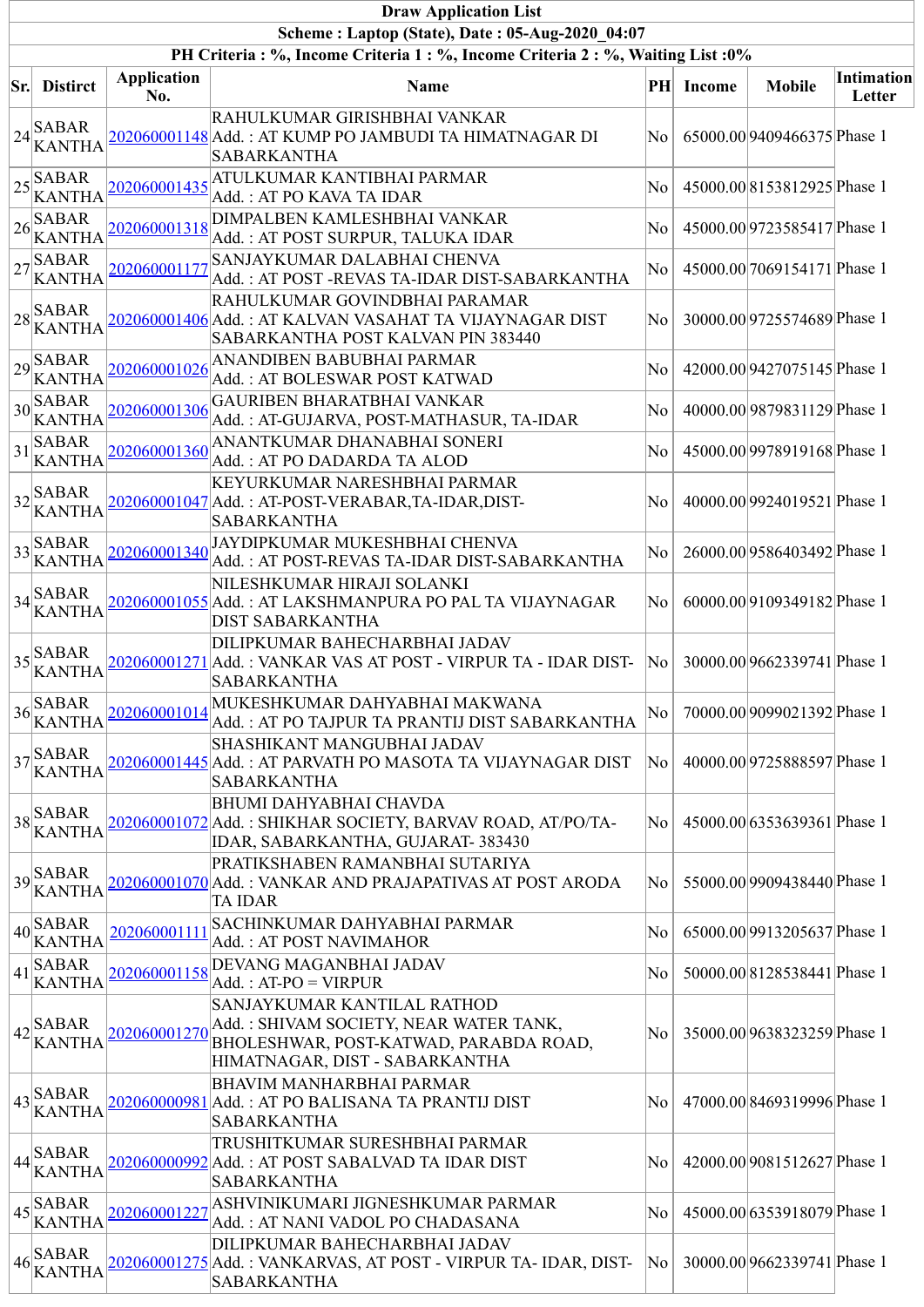|     | <b>Draw Application List</b>                    |                    |                                                                                                                                                      |  |           |                                |                             |  |  |  |  |  |
|-----|-------------------------------------------------|--------------------|------------------------------------------------------------------------------------------------------------------------------------------------------|--|-----------|--------------------------------|-----------------------------|--|--|--|--|--|
|     | Scheme: Laptop (State), Date: 05-Aug-2020 04:07 |                    |                                                                                                                                                      |  |           |                                |                             |  |  |  |  |  |
|     |                                                 |                    | PH Criteria : %, Income Criteria 1 : %, Income Criteria 2 : %, Waiting List : 0%                                                                     |  |           |                                |                             |  |  |  |  |  |
| Sr. | <b>Distirct</b>                                 | Application<br>No. | <b>Name</b>                                                                                                                                          |  | PH Income | <b>Mobile</b>                  | <b>Intimation</b><br>Letter |  |  |  |  |  |
|     |                                                 |                    | $1\Big \text{BHARUCH}\Big \frac{202060001444}{202060001444}\Big \text{YOGESHKUMAR CHAMPAKLAL PARMAR}$                                                |  |           | No 45000.00 7874310137 Phase 1 |                             |  |  |  |  |  |
|     |                                                 |                    | KHUSHBUBEN MULJIBHAI DODIYA<br>2 BHARUCH 202060001243 Add.: A/2979 RATAN TALAV, ACHARJI ROAD,<br><b>BHARUCH</b>                                      |  |           | No 60000.00 7405211389 Phase 1 |                             |  |  |  |  |  |
|     |                                                 |                    | $3\left  \text{BHARUCH} \right \underline{\text{202060001449}} \right \text{PANKAJKUMAR MAHESHCHANDRA DESAI}$<br>Add.: NEAR BUS STEND AT PO- PILUDRA |  |           | No 47000.00 8347301286 Phase 1 |                             |  |  |  |  |  |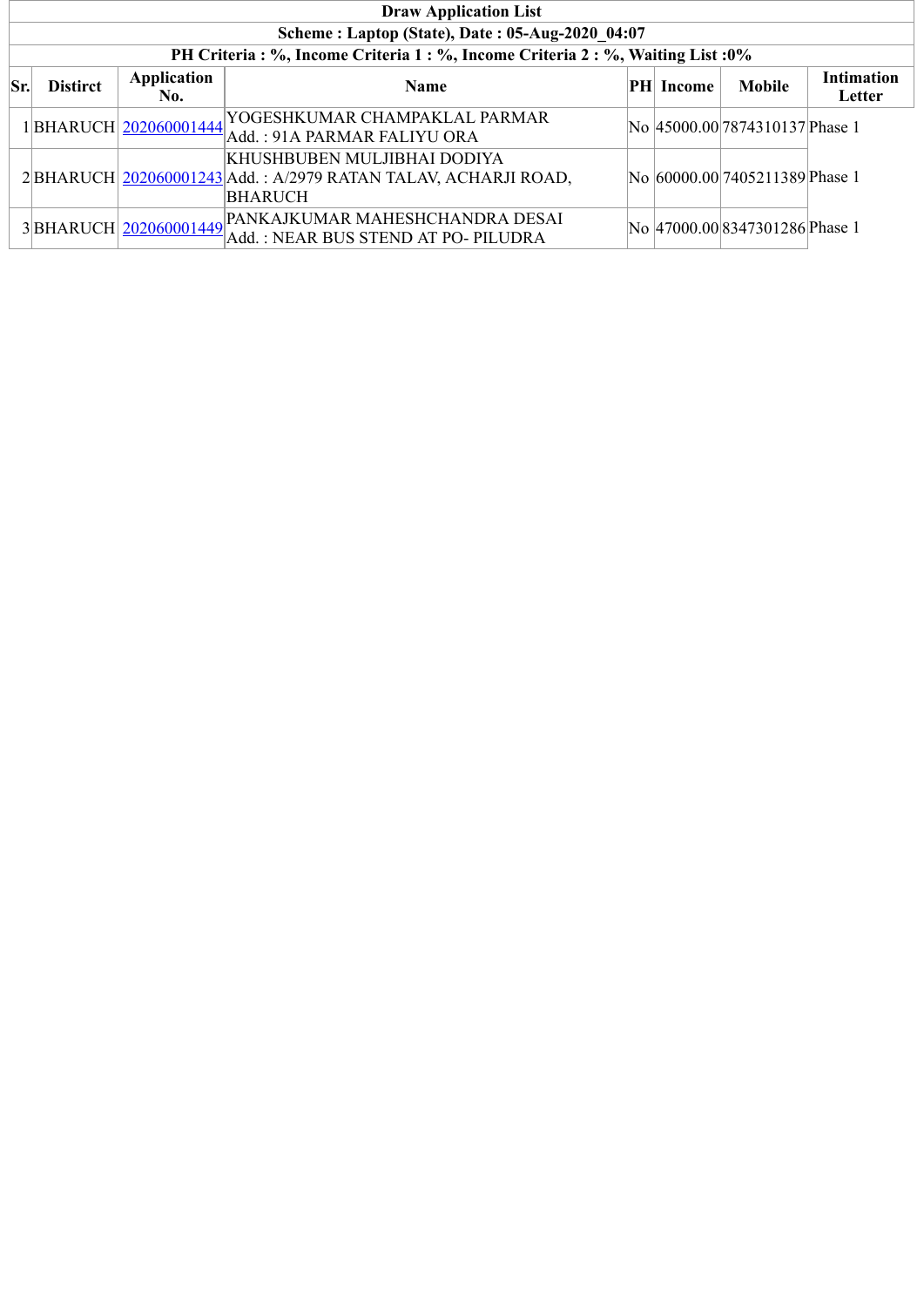|     |                 |                           | <b>Draw Application List</b>                                                                                                                                              |           |                                 |                      |
|-----|-----------------|---------------------------|---------------------------------------------------------------------------------------------------------------------------------------------------------------------------|-----------|---------------------------------|----------------------|
|     |                 |                           | Scheme: Laptop (State), Date: 05-Aug-2020 04:07                                                                                                                           |           |                                 |                      |
|     |                 |                           | PH Criteria: %, Income Criteria 1: %, Income Criteria 2: %, Waiting List: 0%                                                                                              |           |                                 |                      |
| Sr. | <b>Distirct</b> | <b>Application</b><br>No. | <b>Name</b>                                                                                                                                                               | PH Income | <b>Mobile</b>                   | Intimation<br>Letter |
|     |                 |                           | DIPINKUMAR JAYANTIBHAI PARMAR<br>1 MAHESANA 202060001027 Add.: PARMARVAS AT PO NANIVADA TA KHERALU<br><b>DIST MEHSANA</b>                                                 |           | No 65000.00 7802904254 Phase 1  |                      |
|     |                 |                           | <b>JIGNESHKUMAR RAMESHBHAI SOLANKI</b><br>2 MAHESANA 202060001407 Add.: 27, VANKAR VAS, AT-TRANSWAD, PO -<br>BHALAK, TA- VADNAGAR, DI-MAHESANA                            |           | No 35000.00 8849292475 Phase 1  |                      |
|     |                 | 3MAHESANA202060001319     | DHAVALKUMAR RAMESHBHAI CHAUHAN<br>Add.: AT-POST- MOTIDAU, ROHIT VAS, TA- MEHSANA                                                                                          |           | No 70000.00 8401534074 Phase 1  |                      |
|     |                 |                           | UDITKUMAR RAMESHBHAI PARMAR<br>4 MAHESANA 202060001312 Add.: 289, NAVO ROHITVAS MAHIYAL - 384325<br>TALUKA - KHERALU DISTRICT - MAHESANA                                  |           | No 50000.00 8200747918 Phase 1  |                      |
|     |                 |                           | FALGUNBHAI MAHENDRABHAI PARMAR<br>5 MAHESANA 202060000972 Add.: NAVO VANKAR VAS LAKHAADI BHAGOL<br><b>MEHSANA</b>                                                         |           | No 70000.00 9586043277 Phase 1  |                      |
|     |                 |                           | PRUTHVIRAJ POONJABHAI PARMAR<br>6MAHESANA 202060001179 Add.: AMBEDKAR NAGAR ROHIT VAS GAAM-AGOL<br>TA-KADI DIST- MAHESANA                                                 |           | No 45000.00 7990586481 Phase 1  |                      |
|     |                 |                           | NAYANKUMAR MUKESHBHAI CHAUHAN<br>7 MAHESANA 202060001281 Add. : CHAMAR VAS BANGANGA, VAGHVADI - 384335 No 90000.00 9824393606 Phase 1<br>TALUKA - KHERALU DIST - MAHESANA |           |                                 |                      |
|     |                 | 8MAHESANA202060000990     | ASHVINKUMAR PRAVINBHAI SHRIMALI<br>Add.: SARDAR CHOK AT POST DENAP                                                                                                        |           | No 60000.00 7016729207 Phase 1  |                      |
|     |                 |                           | VISHALKUMAR PANKAJKUMAR BHATIYA<br>9 MAHESANA 202060001297 Add.: 52 DHANLAXMI SOCIETY SOMNATH ROAD<br><b>MEHSANA</b>                                                      |           | No 80000.00 7874350278 Phase 1  |                      |
|     |                 |                           | ARPITA VINODBHAI PRIYDARSHI<br>10 MAHESANA 202060001316 Add.: VANKAR VAS, DEVARSAN-2, AT-DEVRASAN TA- No 50000.00 9662364296 Phase 1<br>MAHESANA,DIST-MAHESANA            |           |                                 |                      |
|     |                 | 11 MAHESANA 202060001142  | KETANBHAI PRAVINBHAI PARAMAR<br>Add.: AT MANDALI TA BECHARAJI                                                                                                             |           | No 47000.00 9510947538 Phase 1  |                      |
|     |                 |                           | HITESHKUMAR BHANUBHAI BHANUBHAI<br>12 MAHESANA 202060001380 Add. : PARMARVAS AT PO NANIVADA TA KHERALU<br><b>DIST MEHSANA</b>                                             |           | No  75000.00 9879687831 Phase 1 |                      |
|     |                 |                           | 13 MAHESANA 202060001339 NIKESHKUMAR JIVANLAL CHAVADA<br>Add.: INDIRANAGAR SOCIETY, JOTANA                                                                                |           | No 38000.00 8490028626 Phase 1  |                      |
|     |                 |                           | ROSHANI MAHENDRAKUMAR AMIN<br>14 MAHESANA 202060001019 Add.: 16 MAHAVIR NAGAR SOCIETY VISNAGAR<br>LINK ROAD NEAR R R PETROL PUMP MEHSANA 1                                |           | No 40000.00 7383435262 Phase 1  |                      |
|     |                 | 15 MAHESANA 202060000958  | SHAISHAVKUMAR RAMESHBHAI ADHIYOL<br>Add.: AT-POST-VANKARVAS,MOTIDAU                                                                                                       |           | No 35000.00 8469508201 Phase 1  |                      |
|     |                 | 16 MAHESANA 202060001011  | BHARATKUMAR MANGHABHAI PARMAR<br>Add.: AT-POST-UNDANI,PARMAR VAS                                                                                                          |           | No 50000.00 9974913758 Phase 1  |                      |
|     |                 |                           | VINODKUMAR RAMANLAL SOLANKI<br>17 MAHESANA 202060001106 Add.: HATADIYA BAZAR MOTO VANKARVAS<br>KHERALU AT-PO-TA-KHERALU DIST-MEHSANA                                      |           | No 50000.00 9998685456 Phase 1  |                      |
|     |                 |                           | GAYATRIBEN JAGDISHBHAI PARMAR<br>18 MAHESANA 202060001311 Add.: PARMAR VAS AT PO NANIVADA TA KHERALU<br><b>DIST MEHSANA</b>                                               |           | No 25000.00 8780386770 Phase 1  |                      |
|     |                 |                           | KRISHA JITENDRAKUMAR PARMAR<br>19 MAHESANA 202060001176 Add.: 17 SURDHARA SOCIETY, NEAR AMAR PARA,<br>VISNAGAR LINK ROAD, MEHSANA 1                                       |           | No 60000.00 9909942618 Phase 1  |                      |
|     |                 | 20 MAHESANA 202060001424  | SHWETABEN DINESHBHAI PARMAR<br>Add.:<br>KARSHANPARU, AITHOR, UNJHA, MEHSANA, GUJARAT<br>384170                                                                            |           | No  90000.00 8849774650 Phase 1 |                      |
|     |                 |                           | ANILKUMAR SURESHBHAI PARMAR<br>21 MAHESANA 202060001078 Add.: PARMARVAS AT PO NANIVADA TA KHERALU<br><b>DIST MEHSANA</b>                                                  |           | No 55000.00 8347140769 Phase 1  |                      |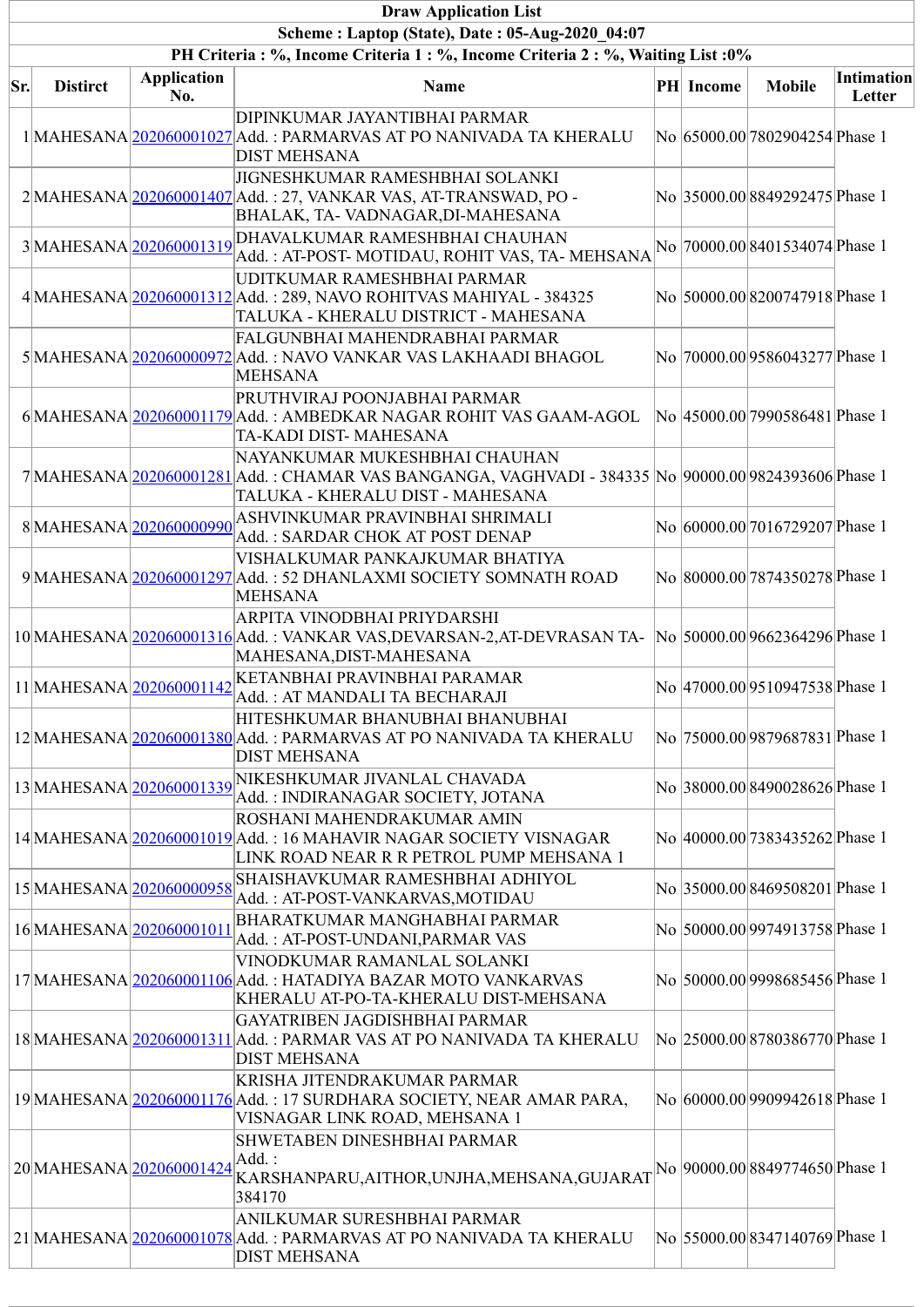|     | <b>Draw Application List</b>                                                 |                          |                                                                                                                                             |  |                  |                                 |                             |  |  |  |  |  |
|-----|------------------------------------------------------------------------------|--------------------------|---------------------------------------------------------------------------------------------------------------------------------------------|--|------------------|---------------------------------|-----------------------------|--|--|--|--|--|
|     | Scheme: Laptop (State), Date: 05-Aug-2020 04:07                              |                          |                                                                                                                                             |  |                  |                                 |                             |  |  |  |  |  |
|     | PH Criteria: %, Income Criteria 1: %, Income Criteria 2: %, Waiting List: 0% |                          |                                                                                                                                             |  |                  |                                 |                             |  |  |  |  |  |
| Sr. | <b>Distirct</b>                                                              | Application<br>No.       | <b>Name</b>                                                                                                                                 |  | <b>PH</b> Income | <b>Mobile</b>                   | <b>Intimation</b><br>Letter |  |  |  |  |  |
|     |                                                                              | 22 MAHESANA 202060000959 | HITENDRA PRAVINBHAI SHRIMALI<br>Add.: JUNO VANKAR VAS AT POST DENAP                                                                         |  |                  | No 60000.00 8905430444 Phase 1  |                             |  |  |  |  |  |
|     |                                                                              |                          | DEVYANI RAMESHBHAI PARMAR<br>23 MAHESANA 202060001361 Add.: KARSHANPARU, AITHOR, UNJHA,<br>MEHSANA, GUJARAT, 384170                         |  |                  | No 90000.00 8306676771 Phase 1  |                             |  |  |  |  |  |
|     |                                                                              |                          | MANOJKUMAR JAYANTILAL SHRIMALI<br>24 MAHESANA 202060001164 Add.: VANKARVAS AT DEDIYASAN TA DIST<br>MAHESANA                                 |  |                  | No  70000.00 6354005659 Phase 1 |                             |  |  |  |  |  |
|     |                                                                              | 25 MAHESANA 202060000974 | PIYUSH LAKSHMANBHAI LAKSHMANBHAI<br>Add.: 0 VANKARVAS, NAGARASAN, KADI 382715                                                               |  |                  | No  25000.00 9099184119 Phase 1 |                             |  |  |  |  |  |
|     | 26 MAHESANA 202060001241                                                     |                          | TARUNKUMAR NATVARBHAI SOMESHVARA<br>Add.: KORADA PRIMARY SCHOOL NI SAME<br>SOLANKI VAS, AT-KORADA TA-KADI, DIST-<br><b>MAHESANA -382140</b> |  |                  | No 30000.00 8153024418 Phase 1  |                             |  |  |  |  |  |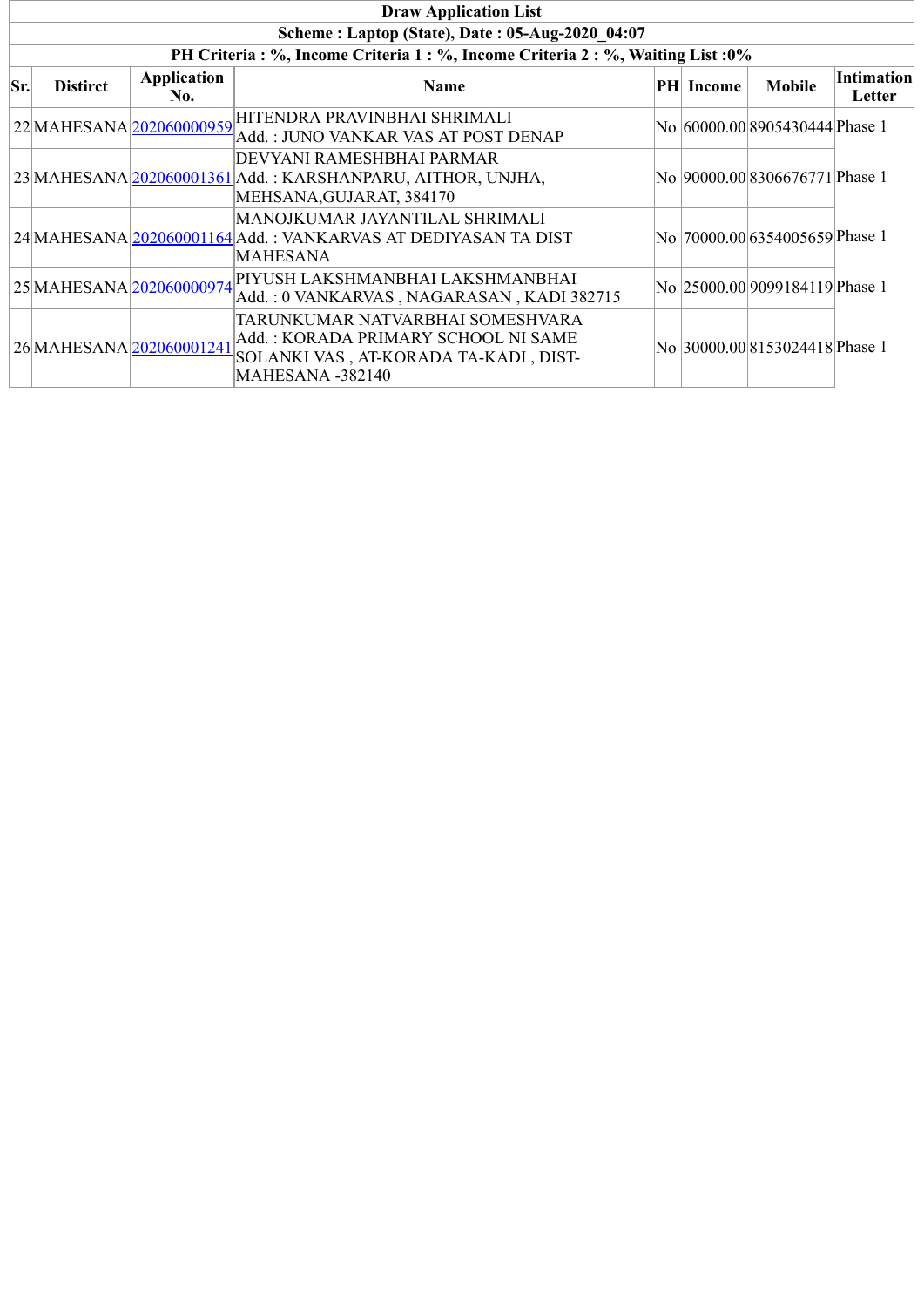|     |                                                                                              |                           | <b>Draw Application List</b>                                                                                                                       |    |           |                                 |                      |
|-----|----------------------------------------------------------------------------------------------|---------------------------|----------------------------------------------------------------------------------------------------------------------------------------------------|----|-----------|---------------------------------|----------------------|
|     |                                                                                              |                           | Scheme: Laptop (State), Date: 05-Aug-2020 04:07                                                                                                    |    |           |                                 |                      |
|     |                                                                                              |                           | PH Criteria: %, Income Criteria 1: %, Income Criteria 2: %, Waiting List: 0%                                                                       |    |           |                                 |                      |
| Sr. | <b>Distirct</b>                                                                              | <b>Application</b><br>No. | <b>Name</b>                                                                                                                                        |    | PH Income | <b>Mobile</b>                   | Intimation<br>Letter |
|     | <b>BANAS</b><br><b>KANTHA</b>                                                                |                           | HARCHANDBHAI DHUDABHAI RATHOD<br>202060001415 Add.: AT PO MOTIPAVAD TA THARAD DIST<br><b>BANASKANTHA PIN 385565</b>                                |    |           | No 40000.00 9624651688 Phase 1  |                      |
|     | $2\frac{B}{r}$ ANAS<br><b>KANTHA</b>                                                         |                           | UTTAMBHAI KHENGARBHAI PARAMR<br>202060001079 Add.: AT PO CHHAPI TA VADGAM DIST<br><b>BANASKANTHA JYOTINAGAR CHAMARVAS</b>                          |    |           | No 25000.00 9638626024 Phase 1  |                      |
|     | $3\frac{BANAS}{2}$<br><b>KANTHA</b>                                                          |                           | ALPESHBHAI VINODBHAI PARMAR<br>202060001474 Add. : 327, PARAR NAVA WAS KOTADA TA DEODAR DIST No 45000.00 8156023978 Phase 1<br><b>BANASHKANTHA</b> |    |           |                                 |                      |
|     | $4$ BANAS<br><b>KANTHA</b>                                                                   |                           | MEHULKUMAR DANABHAI PARMAR<br>202060001342 Add.: 414, PARMARVAS, AT POST PILUCHA, TA<br><b>VADGAM</b>                                              |    |           | No 30000.00 9714572827 Phase 1  |                      |
|     | $5\sqrt{\text{BANAS}}$<br><b>KANTHA</b>                                                      | 202060001452              | <b>BABUBHAI PIRABHAI PARMAR</b><br>Add.: AT PO ASARAGA                                                                                             |    |           | No 25000.00 9601748646 Phase 1  |                      |
| 61  | <b>BANAS</b><br><b>KANTHA</b>                                                                |                           | SANJAYKUMAR PREMABHAI DABHI<br>202060001315 Add.: 30 PRAKASHNAGAR SOCEITY TAJPURA ROAD<br><b>PALANPUR</b>                                          | No |           | 2.00 9998265604 Phase 1         |                      |
|     | $7\frac{\text{BANAS}}{n}$<br><b>KANTHA</b>                                                   | 202060001477              | PRABHUBHAI GANESHABHAI RANGI<br>Add.: AT KARANPURA PO VADGAMDA                                                                                     |    |           | No 55000.00 7778085730 Phase 1  |                      |
|     | $8\frac{B}{11}$<br><b>KANTHA</b>                                                             |                           | LALJIBHAI DANABHAI PARMAR<br>202060000961 Add.: AT POST CHANGA TA KANKREJ DIST<br><b>BANASKANTHA</b>                                               |    |           | No 50000.00 9099548823 Phase 1  |                      |
|     | $\mathbf{q}$ BANAS<br><b>KANTHA</b>                                                          |                           | <b>BHARATBHAI GODABHAI PARMAR</b><br>202060001398 Add.: AT POST CHIBHADA TA DEODAR DIST<br><b>BANASHKANTHA ATHAMANO WAS</b>                        |    |           | No 45000.00 9537707031 Phase 1  |                      |
|     | $10\overline{\text{BANAS}}$<br><b>KANTHA</b>                                                 | 202060001464              | VIPULKUMAR DALABHAI PARMAR<br>Add.: RAMDEVPIRVAS                                                                                                   |    |           | No 35000.00 9173603802 Phase 1  |                      |
| 11  | <b>BANAS</b><br><b>KANTHA</b>                                                                | 202060001375              | MUKESHKUMAR PATHUBHAI MAKVANA<br>Add.: 2-50, MAKVANA VAS, POST VAJAPUR JUNA                                                                        |    |           | No 45000.00 8153019482 Phase 1  |                      |
|     | $12\vert BANAS$<br><b>KANTHA</b>                                                             |                           | BHARATBHAI MOTIBHAI MAKWANA<br>202060001317 Add.: MAKAWANA VAS MANPUR SHIHORI TA<br><b>KANKREJ</b>                                                 |    |           | No  10000.00 7359479825 Phase 1 |                      |
|     | $13\frac{B}{12}$<br><b>KANTHA</b>                                                            |                           | JAYESHBHAI PETHABHAI BUKOLIYA<br>202060001349 Add.: AT POST FORANA TA DEODAR DIST<br><b>BANASHKANTHA</b>                                           |    |           | No 50000.00 7486894427 Phase 1  |                      |
|     | $14\frac{BANAS}{m}$<br><b>KANTHA</b>                                                         |                           | MAHESHKUMAR HEMABHAI PARMAR<br>202060001234 Add.: AT POST SISRANA TA VADGAM DIST<br><b>BANASKANTHA</b>                                             |    |           | No 35000.00 9428985085 Phase 1  |                      |
|     | $15\vert_{\text{Hz}}^{\text{BANAS}}$<br><b>KANTHA</b>                                        |                           | DAHYABHAI SUBABHAI PARMAR<br>202060001211 Add.: AT POST CHIBHADA TA DEODAR DIST<br><b>BANASHKANTHA</b>                                             |    |           | No  45000.00 9558741596 Phase 1 |                      |
| 16  | <b>BANAS</b><br><b>KANTHA</b>                                                                | 202060001461              | KAUSHIKKUMAR BHEMJIBHAI CHAUHAN<br>Add.: CHAUHAN VAS TENIWADA                                                                                      |    |           | No 45000.00 9537301977 Phase 1  |                      |
|     | $17\overline{\text{BANAS}}$<br><b>KANTHA</b>                                                 | 202060000962              | PRAKASHBHAI BABUBHAI PARMAR<br>Add.: AT MAKHANU POST CHIBHADA TA DEODAR                                                                            |    |           | No 42000.00 9574714617 Phase 1  |                      |
|     | $18\overline{\text{BANAS}}$<br><b>KANTHA</b>                                                 | 202060001032              | <b>BHAVESHKUMAR KAMABHAI PARMAR</b><br>Add.: AT POST UJJANWADA                                                                                     |    |           | No 40500.00 9773256355 Phase 1  |                      |
|     | $19\begin{array}{l}\n\text{BANAS} \\ \text{A} \\ \text{BANAS}\n\end{array}$<br><b>KANTHA</b> |                           | DILEEPBHAI POPATBHAI DABHI<br>202060001173 Add. : AT - RAMPURA CHHOTA POST - JADIYA TA -<br><b>DHANERA</b>                                         |    |           | No 45000.00 7698610681 Phase 1  |                      |
|     | $1_{20}$ BANAS<br><b>KANTHA</b>                                                              |                           | MAHENDRABHAI HARIBHAI PARMAR<br>202060001127 Add. : PARMAR RAW HOUSE AT POST VITHODAR TA<br><b>DEESA BK</b>                                        |    |           | No 90000.00 7990579124 Phase 1  |                      |
| 21  | <b>BANAS</b><br><b>KANTHA</b>                                                                | 202060001470              | RAJESHBHAI JETHABHAI PARMAR<br>Add.: AT KOTDA DIYODAR TA DIYODAR                                                                                   |    |           | No 45000.00 9426485788 Phase 1  |                      |
|     | $1_{22}$ BANAS<br><b>KANTHA</b>                                                              |                           | CHATRABHAI GOBARBHAI PARMAR<br>202060001396 Add.: AT POST CHIBHADA TA DEODAR DIST<br><b>BANASHKANTHA ATHAMANO WAS</b>                              |    |           | No 40000.00 9601051640 Phase 1  |                      |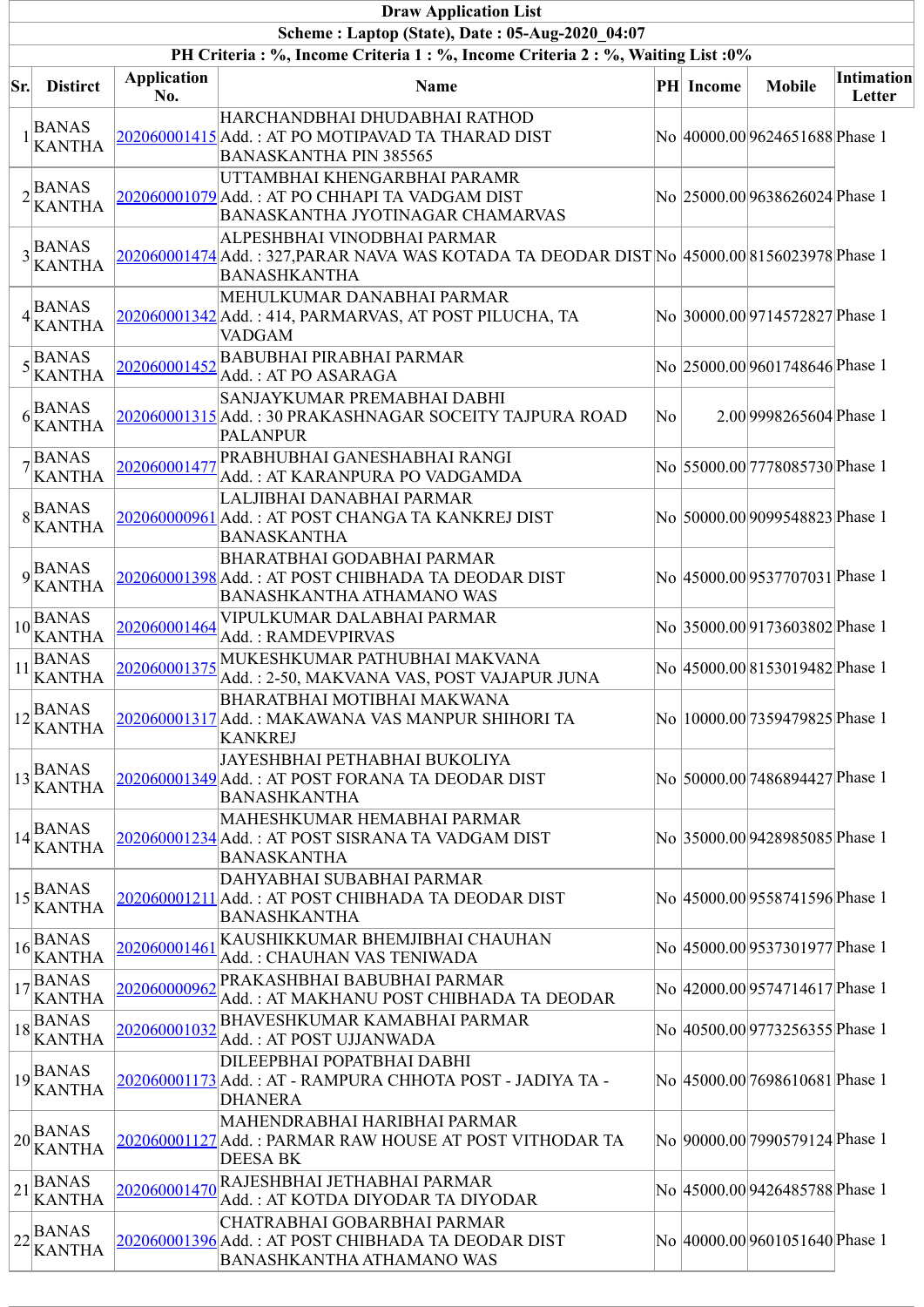|     |                                                  |                    | <b>Draw Application List</b>                                                                                                          |                  |                                 |                   |
|-----|--------------------------------------------------|--------------------|---------------------------------------------------------------------------------------------------------------------------------------|------------------|---------------------------------|-------------------|
|     |                                                  |                    | Scheme: Laptop (State), Date: 05-Aug-2020 04:07<br>PH Criteria : %, Income Criteria 1 : %, Income Criteria 2 : %, Waiting List : 0%   |                  |                                 |                   |
|     |                                                  | <b>Application</b> |                                                                                                                                       |                  |                                 | <b>Intimation</b> |
| Sr. | <b>Distirct</b>                                  | No.                | Name                                                                                                                                  | <b>PH</b> Income | <b>Mobile</b>                   | Letter            |
|     | $23\frac{B}{11}$<br><b>KANTHA</b>                |                    | HARCHANDBHAI DHUDABHAI RATHOD<br>202060001423 Add.: AT PO MOTIPAVAD TA THARAD DIST<br><b>BANASKANTHA PIN 385565</b>                   |                  | No 40000.00 9624651688 Phase 1  |                   |
|     | $24\frac{BANAS}{m}$<br><b>KANTHA</b>             |                    | HIRENBHAI KANTIBHAI SOLANKI<br>202060001046 Add.: AT.POST-BAPLA,TA-DHANERA,DIST-<br><b>BANASKANTHA</b>                                |                  | No 55000.00 9081163720 Phase 1  |                   |
|     | $25\frac{BANAS}{25}$<br><b>KANTHA</b>            |                    | VISHNUBHAI SUKHDEVBHAI CHANCHANI<br>202060001473 Add.: ANUSUCHIT JAATI VAAS ABASANA BALODHAN<br><b>GUJRAT</b>                         |                  | No 40000.00 9913044228 Phase 1  |                   |
| 26  | <b>BANAS</b><br><b>KANTHA</b>                    | 202060001425       | JAGDISHBHAI RAMESHBHAI BAROT<br>Add.: AT PO BHOROL TA THARAD                                                                          |                  | No 70000.00 9924370288 Phase 1  |                   |
| 27  | <b>BANAS</b><br><b>KANTHA</b>                    | 202060001476       | PRABHUBHAI RATNABHAI RANGI<br>Add.: AT KARANPURA PO VADGAMDA                                                                          |                  | No 30000.00 9725475746 Phase 1  |                   |
| 28  | <b>BANAS</b><br><b>KANTHA</b>                    |                    | HARESHBHAI MAFAJI SOLANKI<br>202060001057 Add.: 97 SOLANKIVAS PRA-SHALA PASE AT-VASDA<br>POST-MANDAL TA- DHANERA DIST- BANASKANTHA    |                  | No 70000.00 8155978312 Phase 1  |                   |
|     | $29$ BANAS<br><b>KANTHA</b>                      | 202060001069       | PARESHBHAI JETAJI PARMAR<br>Add.: AT RAT TA THARAD DIST BANASKANTHA                                                                   |                  | No 24000.00 7990734248 Phase 1  |                   |
| 30  | BANAS<br><b>KANTHA</b>                           |                    | ANABHAI SUBABHAI PARMAR<br>202060001295 Add.: AT POST CHIBHADA TALUKO DEODAR DIST<br><b>BANASHKANTHA</b>                              |                  | No 55000.00 9898664098 Phase 1  |                   |
| 31  | <b>BANAS</b><br><b>KANTHA</b>                    | 202060001001       | GAUTAMBHAI PURABHAI CHAUHAN<br>Add.: AT PALADI POST NESDAJUNA TA DEESA DIST BK                                                        |                  | No 45000.00 9974016277 Phase 1  |                   |
| 32  | <b>BANAS</b><br><b>KANTHA</b>                    |                    | SENDHABHAI BHIKHABHAI PARMAR<br>202060001249 Add.: AT POAT RAEL TALUKO DEODAR DIST<br><b>BANASHKANTHA</b>                             |                  | No 80000.00 9558741596 Phase 1  |                   |
|     | $33\overline{ABANAS}$<br><b>KANTHA</b>           | 202060001343       | PRAKASHBHAI HANSABHAI CHAMAR<br>Add.: AT POST KUNVARLA TA DHANERA DIST BK                                                             |                  | No 80000.00 9974406036 Phase 1  |                   |
|     | $34$ BANAS<br>KANTHA                             |                    | DHARSHIBHAI KUMBHABHAI PARMAR<br>202060001131 Add.: PARMARVAS, AT-ARJANPURA, PO-<br>SANVAL, TALUKO-VAV, DIST-BANASKANTHA              |                  | No 30000.00 7874804270 Phase 1  |                   |
|     | $35\frac{B}{11}$<br><b>KANTHA</b>                |                    | HETALBEN LAXMANBHAI LAXMANBHAI<br>202060001403 Add.: HARIJANVAS, RAMAPIR MANDIR PACHAL<br>KHODLA, TA-PALANPUR DI- BANASKANTHA -385510 |                  | No 76500.00 9586839725 Phase 1  |                   |
|     | $36\frac{B}{11}$<br><b>KANTHA</b>                | 202060001416       | AMARATBHAI KARSHANBHAI PARMAR<br>Add.: ANUSUCHIT JATIVAS                                                                              |                  | No 40000.00 9712486382 Phase 1  |                   |
|     | $37\frac{BA}{100}$<br><b>KANTHA</b>              | 202060001293       | ALPESHKUMAR VAJABHAI PARMAR<br>Add.: AMBEDKARNAGAR AT PO-DHIMA                                                                        |                  | No 40000.00 9081657094 Phase 1  |                   |
|     | $38\overline{B\overline{ANAS}}$<br><b>KANTHA</b> | 202060001230       | SURESHBHAI MOTIBHAI MAKWANA<br>Add.: DUDHAVA UCHOSAN SUIGAM B.K                                                                       |                  | No 22000.00 9825782459 Phase 1  |                   |
|     | $39\frac{BANAS}{m}$<br><b>KANTHA</b>             |                    | DAHYABHAI SUBABHAI PARMAR<br>202060001212 Add.: AT POST CHIBHADA TA DEODAR DIST<br><b>SANASHKANTHA</b>                                |                  | No 45000.00 9558741596 Phase 1  |                   |
|     | $40\frac{BA}{10}$<br><b>KANTHA</b>               | 202060001460       | DILESHBHAI AJESINHBHAI MAKVANA<br>Add.: 2-55, MAKVANA VAS                                                                             |                  | No 45000.00 9924126017 Phase 1  |                   |
| 41  | <b>BANAS</b><br><b>KANTHA</b>                    |                    | NARESHBHAI PREMABHAI HADIYAL<br>202060001345 Add.: HADIYAL VAS AT PO GADASISAR TA THARAD<br><b>DIST BANASKANTHA</b>                   |                  | No 50000.00 7874335055 Phase 1  |                   |
|     | $42\vert$ BANAS<br><b>KANTHA</b>                 |                    | ANKITBHAI LAVAJIBHAI SOLANKI<br>202060001048 Add.: AT.POST-BAPALA, TA-DHANERA, DIST-<br><b>BANASKANTHA</b>                            |                  | No  70000.00 8141146865 Phase 1 |                   |
| 43  | <b>BANAS</b><br><b>KANTHA</b>                    | 202060001347       | LALABHAI MANJIBHAI PARMAR<br>Add.: MU KUVANA PARMAR WAS POST LAVANA                                                                   |                  | No 35000.00 7567423905 Phase 1  |                   |
|     | $44\vert$ BANAS<br><b>KANTHA</b>                 |                    | HITESHKUMAR CHAMANLAL PARMAR<br>202060001015 Add.: AT PO CHIBHADA TA DEODAR DIST<br><b>BANASKANTHA</b>                                |                  | No 60000.00 9574714617 Phase 1  |                   |
|     | $45\overline{\text{BANAS}}$<br><b>KANTHA</b>     | 202060001102       | JAYANTIBHAI GANPATBHAI CHAUHAN<br>Add.: MITHIVAV JAGANIYAVAS PALANPUR                                                                 |                  | No 25000.00 8866551481 Phase 1  |                   |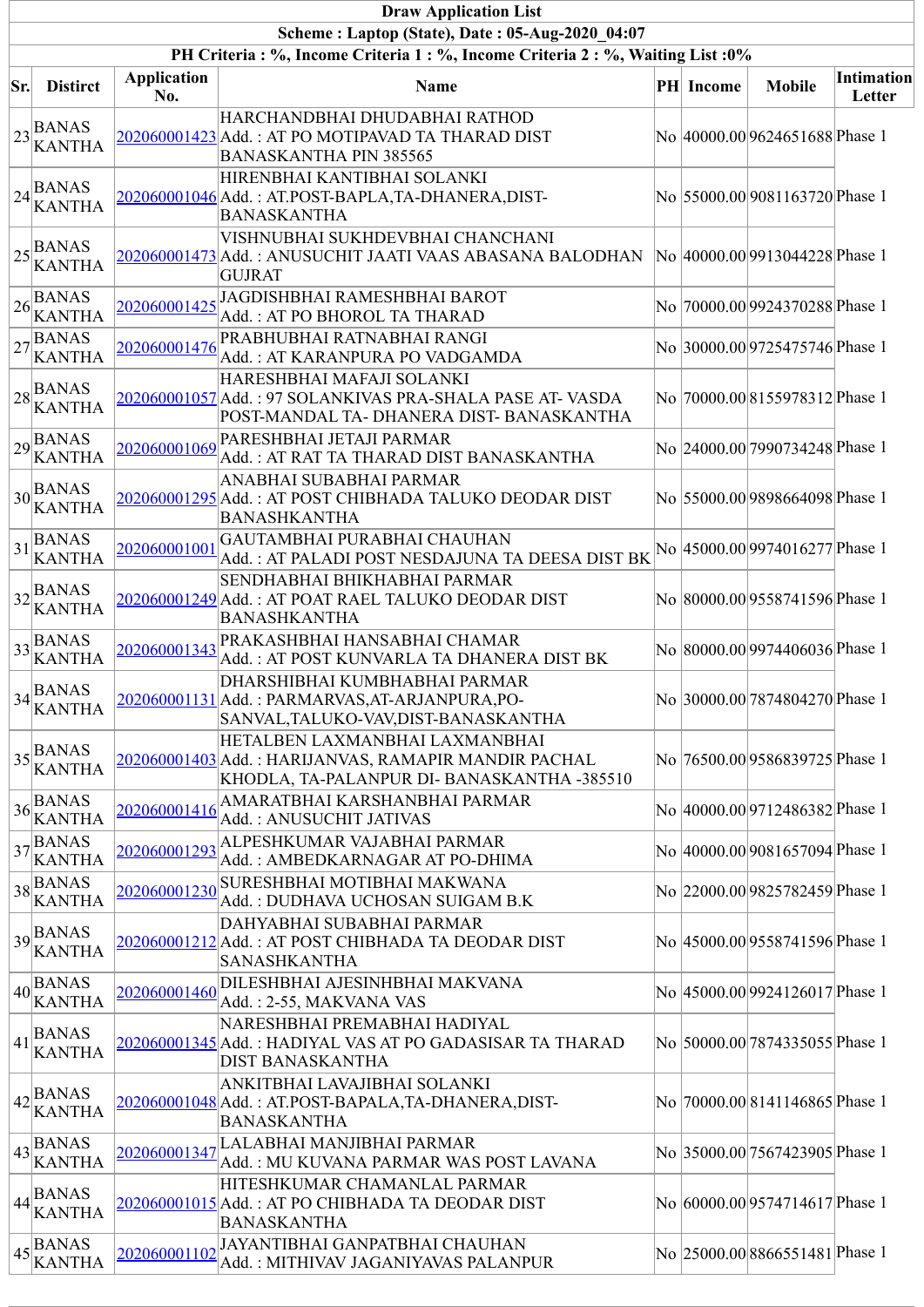|     | <b>Draw Application List</b>                                      |                           |                                                                                                                       |  |                  |                                 |                      |  |  |  |
|-----|-------------------------------------------------------------------|---------------------------|-----------------------------------------------------------------------------------------------------------------------|--|------------------|---------------------------------|----------------------|--|--|--|
|     |                                                                   |                           | Scheme: Laptop (State), Date: 05-Aug-2020 04:07                                                                       |  |                  |                                 |                      |  |  |  |
|     |                                                                   |                           | PH Criteria: %, Income Criteria 1: %, Income Criteria 2: %, Waiting List: 0%                                          |  |                  |                                 |                      |  |  |  |
| Sr. | <b>Distirct</b>                                                   | <b>Application</b><br>No. | <b>Name</b>                                                                                                           |  | <b>PH</b> Income | <b>Mobile</b>                   | Intimation<br>Letter |  |  |  |
|     | $46\frac{BANAS}{R}$<br><b>KANTHA</b>                              |                           | AJAY VINODBHAI CHAUHAN<br>202060001346 Add.: AT POST BAVALCHUDI TA VADGAM DIST<br><b>BANASKANTHA</b>                  |  |                  | No 20000.00 9737057490 Phase 1  |                      |  |  |  |
|     | $47\frac{B}{2}$ ANAS<br><b>KANTHA</b>                             |                           | VIKRAMKUMAR RAYABHAI TANVADIYA<br>202060001163 Add.: AT PO CHIBHADA TA DEODAR DIST<br><b>BANASKANTHA</b>              |  |                  | No 85000.00 9712032258 Phase 1  |                      |  |  |  |
|     | $48\overline{\text{BANAS}}$<br><b>KANTHA</b>                      | 202060001469              | CHAMANBHAI RAJABHAI PARMAR<br>Add.: ANUSUCHIT JATIVAS                                                                 |  |                  | No 20000.00 9909780658 Phase 1  |                      |  |  |  |
|     | $49\overline{\text{BANAS}}$<br><b>KANTHA</b>                      | 202060001038              | <b>DINESHBHAI ANADABHAI PARANGI</b><br>Add.: AT KALYANPURA TA WAV DIST BANASKANTHA                                    |  |                  | No 30000.00 7874484453 Phase 1  |                      |  |  |  |
|     | $50\frac{B}{100}$<br><b>KANTHA</b>                                | 202060001155              | VAKHATABHAI DAHYABHAI GALSAR<br>Add.: 271/1 GALSAR WAS BHAPI                                                          |  |                  | No  45000.00 7096626579 Phase 1 |                      |  |  |  |
|     | $151\frac{BANAS}{m}$<br><b>KANTHA</b>                             |                           | KAUSHIKKUMAR BHARATBHAI PARMAR<br>202060001244 Add.: VANKAR VAS AT CHITRODA POST SISRANA TA<br><b>VADGAM</b>          |  |                  | No 48750.00 9586029745 Phase 1  |                      |  |  |  |
|     | $52\frac{B}{100}$ 52<br><b>KANTHA</b>                             | 202060001418              | MANUBHAI VASHRAMBHAI VASHRAMBHAI<br>Add.: DAUVA                                                                       |  |                  | No 41000.00 7990537333 Phase 1  |                      |  |  |  |
|     | $53\overline{\smash{\big  \text{BANAS}}\xspace}$<br><b>KANTHA</b> |                           | 202060001182SHIVABHAI SHANTIBHAI SOLANKI<br>Add.: NEAR BUS STAND, SOLANKI VAS, BAIWADA                                |  |                  | No 45000.00 9737141906 Phase 1  |                      |  |  |  |
|     | $54$ BANAS<br><b>KANTHA</b>                                       |                           | RAMILABEN BHARATBHAI PARMAR<br>202060001409 Add.: AT POST CHIBHADA TA DEODAR DIST<br><b>BANASHKANTHA ATHAMANO WAS</b> |  |                  | No 45000.00 9998479153 Phase 1  |                      |  |  |  |
|     | $55$ <sup>BANAS</sup><br>KANTHA                                   |                           | MUKESH KUMAR OKHABHAI GALCHAR<br>202060001034 Add.: AT POST MALOTRA TA DHANERA DISTRICT<br><b>BANASKANTHA</b>         |  |                  | No 50000.00 7990103439 Phase 1  |                      |  |  |  |
|     | $56\text{BANAS}$<br>KANTHA                                        |                           | VINODBHAI RANABHAI BAVLECHA<br>202060001341 Add.: AT POST RASANA MOTA TA DEESA<br><b>BANASKATHA</b>                   |  |                  | No 45000.00 9974000488 Phase 1  |                      |  |  |  |
|     | $57\frac{BANAS}{BANAS}$<br><b>KANTHA</b>                          |                           | ROHITKUMAR VASUDEVBHAI PARMAR<br>202060001388 Add.: AT POST ABASANA TA BHABHAR-DIST-<br><b>BANASKANTHA</b>            |  |                  | No 30000.00 9723639951 Phase 1  |                      |  |  |  |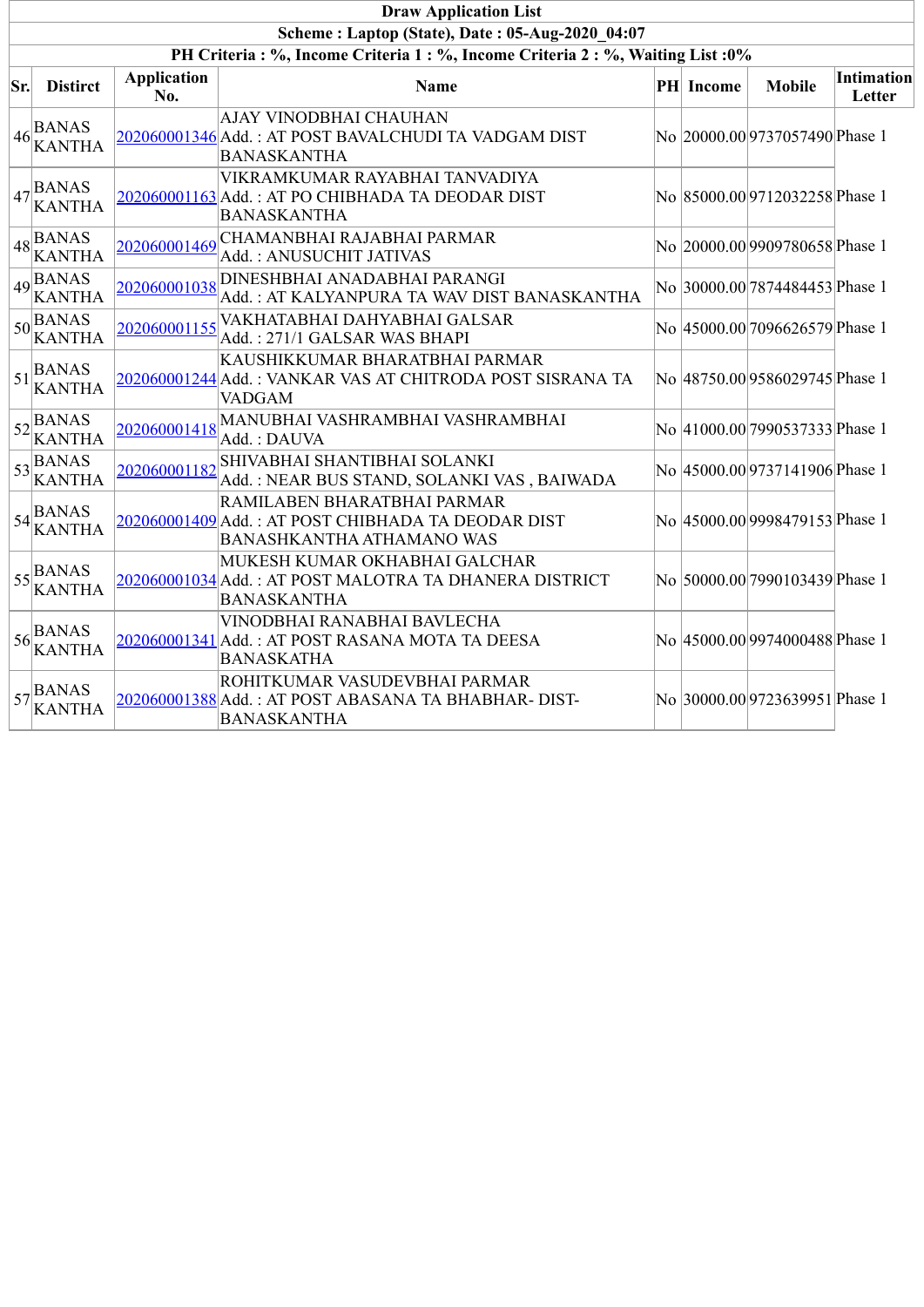| <b>Draw Application List</b>                    |                     |                                                                                                                              |    |        |                                  |                             |  |  |  |  |  |
|-------------------------------------------------|---------------------|------------------------------------------------------------------------------------------------------------------------------|----|--------|----------------------------------|-----------------------------|--|--|--|--|--|
| Scheme: Laptop (State), Date: 05-Aug-2020 04:07 |                     |                                                                                                                              |    |        |                                  |                             |  |  |  |  |  |
|                                                 |                     | PH Criteria : %, Income Criteria 1 : %, Income Criteria 2 : %, Waiting List : 0%                                             |    |        |                                  |                             |  |  |  |  |  |
| <b>Sr.</b> Distirct                             | Application<br>No.  | <b>Name</b>                                                                                                                  | PH | Income | <b>Mobile</b>                    | <b>Intimation</b><br>Letter |  |  |  |  |  |
|                                                 |                     | ROHANKUMAR RAMESHBHAI SANDISH<br>1 SURAT 202060000994 Add.: 571, JALRAM NAGAR,<br>GANESHPURA, AMROLI, SURAT                  |    |        | No  120000.00 9726445371 Phase 1 |                             |  |  |  |  |  |
|                                                 | 2SURAT 202060001468 | CHIRAGBHAI SOMABHAI RATHOD<br>Add.: AT PO- SINGOD, TA - BARDOLI, DIST.- SURAT                                                | No |        | 67000.00 8238102573 Phase 1      |                             |  |  |  |  |  |
|                                                 |                     | DHAVAL MAHENDRABHAI SURTI<br>3 SURAT 202060001414 Add.: AT POST ORMA, MAHYAVANSHI MOHOLLA, TA<br>OLPAD, DISST SURAT, GUJARAT | No |        | 48000.00 9723848700 Phase 1      |                             |  |  |  |  |  |
|                                                 |                     | <b>BHAVESHKUMAR RAMESHBHAI PARMAR</b><br>4 SURAT 202060001143 Add.: MAHYAVANSHI STREET JUNA KOSAMBA TAL<br><b>MANGROL</b>    | No |        | 50000.00 9974169780 Phase 1      |                             |  |  |  |  |  |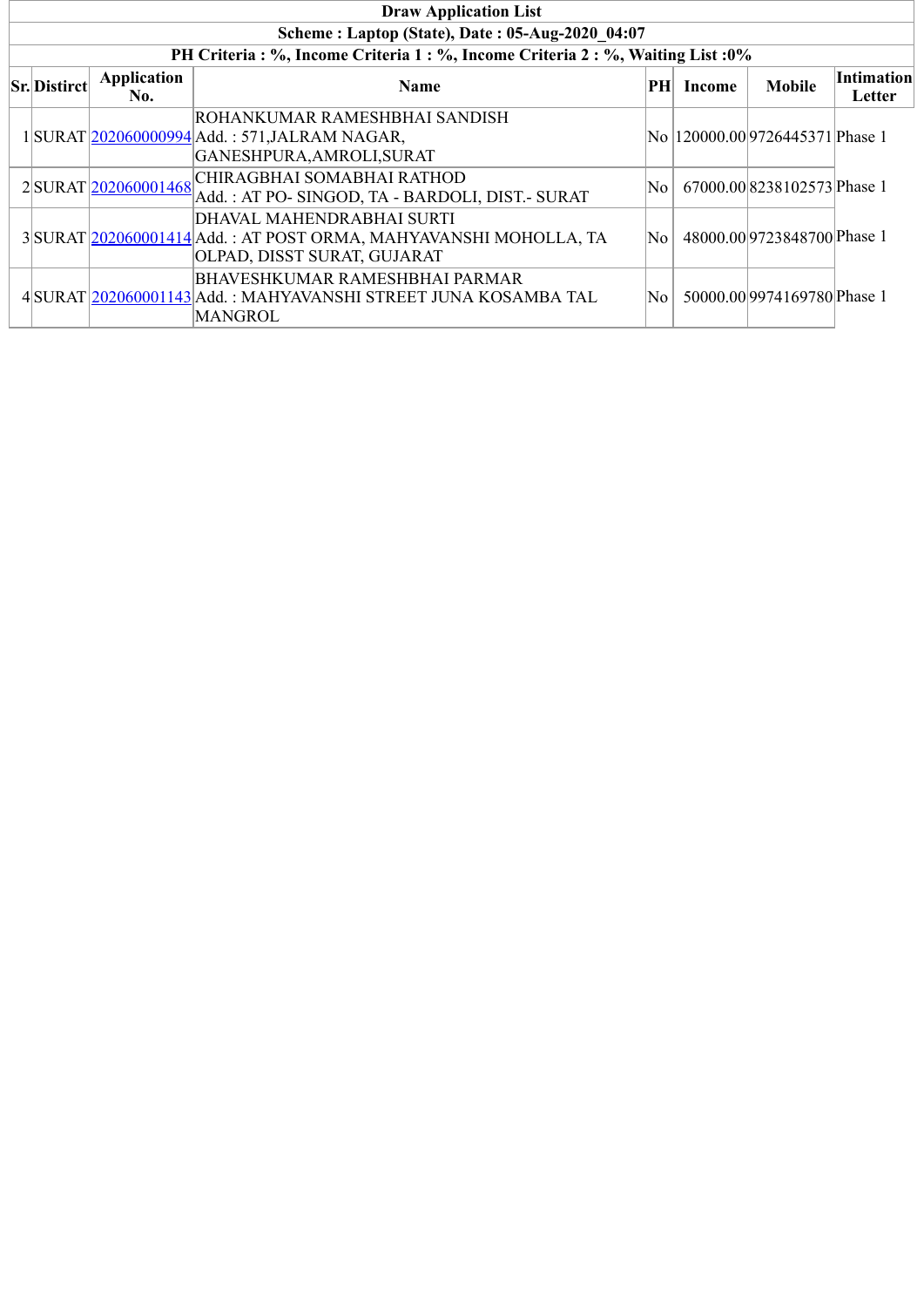|          | <b>Draw Application List</b>                                                     |                    |                                                                                                                                       |  |            |                                |                             |  |  |  |  |
|----------|----------------------------------------------------------------------------------|--------------------|---------------------------------------------------------------------------------------------------------------------------------------|--|------------|--------------------------------|-----------------------------|--|--|--|--|
|          | Scheme: Laptop (State), Date: 05-Aug-2020 04:07                                  |                    |                                                                                                                                       |  |            |                                |                             |  |  |  |  |
|          | PH Criteria : %, Income Criteria 1 : %, Income Criteria 2 : %, Waiting List : 0% |                    |                                                                                                                                       |  |            |                                |                             |  |  |  |  |
| $ S_{r}$ | <b>Distirct</b>                                                                  | Application<br>No. | <b>Name</b>                                                                                                                           |  | PH  Income | <b>Mobile</b>                  | <b>Intimation</b><br>Letter |  |  |  |  |
|          |                                                                                  |                    | JAINEESH NAVINBHAI KARLEKAR-<br>1 NAVSARI 202060001387 Add.: AT POST KHERGAM BHERVI 113 MAHYAWANSHI<br>FALIYA TA.KHERGAM DIST NAVSARI |  |            | No 55000.00 9081023821 Phase 1 |                             |  |  |  |  |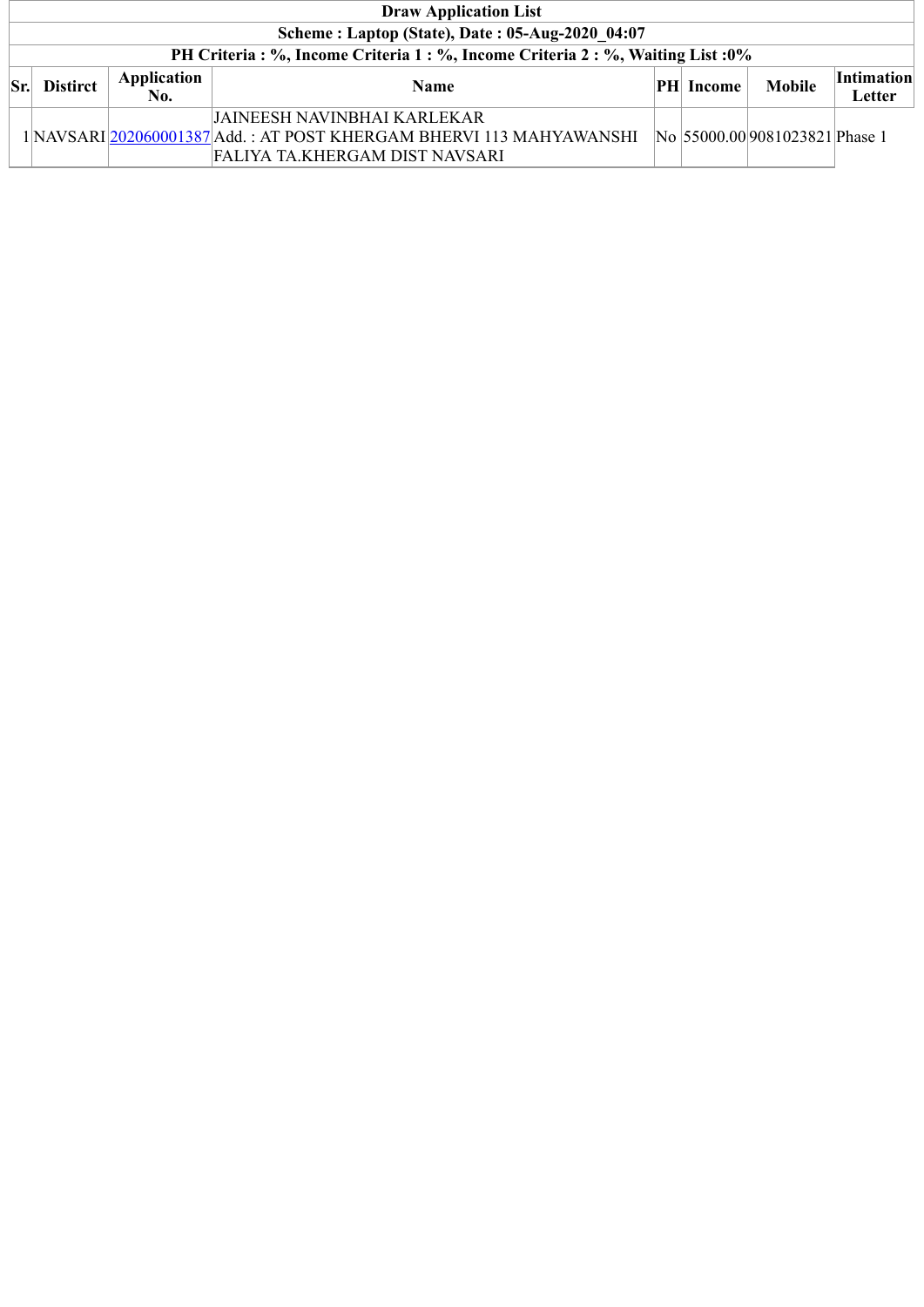|     | <b>Draw Application List</b>                                                     |                           |                                                                                                                                                                     |  |                  |                                 |                      |  |  |  |
|-----|----------------------------------------------------------------------------------|---------------------------|---------------------------------------------------------------------------------------------------------------------------------------------------------------------|--|------------------|---------------------------------|----------------------|--|--|--|
|     |                                                                                  |                           | Scheme: Laptop (State), Date: 05-Aug-2020 04:07                                                                                                                     |  |                  |                                 |                      |  |  |  |
|     | PH Criteria : %, Income Criteria 1 : %, Income Criteria 2 : %, Waiting List : 0% |                           |                                                                                                                                                                     |  |                  |                                 |                      |  |  |  |
| Sr. | <b>Distirct</b>                                                                  | <b>Application</b><br>No. | Name                                                                                                                                                                |  | <b>PH</b> Income | <b>Mobile</b>                   | Intimation<br>Letter |  |  |  |
|     |                                                                                  |                           | DIPAKKUMAR MOHANBHAI CHAUHAN<br>1 JAMNAGAR 202060001262 Add.: AT MAKRANI SANOSARA TA KALAVAD DIST<br><b>JAMNAGAR</b>                                                |  |                  | No 48000.00 9099756362 Phase 1  |                      |  |  |  |
|     |                                                                                  | 2JJAMNAGAR 202060001300   | DILIPKUMAR HIRALAL MAKWANA<br>Add.: VILLAGE SIDSAR                                                                                                                  |  |                  | No 60000.00 7016221795 Phase 1  |                      |  |  |  |
|     |                                                                                  |                           | <b>MANISH HARISHBHAI CHAUHAN</b><br>3 JAMNAGAR 202060001247 Add.: KABIR PARA ROAD, BAINI VADI, SANTOSHIMA No 46000.00 7285870762 Phase 1<br>NA MANDIR SAME JAMNAGAR |  |                  |                                 |                      |  |  |  |
|     |                                                                                  | 4JAMNAGAR 202060001382    | ROHIT BABUBHAI MAKWANA<br>Add.: AT.KHENGARKA TA.DHROL DIST.JAMNAGAR                                                                                                 |  |                  | No 47000.00 6351513987 Phase 1  |                      |  |  |  |
|     |                                                                                  | 5JAMNAGAR 202060001277    | RAVINA DANABHAI VAGHELA<br>Add.: DR. AMBEDKAR SOCIETY JAMNAGAR ROAD                                                                                                 |  |                  | No 35000.00 9825741136 Phase 1  |                      |  |  |  |
|     |                                                                                  |                           | BHARATBHAI BHANJIBHAI DAIYA<br>6JAMNAGAR 202060001146 Add.: JUNO DALIT VAAS PITHAD JAMNAGAR<br><b>PITHAD</b>                                                        |  |                  | No  47000.00 9099867150 Phase 1 |                      |  |  |  |
|     |                                                                                  |                           | TRUPTI BATUKBHAI ZALA<br>7 JAMNAGAR 202060001124 Add.: PATEL COLONY STREET NO 6 OPP ANANDBAG No 36000.00 7383829087 Phase 1<br><b>JAMNAGAR</b>                      |  |                  |                                 |                      |  |  |  |
|     |                                                                                  |                           | NITIN CHHAGANBHAI SADIYA<br>8 JAMNAGAR 202060001214 Add.: MARUTI NAGAR GOKUL NAGAR RADAR ROAD No 48000.00 8734097332 Phase 1<br>UDHYOG NAGAR JAMNAGAR               |  |                  |                                 |                      |  |  |  |
|     |                                                                                  | 9JAMNAGAR 202060001269    | DIPAK MAYABHAI GOHIL<br>Add.: AT-VAGADIYA TA-JAMNAGAR DI-JAMNAGAR                                                                                                   |  |                  | No 36000.00 9426994907 Phase 1  |                      |  |  |  |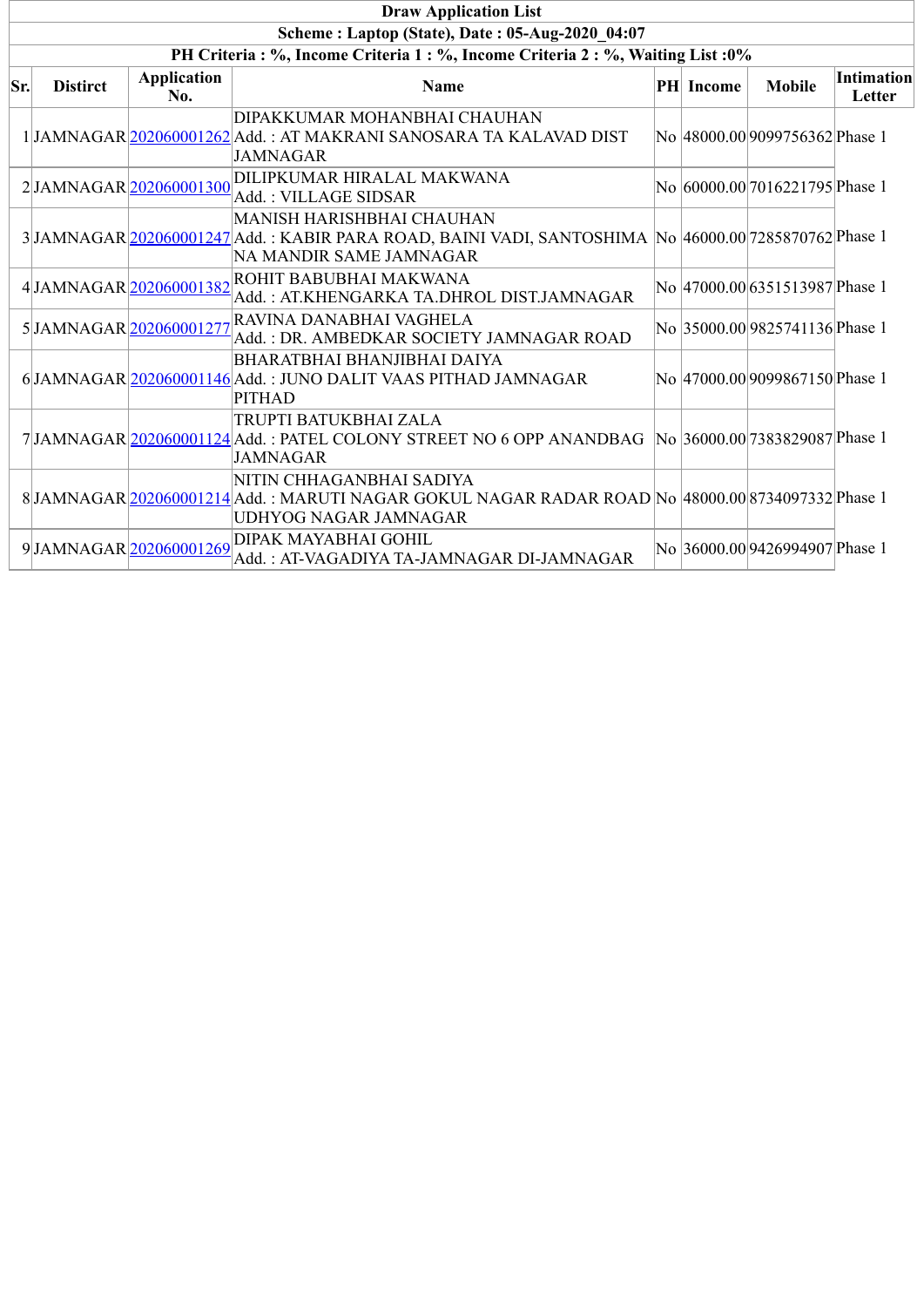| <b>Draw Application List</b>                                                     |                                     |                                                                                                             |  |                  |                                                  |                            |  |  |  |  |
|----------------------------------------------------------------------------------|-------------------------------------|-------------------------------------------------------------------------------------------------------------|--|------------------|--------------------------------------------------|----------------------------|--|--|--|--|
| Scheme: Laptop (State), Date: 05-Aug-2020 04:07                                  |                                     |                                                                                                             |  |                  |                                                  |                            |  |  |  |  |
| PH Criteria : %, Income Criteria 1 : %, Income Criteria 2 : %, Waiting List : 0% |                                     |                                                                                                             |  |                  |                                                  |                            |  |  |  |  |
|                                                                                  | <b>Sr. Distirct Application No.</b> | <b>Name</b>                                                                                                 |  | <b>PH</b> Income |                                                  | Mobile   Intimation Letter |  |  |  |  |
| 1 DOHAD                                                                          |                                     | $\left.\frac{202060001366}{\text{Add.}}\right.\left.\left.\text{NEAR RAM DWARA COMPOUND}\right]^{\text{N}}$ |  |                  | $\log_{10}$   No   60000.00  9925360664  Phase 1 |                            |  |  |  |  |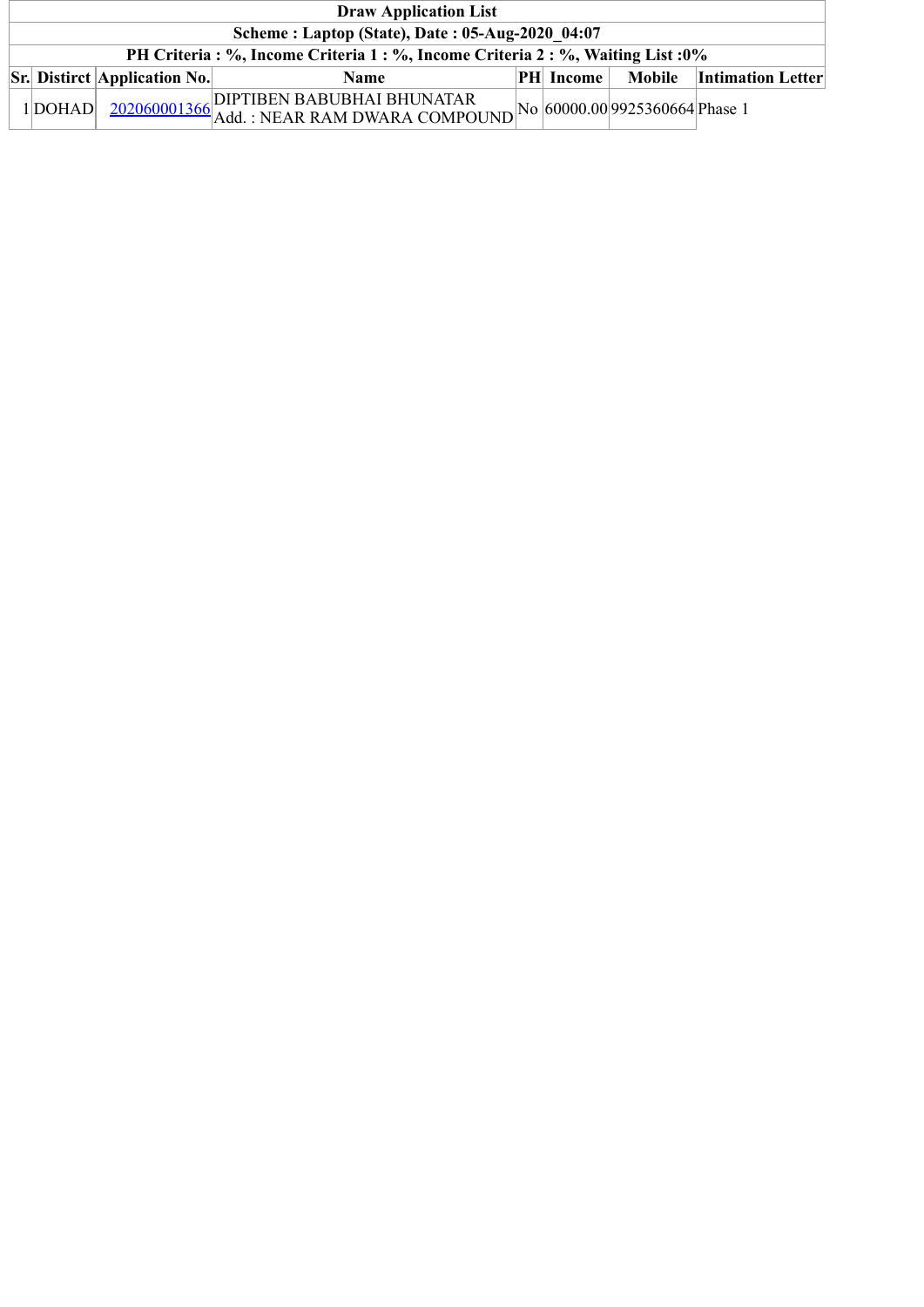|                                                 | <b>Draw Application List</b> |                           |                                                                                                                              |           |               |                                  |                             |  |  |  |  |
|-------------------------------------------------|------------------------------|---------------------------|------------------------------------------------------------------------------------------------------------------------------|-----------|---------------|----------------------------------|-----------------------------|--|--|--|--|
| Scheme: Laptop (State), Date: 05-Aug-2020 04:07 |                              |                           |                                                                                                                              |           |               |                                  |                             |  |  |  |  |
|                                                 |                              |                           | PH Criteria : %, Income Criteria 1 : %, Income Criteria 2 : %, Waiting List : 0%                                             |           |               |                                  |                             |  |  |  |  |
| Sr.                                             | <b>Distirct</b>              | <b>Application</b><br>No. | Name                                                                                                                         | $\bf{PH}$ | <b>Income</b> | <b>Mobile</b>                    | <b>Intimation</b><br>Letter |  |  |  |  |
|                                                 |                              | 1JUNAGADH 202060001041    | BHAVIN CHHAGANBHAI RATHOD<br>Add.: AT-MADHADA                                                                                | No        |               | 60000.00 7046975309 Phase 1      |                             |  |  |  |  |
|                                                 |                              |                           | REEDHDHEEBEN BABUBHAI CHAUHAN<br>2JUNAGADH 202060001149 Add.: TO. PRABHATPUR TA. JUNAGADH DIST<br><b>JUNAGADH</b>            | $\rm{No}$ |               | 60000.00 6351780370 Phase 1      |                             |  |  |  |  |
|                                                 |                              |                           | 3JUNAGADH 202060001393 ALPESHKUMAR BHAGAVANAJIBHAI PARAMAR<br>Add.: VANKAR VAS BARULA                                        | No        |               | 70000.00 8980106664 Phase 1      |                             |  |  |  |  |
|                                                 |                              | 4JUNAGADH 202060001390    | PIYUSHKUMAR BHAGVANJIBHAI PARMAR<br>Add.: 155 VANKAR VISTAR BARULA                                                           | No        |               | 70000.00 9664992383 Phase 1      |                             |  |  |  |  |
|                                                 |                              | 5JUNAGADH 202060001071    | <b>VIVEK VIJAYBHAI CHAVADA</b><br>Add.: AT-INDIRA NAGAR COLLEGE ROAD KESHOD                                                  | No        |               | 60000.008200062426Phase 1        |                             |  |  |  |  |
|                                                 |                              | 6JUNAGADH 202060001391    | PIYUSHKUMAR BHAGVANJIBHAI PARMAR<br>Add.: 155 VANKAR VISTAR BARULA                                                           | No        |               | 70000.00 9664992383 Phase 1      |                             |  |  |  |  |
|                                                 |                              | 7JUNAGADH 202060001373    | HETAL RAVJIBHAI PARAMAR<br>Add.: VALMIKIVAS GODHAVAVNI PATI JUNAGADH                                                         | $\rm{No}$ |               | 50000.00 9574681974 Phase 1      |                             |  |  |  |  |
|                                                 |                              | 8JUNAGADH 202060001091    | KAJAL RAJANIKANT SONDARVA<br>Add.: EKLERA                                                                                    | No        |               | 50000.00 7600751882 Phase 1      |                             |  |  |  |  |
|                                                 |                              | 9JUNAGADH 202060001282    | KIRAN BABUBHAI DAFADA<br>Add.: VANKARVAS                                                                                     |           |               | No  100000.00 9737232733 Phase 1 |                             |  |  |  |  |
|                                                 |                              | 10JUNAGADH202060000968    | HITESH NATHABHAI RATHOD<br>Add.: "RADHE KRISHNA", NEAR RAMDEVPIR<br>TEMPLE, SHANTESHWAR NAGAR, JOSHIPURA,<br><b>JUNAGADH</b> |           |               | No  150000.00 9687147653 Phase 1 |                             |  |  |  |  |
|                                                 |                              |                           | PRIYESHKUMAR VALLABHBHAI VAGHELA<br>11 JUNAGADH 202060001334 Add. : AAMBEDKAR NAGAR VANTHALI ROAD<br><b>ARANIYALA</b>        | No.       |               | 50000.00 9898974909 Phase 1      |                             |  |  |  |  |
|                                                 |                              |                           | ROHIT BABUBHAI JETHVA<br>12 JUNAGADH 202060001175 Add.: AT-NAVA BUS STATION PASE VALMIKI VAS<br>MANGROL                      | $\rm{No}$ |               | 70000.00 9714936869 Phase 1      |                             |  |  |  |  |
|                                                 |                              | 13JUNAGADH 202060001045   | DIPESH RAVJIBHAI SONDARVA<br>Add.: SHRI VIVEKANAND HIGH SCHOOL                                                               | No        |               | 75000.00 7878841573 Phase 1      |                             |  |  |  |  |
|                                                 |                              | 14JUNAGADH 202060001037   | PUJABEN KANJIBHAI MAKAVANA<br>Add.: AT VIRADI TA MALIYAHATINA JI JUNAGADH                                                    | No        |               | 55000.00 7041111569 Phase 1      |                             |  |  |  |  |
|                                                 |                              |                           | KISHAN PALABHAI BABARIYA<br>15 JUNAGADH 202060001223 Add.: DR AMBEDKAR NAGAR HANUMAN CHOWK<br>BILKHA ROAD JUNAGADH           | No        |               | 98000.00 7778056479 Phase 1      |                             |  |  |  |  |
|                                                 |                              | 16JUNAGADH 202060001065   | HINABEN CHHAGANBHAI RAVALIYA<br>Add.: AT PADODAR TA KESHOD                                                                   | No        |               | 42000.00 9275159816 Phase 1      |                             |  |  |  |  |
|                                                 |                              | 17JUNAGADH 202060001233   | VIJAYKUMAR PARSHOTAMBHAI GRLA<br>Add.: VANKAR VAS SANOSARA                                                                   | No        |               | 70000.00 9687285445 Phase 1      |                             |  |  |  |  |
|                                                 |                              | 18JUNAGADH 202060001084   | AMAN HARESHBHAI DAFADA<br>Add.: VANKARVAS TA.DIST.JUNAGADH                                                                   |           |               | No  100000.00 9574681974 Phase 1 |                             |  |  |  |  |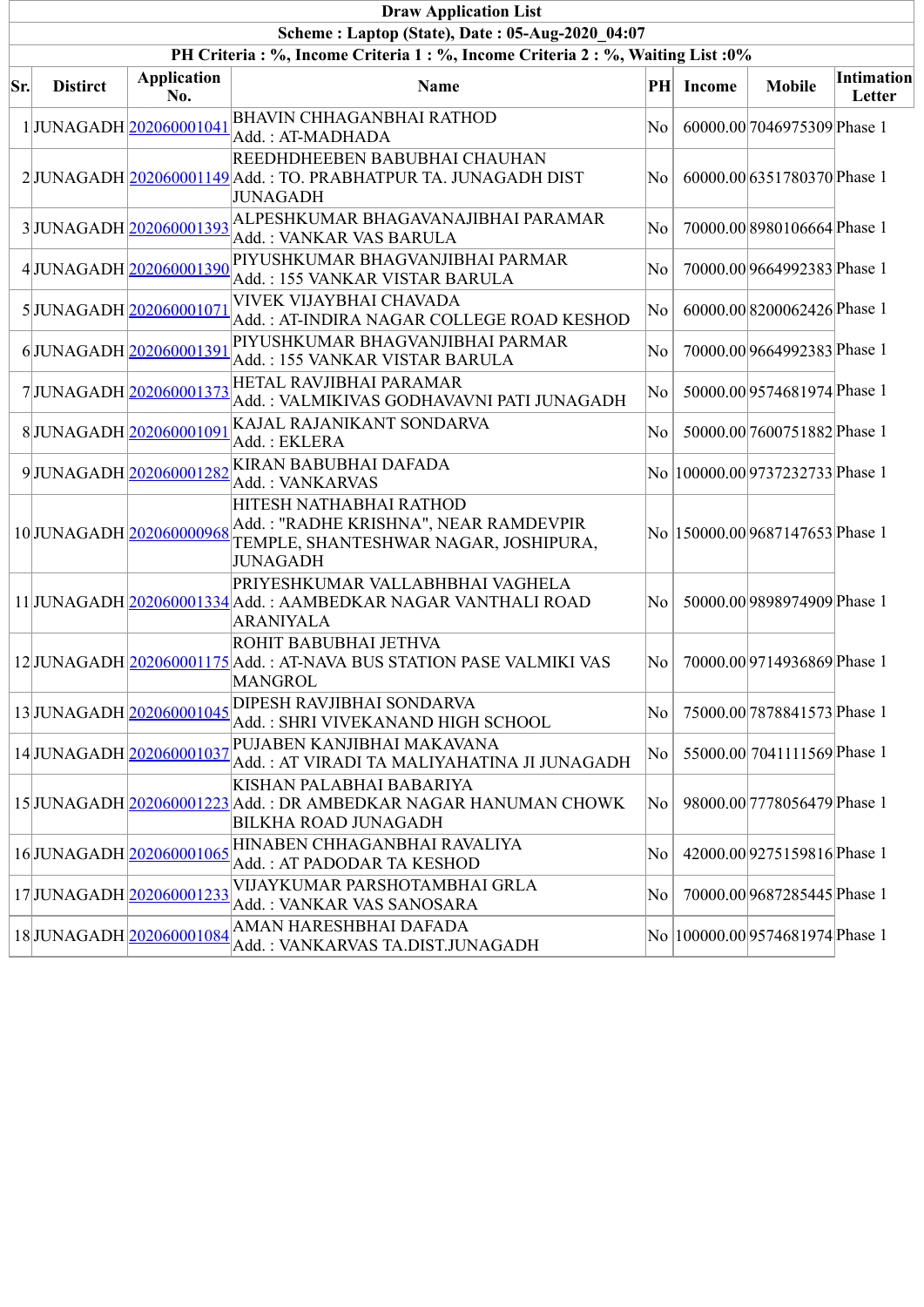|     | <b>Draw Application List</b>                                                     |                           |                                                                                                                               |  |           |                                |                             |  |  |  |  |  |
|-----|----------------------------------------------------------------------------------|---------------------------|-------------------------------------------------------------------------------------------------------------------------------|--|-----------|--------------------------------|-----------------------------|--|--|--|--|--|
|     |                                                                                  |                           | Scheme: Laptop (State), Date: 05-Aug-2020 04:07                                                                               |  |           |                                |                             |  |  |  |  |  |
|     | PH Criteria : %, Income Criteria 1 : %, Income Criteria 2 : %, Waiting List : 0% |                           |                                                                                                                               |  |           |                                |                             |  |  |  |  |  |
| Sr. | <b>Distirct</b>                                                                  | <b>Application</b><br>No. | <b>Name</b>                                                                                                                   |  | PH Income | <b>Mobile</b>                  | <b>Intimation</b><br>Letter |  |  |  |  |  |
|     | $1$ <sup>[PANCH]</sup><br><b>MAHALS</b>                                          |                           | JAYMIN RAJENDRAKUMAR VAGHELA<br>202060001284 Add.: 16, KRUSHNA KUNJ SOCIETY, NEAR<br>MANDHUVAN APPRTMENT, OPP PRIMARY SCHOOL  |  |           | No 52000.00 9328961812 Phase 1 |                             |  |  |  |  |  |
|     | $2$ <sup>PANCH</sup><br><b>MAHALS</b>                                            | 202060001203              | MAYURKUMAR GANPATBHAI PARMAR<br>Add.: TALAV FALIYU                                                                            |  |           | No 50000.00 9328266260 Phase 1 |                             |  |  |  |  |  |
|     | $3$ <sup>PANCH</sup><br><b>MAHALS</b>                                            | 202060001190              | KALPESHKUMAR VALJIBHAI PARMAR<br>Add.: KHEDA FALIYU                                                                           |  |           | No 55000.00 7567152516 Phase 1 |                             |  |  |  |  |  |
|     | $4$ <sup>PANCH</sup><br><b>MAHALS</b>                                            |                           | PRAKASHBHAI KHATUBHAI VANKAR<br>202060001457 Add.: AT TARSANG POST RENA TA SHAHERA DIST<br><b>PANCHMAHALS</b>                 |  |           | No 40000.00 7990397719 Phase 1 |                             |  |  |  |  |  |
|     | $5$ <sup>PANCH</sup><br><b>MAHALS</b>                                            |                           | UMESHKUMAR VINODBHAI VANKAR<br>202060001138 Add.: LALPURA PO RATANPUR KANTDI TA GODHRA<br><b>DI PANCHAMAHAL</b>               |  |           | No 36000.00 9099544647 Phase 1 |                             |  |  |  |  |  |
| 6   | PANCH<br><b>MAHALS</b>                                                           |                           | HIRENKUMAR MAHENDRABHAI MAKWANA<br>202060001060 Add.: BHAGYODAYA SOCIETY, NEAR REFERAL<br>HOSPITAL, KALOL                     |  |           | No 50000.00 7698473312 Phase 1 |                             |  |  |  |  |  |
|     | $7$ <sup>PANCH</sup><br><b>MAHALS</b>                                            |                           | <b>BIPINBHAI HITENDRABHAI PARMAR</b><br>202060001248 Add.: HOUSE NUMBER-243, AT POST - SURELI, TA -<br>HALOL, DIST-PANCHMAHAL |  |           | No 72000.00 9586195127 Phase 1 |                             |  |  |  |  |  |
|     | $8$ <sup>PANCH</sup><br><b>MAHALS</b>                                            | 202060001259              | HIMANSHUKUMAR PRAFULCHANDRA BAMANIYA<br>Add.: 393 VANKARVAS BAHI                                                              |  |           | No 40000.00 9099567694 Phase 1 |                             |  |  |  |  |  |
|     | $\overline{q}$ PANCH<br><b>MAHALS</b>                                            | 202060001086              | SANJAYKUMAR RAJESHBHAI PARMAR<br>Add.: TALAV FALIYU                                                                           |  |           | No 36000.00 9512580351 Phase 1 |                             |  |  |  |  |  |
|     | $10$ <sup>PANCH</sup><br><b>MAHALS</b>                                           | 202060001344              | NIKUNJKUMAR NATVARBHAI BAMANIYA<br>Add.: ATPO PADHIYAR TA GODHRA DIST PMS                                                     |  |           | No 40000.00 8238925657 Phase 1 |                             |  |  |  |  |  |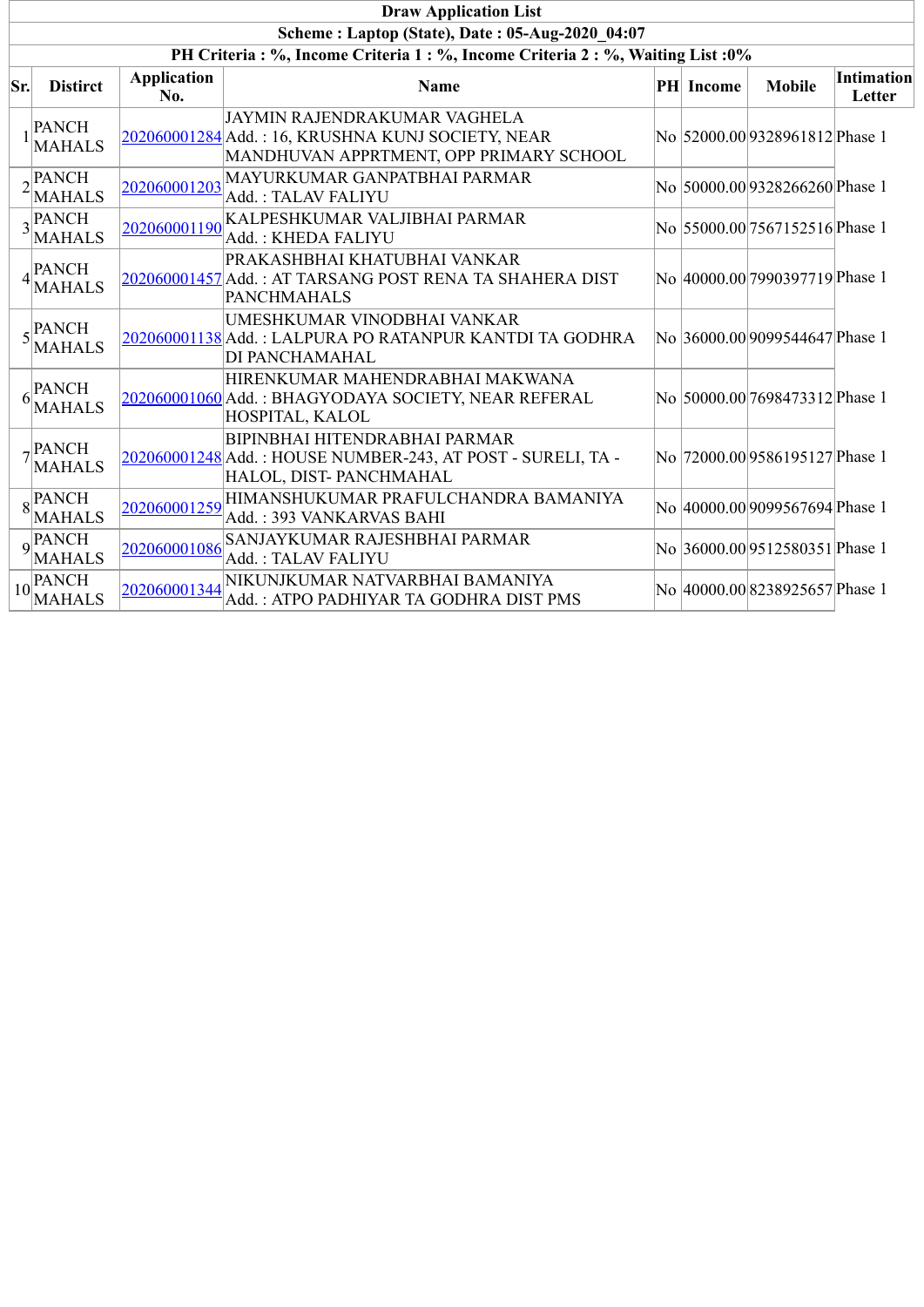|     | <b>Draw Application List</b>                    |                           |                                                                                                                              |  |           |                                 |                             |  |  |  |  |
|-----|-------------------------------------------------|---------------------------|------------------------------------------------------------------------------------------------------------------------------|--|-----------|---------------------------------|-----------------------------|--|--|--|--|
|     | Scheme: Laptop (State), Date: 05-Aug-2020 04:07 |                           |                                                                                                                              |  |           |                                 |                             |  |  |  |  |
|     |                                                 |                           | PH Criteria : %, Income Criteria 1 : %, Income Criteria 2 : %, Waiting List : 0%                                             |  |           |                                 |                             |  |  |  |  |
| Sr. | <b>Distirct</b>                                 | <b>Application</b><br>No. | Name                                                                                                                         |  | PH Income | <b>Mobile</b>                   | <b>Intimation</b><br>Letter |  |  |  |  |
|     | 1PORBANDAR 202060001335                         |                           | VISHAL SHAMJI BHAI CHAUHAN<br>Add.: KUMBHAVADA, KUTIYANA                                                                     |  |           | No  90000.00 8490938319 Phase 1 |                             |  |  |  |  |
|     |                                                 |                           | <b>BHAVIN MADHUBHAI SHINGRAKHIYA</b><br>2 PORBANDAR 202060001219 Add.: JUNO VANKARVAS, NEAR RAM MANDIR,<br>CHHAYA, PORBANDAR |  |           | No 60000.00 8000059675 Phase 1  |                             |  |  |  |  |
|     |                                                 |                           | SHANTI DEVSHIBHAI SHINGRAKHIYA<br>3 PORBANDAR 202060001263 Add.: OLD VANKAR VAS NEAR RAM TEMPLE<br><b>CHHAYA</b>             |  |           | No 60000.00 7069563334 Phase 1  |                             |  |  |  |  |
|     | 4 PORBANDAR 202060001357                        |                           | NILESH ARVINDBHAI MARU<br>Add.: VANKARVAS, KUTIYANA                                                                          |  |           | No 80000.00 9574716205 Phase 1  |                             |  |  |  |  |
|     | 5 PORBANDAR 202060001266                        |                           | VIPUL RAMESH SAGATHIYA<br>Add.: HOLI CHAKLA JUNO VANKARVAS ADITYANA                                                          |  |           | No 36000.00 9327470940 Phase 1  |                             |  |  |  |  |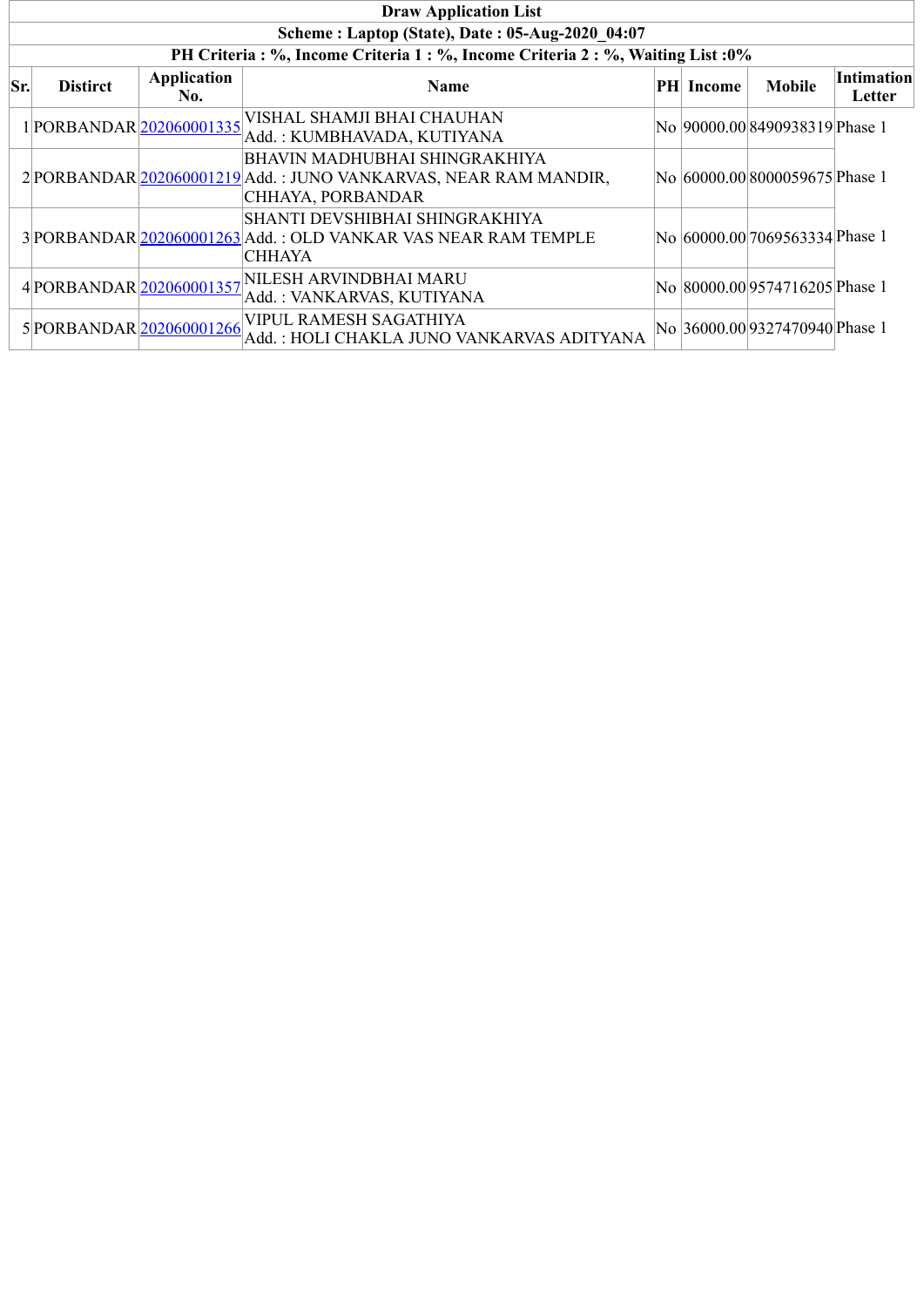|     | <b>Draw Application List</b>                                                 |                           |                                                                                                                                    |                  |               |                                  |                      |  |  |  |  |  |
|-----|------------------------------------------------------------------------------|---------------------------|------------------------------------------------------------------------------------------------------------------------------------|------------------|---------------|----------------------------------|----------------------|--|--|--|--|--|
|     | Scheme: Laptop (State), Date: 05-Aug-2020 04:07                              |                           |                                                                                                                                    |                  |               |                                  |                      |  |  |  |  |  |
|     | PH Criteria: %, Income Criteria 1: %, Income Criteria 2: %, Waiting List: 0% |                           |                                                                                                                                    |                  |               |                                  |                      |  |  |  |  |  |
| Sr. | <b>Distirct</b>                                                              | <b>Application</b><br>No. | Name                                                                                                                               | PH               | <b>Income</b> | <b>Mobile</b>                    | Intimation<br>Letter |  |  |  |  |  |
|     |                                                                              | 1ARAVALLI202060001410     | DHAVALKUMAR RAMANBHAI PARMAR<br>Add.: AT POST MAU TA BHILODA DIST ARAVALLI                                                         | $\rm{No}$        |               | 50000.00 7359291500 Phase 1      |                      |  |  |  |  |  |
|     |                                                                              |                           | <b>BHAVYA KAMLESHBHAI RATHOD</b><br>2 ARAVALLI 202060001003 Add.: AT NAVA POST SHAMPUR TA MODASA DIST<br><b>ARVALLI</b>            |                  |               | No  120000.00 9773238684 Phase 1 |                      |  |  |  |  |  |
|     |                                                                              |                           | DARSHANKUMAR PUNAMBHAI RAJVI<br>3 ARAVALLI 202060001195 Add.: VANKAR VAS AT POST INDRAN TA BAYAD DIST  No<br><b>ARAVALLI</b>       |                  |               | 40000.00 9638496202 Phase 1      |                      |  |  |  |  |  |
|     |                                                                              |                           | ROHITKUMAR SOMABHAI MESARIYA<br>4 ARAVALLI 202060001443 Add.: AT RUPNAGAR TA BAYAD DIST ARAVALLI POST No<br><b>BADARPURA</b>       |                  |               | 35700.00 7265016320 Phase 1      |                      |  |  |  |  |  |
|     |                                                                              | 5ARAVALLI202060001475     | HITESHKUMAR BHIKHABHAI CHAMAR<br>Add.: CHAMAR VAS RANECHI                                                                          | No               |               | 90000.00 8155914094 Phase 1      |                      |  |  |  |  |  |
|     |                                                                              | 6ARAVALLI202060001463     | SACHINKUMAR KALABHAI PARMAR<br>Add.: AT,PO-LIMBODARA TA-MEGHRAJ                                                                    | No               |               | 50000.00 7069892535 Phase 1      |                      |  |  |  |  |  |
|     |                                                                              |                           | VIKRAMKUMAR BABUBHAI CHENVA<br>7 ARAVALLI 202060001303 Add.: AT PO -NAVA BHAVNATH, CHENVA VAS, TA-<br><b>BHILODA, DIST-ARVALLI</b> | No               |               | 40000.00 9664649675 Phase 1      |                      |  |  |  |  |  |
|     |                                                                              | 8ARAVALLI202060001353     | JITENDRAKUMAR SAVGANBHAI RATHOD<br>Add.: CHAMAR VAS                                                                                | No               |               | 70000.00 9924819080 Phase 1      |                      |  |  |  |  |  |
|     |                                                                              |                           | NIRAVKUMAR ARVINDBHAI PARMAR<br>9 ARAVALLI 202060001197 Add.: AT PO MAHADEVGRAM TA MODASA DIST<br><b>ARVALLI</b>                   | $\rm{No}$ $\mid$ |               | 45000.00 9099794925 Phase 1      |                      |  |  |  |  |  |
|     |                                                                              | 10 ARAVALLI 202060001288  | KOMALBHAI BAKABHAI MAKVANA<br>Add.: AT-PO-BUTAL TA-DHANSURA                                                                        | No               |               | 75316.00 9925910320 Phase 1      |                      |  |  |  |  |  |
|     |                                                                              | 11 ARAVALLI 202060001258  | RUPALBAHEN BABUBHAI CHAMAR<br>Add.: AT POST LIMBHOI                                                                                | No               |               | 50000.00 7600501784 Phase 1      |                      |  |  |  |  |  |
|     |                                                                              | 12 ARAVALLI 202060001362  | CHIRAGKUMAR DAHYABHAI PARMAR<br>Add.: AT PO BAMANVAD TA MODASA                                                                     | No               |               | 78750.00 9723668930 Phase 1      |                      |  |  |  |  |  |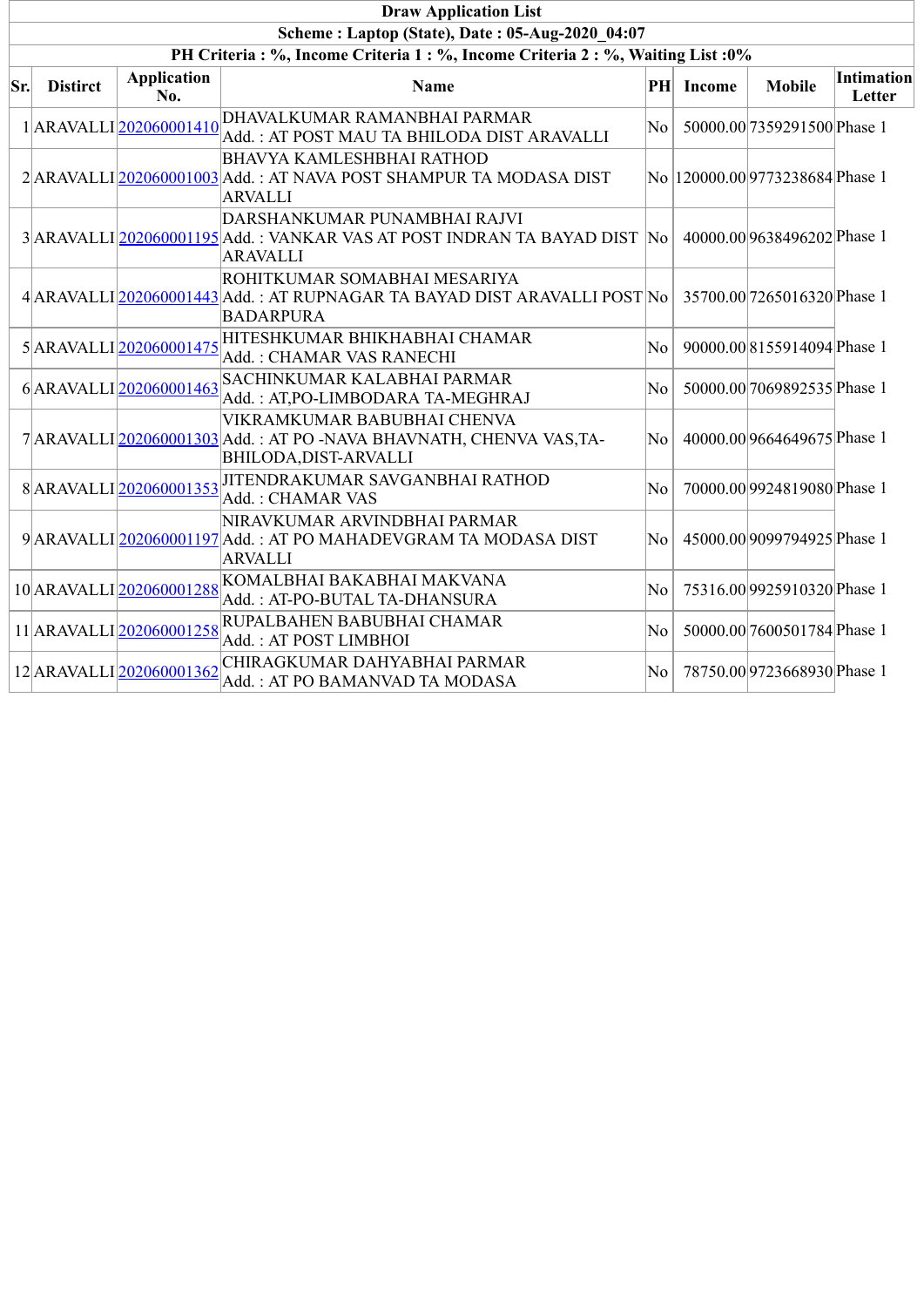|     | <b>Draw Application List</b> |                           |                                                                                                                                                               |           |           |                                  |                      |  |  |  |  |
|-----|------------------------------|---------------------------|---------------------------------------------------------------------------------------------------------------------------------------------------------------|-----------|-----------|----------------------------------|----------------------|--|--|--|--|
|     |                              |                           | Scheme: Laptop (State), Date: 05-Aug-2020 04:07                                                                                                               |           |           |                                  |                      |  |  |  |  |
|     |                              |                           | PH Criteria : %, Income Criteria 1 : %, Income Criteria 2 : %, Waiting List : 0%                                                                              |           |           |                                  |                      |  |  |  |  |
| Sr. | <b>Distirct</b>              | <b>Application</b><br>No. | <b>Name</b>                                                                                                                                                   |           | PH Income | <b>Mobile</b>                    | Intimation<br>Letter |  |  |  |  |
|     |                              |                           | RAVIBHAI MEHENDRABHAI MERAIYA<br>1 GANDHINAGAR 202060001221 Add.: 206,ROHITVAS, KUDASAN,<br><b>GANDHINAGAR</b>                                                | No        |           | 45000.00 9537095636 Phase 1      |                      |  |  |  |  |
|     |                              |                           | MAYURKUMAR PANKAJBHAI PARMAR<br>2GANDHINAGAR 202060000986 Add.: 2284, NEW RAMWALA HOUSING SOCIETY, No<br>NEAR KANORIYA HOSPITAL, AT BHAT                      |           |           | 65000.008488924410Phase 1        |                      |  |  |  |  |
|     | 3GANDHINAGAR 202060001094    |                           | VISHALKUMAR NARESHBHAI MAHERIYA<br>Add.: AT POST ROHITVAS                                                                                                     | No        |           | 96000.00 8401456205 Phase 1      |                      |  |  |  |  |
|     | 4GANDHINAGAR 202060001437    |                           | KALAKANT BIPINKUMAR CHAUHAN<br>Add.: 3/ MANAV MANDIR SOCIETY,KALOL                                                                                            | No        |           | 90000.00 9898585559 Phase 1      |                      |  |  |  |  |
|     |                              |                           | <b>JIGNESH BHAVANBHAI VAGHELA</b><br>5 GANDHINAGAR 202060001180 Add.: BLOCK NO 116/3 J TYPE NR RAJESHRI<br>CINEMA SECTOR 20 GANDHINAGAR                       | No        |           | 50000.00 9664530035 Phase 1      |                      |  |  |  |  |
|     |                              |                           | TWINKLE DAHYALAL VIRANI<br>6GANDHINAGAR 202060001439 Add.: BLOCK NO 335 DOUBLE DEKAR SECTOR<br>24 GANDHINAGAR                                                 |           |           | No  148228.00 8758313390 Phase 1 |                      |  |  |  |  |
|     |                              |                           | HETALBEN SURESH BHAI RATHOD<br>7 GANDHINAGAR 202060001296 Add.: 30/B MULCHAND PARK SOCIETY NEAR<br><b>DAVE VAS PETHAPUR</b>                                   | No        |           | 72000.00 7698042028 Phase 1      |                      |  |  |  |  |
|     |                              |                           | JAYDEEPSINH MAHESHBHAI VAGHELA<br>8GANDHINAGAR202060000978Add.: 5 SIDDHESHWARI SOCIETY, O.N.G.C<br>ROAD, RAILWAY EAST, KALOL GANDHINAGAR                      | No        |           | 80000.00 9824184576 Phase 1      |                      |  |  |  |  |
|     |                              |                           | PAYALBEN BABUBHAI PARMAR<br>9 GANDHINAGAR 202060001000 Add.: PARMAR VAS, AT&PO-HAJIPUR TA-KALOL No<br><b>DIST-GANDHINAGAR</b>                                 |           |           | 60000.00 9427061183 Phase 1      |                      |  |  |  |  |
|     |                              |                           | HARDIKKUMAR RAJESHBHAI PATEL<br>10 GANDHINAGAR 202060000984 Add.: AT-POST, KADJODARA, TA-DAHEGAM<br><b>DIST- GANDHINAGAR</b>                                  | $\rm{No}$ |           | 36000.00 9104225886 Phase 1      |                      |  |  |  |  |
|     |                              |                           | DOLLYBEN KRUNAL SUTARIYA<br>11 GANDHINAGAR 202060001024 Add.: 35 KESHAVNAGAR SOCIETY ONGC ROAD  No   80000.00 9016881608 Phase 1<br><b>RAILWAY EAST KALOL</b> |           |           |                                  |                      |  |  |  |  |
|     |                              |                           | MEHUL RAMANBHAI SOLANKI<br>12 GANDHINAGAR 202060001150 Add.: 26, MATHURESH SOCIETY, NEAR SUMAN<br>PARK, BEHIND RAILWAY EAST KALOL                             | No        |           | 36000.00 8469861312 Phase 1      |                      |  |  |  |  |
|     |                              |                           | YOGESHKUMAR PANKAJBHAI PARMAR<br>13 GANDHINAGAR 202060001187 Add.: 2284, RAMWALO, DASHGALO, OPP.<br>KANORIYA HOSPITAL, BHAT                                   | No        |           | 65000.00 7990453246 Phase 1      |                      |  |  |  |  |
|     |                              |                           | NILESH SANJAYBHAI JADAV<br>14 GANDHINAGAR 202060001298 Add.: 102, INDIRA NAGAR, SECTOR-24,<br><b>GANDHINAGAR</b>                                              | No        |           | 84000.00 9106925195 Phase 1      |                      |  |  |  |  |
|     |                              |                           | HASMUKH RAMESHBHAI GOHIL<br>15 GANDHINAGAR 202060001314 Add.: HARI MANDIR NI PACHAD NR<br><b>AKSHARDHAM SECTOR 20</b>                                         |           |           | No  144000.00 6351671965 Phase 1 |                      |  |  |  |  |
|     |                              |                           | SIDHARAJKUMAR MANILAL ADALAJA<br>16 GANDHINAGAR 202060001256 Add.: NEAR MAHAKALI TEMPLE<br>AMBEDAKARVAS ADALAJ                                                | No        |           | 48000.00 8485936648 Phase 1      |                      |  |  |  |  |
|     |                              |                           | $17\Big  \text{GANDHINAGAR} \Big  \underline{202060001152} \Big  \text{LAKSHYA SHAILESH KUMAR PARMAR}$<br>Add.: 30/B MULCHAND PARK PETHAPUR                   | No        |           | 80000.00 7698042028 Phase 1      |                      |  |  |  |  |
|     |                              |                           | KUNDANBHAI BHIKHABHAI PARMAR<br>18 GANDHINAGAR 202060001184 Add.: 909, NAVA HUDKA, SARDAR AVAS,<br>MAHAKALI TEMPLE AMJA,AMAJA                                 | No        |           | 42000.00 9054448290 Phase 1      |                      |  |  |  |  |
|     |                              |                           | <b>SNEH RAJENDRAKUMAR RATHOD</b><br>19 GANDHINAGAR 202060001478 Add.: B-71 BHUMIPARK SOCIETY VAVOL<br>TALUKA AND DISTRICT GANDHINAGAR                         | No        |           | 90232.00 9913611904 Phase 1      |                      |  |  |  |  |
|     |                              |                           | MAHESHKUMAR GANESHBHAI MUCHHADIYA<br>20 GANDHINAGAR 202060001083 Add.: 542, INDIRANAGAR, SECTOR-24,<br><b>GANDHINAGAR</b>                                     | No        |           | 60000.00 8140529448 Phase 1      |                      |  |  |  |  |
|     |                              |                           | KINISHABEN SAVABHAI PARMAR<br>21 GANDHINAGAR 202060001107 Add.: NAYI VAS, NEAR RAJMATA HIGH SCHOOL<br><b>MANSA</b>                                            |           |           | No  100000.00 9898912401 Phase 1 |                      |  |  |  |  |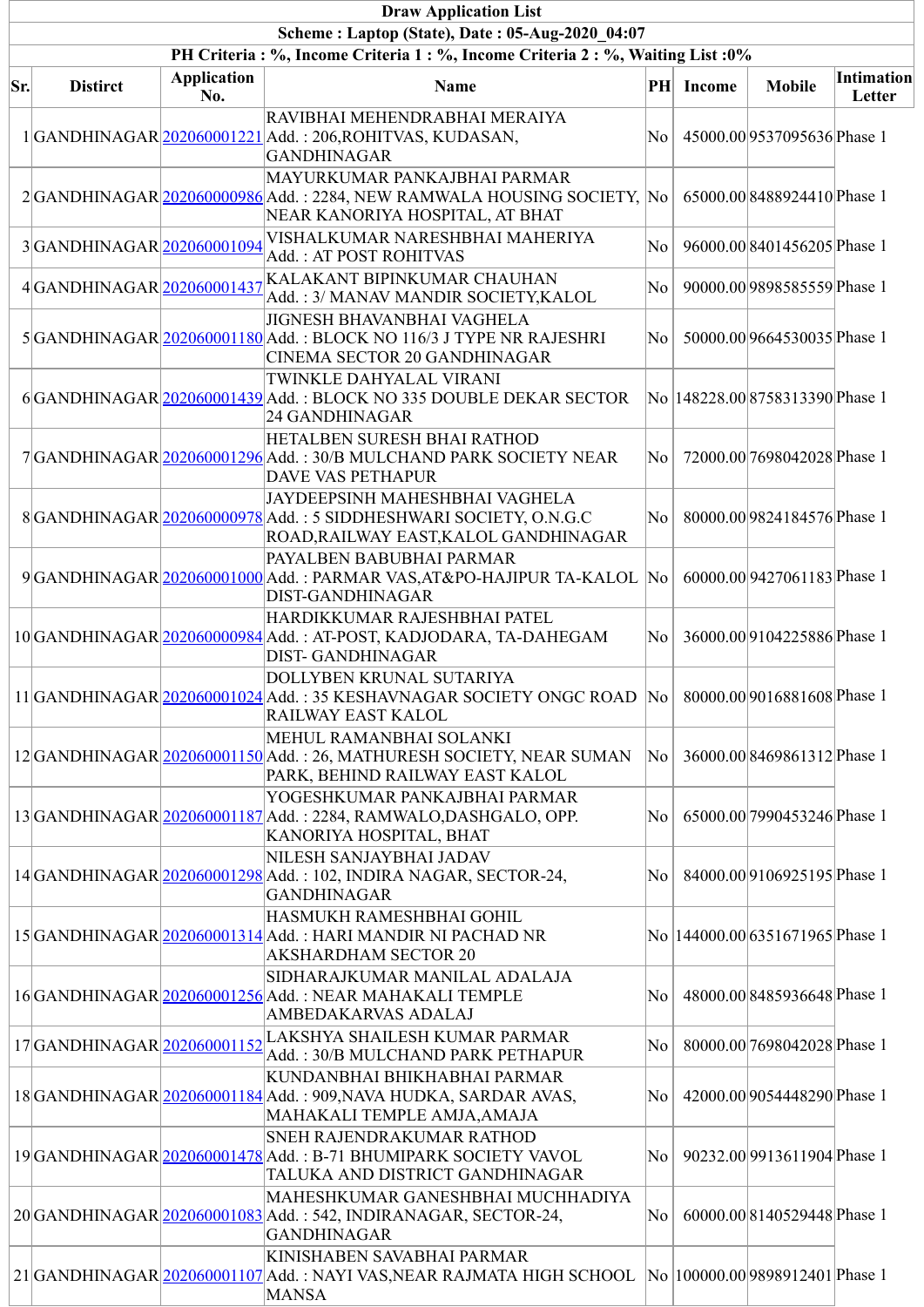| <b>Draw Application List</b>                    |                     |                                                                                                                        |     |        |                                  |                             |  |  |  |  |  |  |
|-------------------------------------------------|---------------------|------------------------------------------------------------------------------------------------------------------------|-----|--------|----------------------------------|-----------------------------|--|--|--|--|--|--|
| Scheme: Laptop (State), Date: 05-Aug-2020 04:07 |                     |                                                                                                                        |     |        |                                  |                             |  |  |  |  |  |  |
|                                                 |                     | PH Criteria : %, Income Criteria 1 : %, Income Criteria 2 : %, Waiting List : 0%                                       |     |        |                                  |                             |  |  |  |  |  |  |
| <b>Sr.</b> Distirct                             | Application<br>No.  | <b>Name</b>                                                                                                            | PH  | Income | <b>Mobile</b>                    | <b>Intimation</b><br>Letter |  |  |  |  |  |  |
|                                                 | 1KHEDA202060001242  | NIMISHABEN PRAVINBHAI ROHIT<br>Add.: ROHIT VAS MITRAL ROAD KAROLI 387710                                               | No  |        | 49000.00 8154803629 Phase 1      |                             |  |  |  |  |  |  |
|                                                 |                     | KHYATIBEN NAYANKUMAR MAKWANA<br>2 KHEDA 202060001374 Add.: B/H HIGH SCHOOL, NEAR MAHAKALI TEMPLE,<br><b>ROHITNIVAS</b> | Yes |        | 30000.00 9265450562 Phase 1      |                             |  |  |  |  |  |  |
|                                                 | 3KHEDA 202060001165 | <b>FALGUNIBEN MANUBHAI ROHIT</b><br>Add.: ROHITVAS MEENA BAZAR KAPADWANJ                                               |     |        | No  136000.00 9106110042 Phase 1 |                             |  |  |  |  |  |  |
|                                                 | 4KHEDA202060001202  | MAHENDRAKUMAR KANTIBHAI SHENVA<br>Add.: SHENVA NIVAS GYANBAG CHOKDI                                                    | No  |        | 18000.00 7779038529 Phase 1      |                             |  |  |  |  |  |  |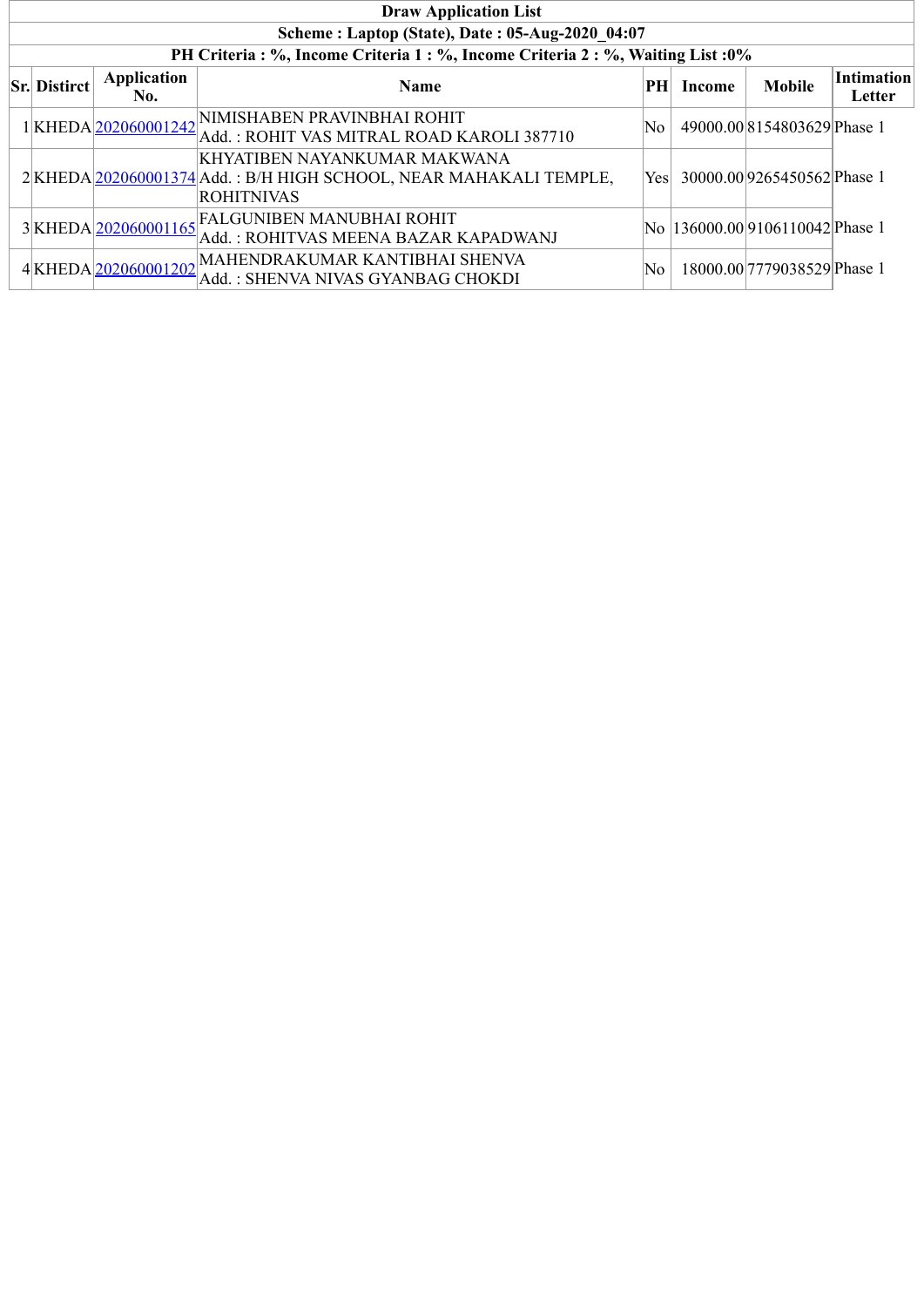| <b>Draw Application List</b>                                                     |                           |                                                                                                                                         |  |           |                                |                             |  |  |  |
|----------------------------------------------------------------------------------|---------------------------|-----------------------------------------------------------------------------------------------------------------------------------------|--|-----------|--------------------------------|-----------------------------|--|--|--|
|                                                                                  |                           | Scheme: Laptop (State), Date: 05-Aug-2020_04:07                                                                                         |  |           |                                |                             |  |  |  |
| PH Criteria : %, Income Criteria 1 : %, Income Criteria 2 : %, Waiting List : 0% |                           |                                                                                                                                         |  |           |                                |                             |  |  |  |
| <b>Sr. Distirct</b>                                                              | <b>Application</b><br>No. | <b>Name</b>                                                                                                                             |  | PH Income | <b>Mobile</b>                  | <b>Intimation</b><br>Letter |  |  |  |
|                                                                                  |                           | $1\Big \text{BOTAD}\Big \underline{202060001438}\Big \text{ALPESHBHAI PREMJIBHAI SAGATHIYA}$<br>Add.: AT-NANA BHADLA TA-BOTAD DIS-BOTAD |  |           | No 36000.00 9662942286 Phase 1 |                             |  |  |  |
|                                                                                  | 2BOTAD 202060001141       | MEHULKUMAR NATHABHAI MAKWANA<br>Add.: NR. AMBEDKAR HALL, CHOKDI                                                                         |  |           | No 91000.00 8758892177 Phase 1 |                             |  |  |  |
|                                                                                  | 3BOTAD 202060001436       | VIPULKUMAR DAYABHAI VAGHELA<br>Add.: AT SARVA TA BOTAD                                                                                  |  |           | No 45000.00 8780064905 Phase 1 |                             |  |  |  |
|                                                                                  | 4BOTAD202060001338        | RAKESH JIVARAJBHAI PARMAR<br>Add.: JUNA AVADA PASE, KARIYANI, BOTAD-364710                                                              |  |           | No 55000.00 9714104867 Phase 1 |                             |  |  |  |
|                                                                                  | 5BOTAD 202060001031       | HARIBHAI KALUBHAI GODAVARIYA<br>Add.: HOUSE NO-209, MANDIR NI ZAMPAWALI BAZAR,                                                          |  |           | No 80000.00 7046697853 Phase 1 |                             |  |  |  |
|                                                                                  | 6BOTAD 202060001355       | <b>BHARATI KANJIBHAI BATHVAR</b><br>Add.: HOUSE NO 143/ CHAMAR VAS, BOTAD-364710                                                        |  |           | No 65000.00 8160936900 Phase 1 |                             |  |  |  |
|                                                                                  |                           | MANOJBHAI VALJIBHAI DODIYA<br>7 BOTAD 202060001210 Add.: 173-K, KOLIVAS, GORADKA TA-GADHADA, DIST-<br><b>BOTAD</b>                      |  |           | No 48000.00 9723864086 Phase 1 |                             |  |  |  |
|                                                                                  |                           | <b>SHAILESH NARESHBHAI PARMAR</b><br>8 BOTAD 202060001399 Add.: VILLAGE - KARIYANI TA-DI.BOTAD AND PIN-<br>364710                       |  |           | No 50000.00 7041320747 Phase 1 |                             |  |  |  |
|                                                                                  | 9BOTAD202060000969        | HITURAJBHAI NANJIBHAI RATHOD<br>Add.: PARA VISTAR, KUMBHARA                                                                             |  |           | No 40000.00 9157668388 Phase 1 |                             |  |  |  |
|                                                                                  |                           | SANJAYBHAI KALUBHAI GODAVARIYA<br>10 BOTAD 202060001028 Add. : HOUSE NO-209,MANDIR NI ZAMPAWALI<br><b>BAZAR, KARIYANI</b>               |  |           | No 80000.008128969798 Phase 1  |                             |  |  |  |
|                                                                                  | 11BOTAD202060001471       | NARESHBHAI PUNABHAI CHAVDA<br>Add.: AT-NANA BHADLA TA-BOTAD DIS-BOTAD                                                                   |  |           | No 50000.00 9099889810 Phase 1 |                             |  |  |  |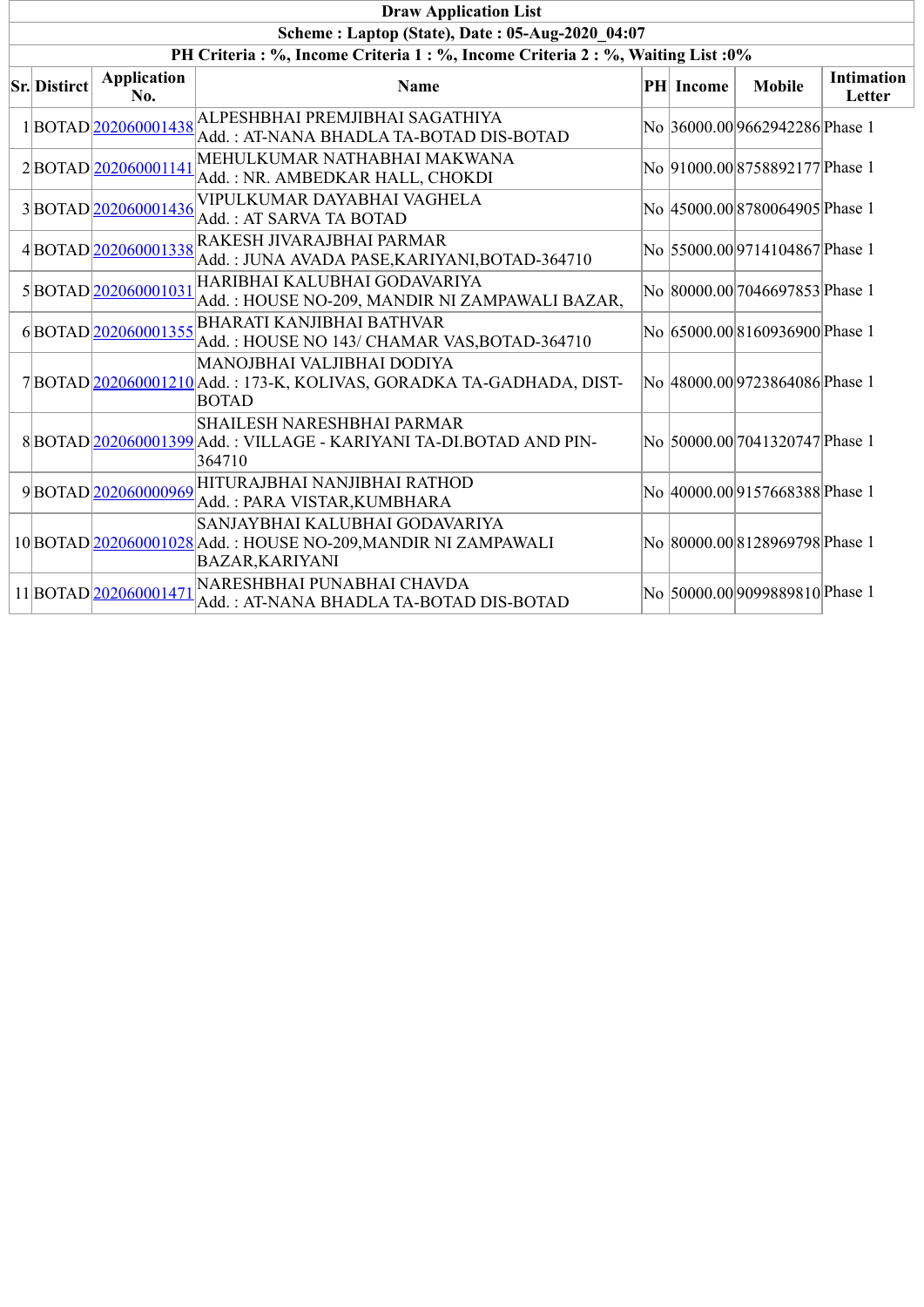|     | <b>Draw Application List</b>                                                     |                           |                                                                                                                                                     |                     |           |                                  |                      |  |  |  |  |  |
|-----|----------------------------------------------------------------------------------|---------------------------|-----------------------------------------------------------------------------------------------------------------------------------------------------|---------------------|-----------|----------------------------------|----------------------|--|--|--|--|--|
|     | Scheme: Laptop (State), Date: 05-Aug-2020 04:07                                  |                           |                                                                                                                                                     |                     |           |                                  |                      |  |  |  |  |  |
|     | PH Criteria : %, Income Criteria 1 : %, Income Criteria 2 : %, Waiting List : 0% |                           |                                                                                                                                                     |                     |           |                                  |                      |  |  |  |  |  |
| Sr. | <b>Distirct</b>                                                                  | <b>Application</b><br>No. | <b>Name</b>                                                                                                                                         |                     | PH Income | <b>Mobile</b>                    | Intimation<br>Letter |  |  |  |  |  |
|     |                                                                                  |                           | PRITI JIGNESH ROHIT<br>1 VADODARA 202060001226 Add.: 1 RAMDEV FALIYU KAPURAI VILLAGE<br>DABHOI ROAD VADODARA                                        |                     |           | No  120000.00 9925187406 Phase 1 |                      |  |  |  |  |  |
|     |                                                                                  | 2 VADODARA 202060001162   | AJAYKUMAR AMBALAL GAVARA<br>Add.: 907 GOKUL NAGAR GOTRI ROAD VADODARA                                                                               | No                  |           | 72000.00 9601702160 Phase 1      |                      |  |  |  |  |  |
|     |                                                                                  |                           | DHARMESHKUMAR JAGDISHBHAI PARMAR<br>3 VADODARA 202060001200 Add.: 136 RAMDEV NAGAR-1, B/H SARDAR ESTATE,<br>AJWA ROAD, VADODARA                     | No                  |           | 90000.00 8780479699 Phase 1      |                      |  |  |  |  |  |
|     |                                                                                  | 4VADODARA 202060001294    | ALPANABEN MAHESHBHAI ROHIT<br>Add.: HOUSE NO. 149 ROHIT FALIYU TATARPURA                                                                            | No                  |           | 80000.00 9737148690 Phase 1      |                      |  |  |  |  |  |
|     |                                                                                  |                           | PRIYAL PRAVINKUMAR RAJPAL<br>5 VADODARA 202060001112 Add.: 248 CHAMUNDA NAGAR 2 NEAR SAYAJIPARK No 145000.00 8460425344 Phase 1<br><b>AJWA ROAD</b> |                     |           |                                  |                      |  |  |  |  |  |
|     |                                                                                  |                           | SHIVANI HARSHADKUMAR TUNDIA<br>6 VADODARA 202060001156 Add.: 41/482 VAIKUNTH FLAT, 2, BEHIND BALAJI<br><b>NAGAR SAMTA VADODARA</b>                  |                     |           | No  144000.00 9537390231 Phase 1 |                      |  |  |  |  |  |
|     |                                                                                  |                           | HEMANG RAMESHBHAI WAGHELA<br>7 VADODARA 202060001108 Add.: L-6/71, VAIKUNTH FLATS, NEAR BALAJI<br>NAGAR, SAMTA.                                     | No                  |           | 60000.00 7567330376 Phase 1      |                      |  |  |  |  |  |
|     |                                                                                  | 8VADODARA 202060001250    | NEEKITABEN JITENDRABHAI SOLANKI<br>Add.: C/27 PUSHPAK TENAMENT, NEAR BPCL<br>PETROLPUMP, OPP.BILABONG SCHOOL, VADSAR<br>KALALI ROAD, VADODARA.      | No                  |           | 72000.00 9879381284 Phase 1      |                      |  |  |  |  |  |
|     |                                                                                  | 9VADODARA 202060001109    | RUTVIK SHASHIKANT PARMAR<br>Add.: 55 SHIVDAS SOCIETY GIDC VADSAR KALALI                                                                             | No                  |           | 90000.00 7069147489 Phase 1      |                      |  |  |  |  |  |
|     |                                                                                  |                           | JATINKUMAR GOVINDBHAI PARMAR<br>10 VADODARA 202060001465 Add.: G-267 SHAKTIDHARA POLE, OPPOSITE NURM<br>AWAS KISHANWADI AJWA ROAD VADODARA          | $\overline{\rm No}$ |           | 80000.00 9924271889 Phase 1      |                      |  |  |  |  |  |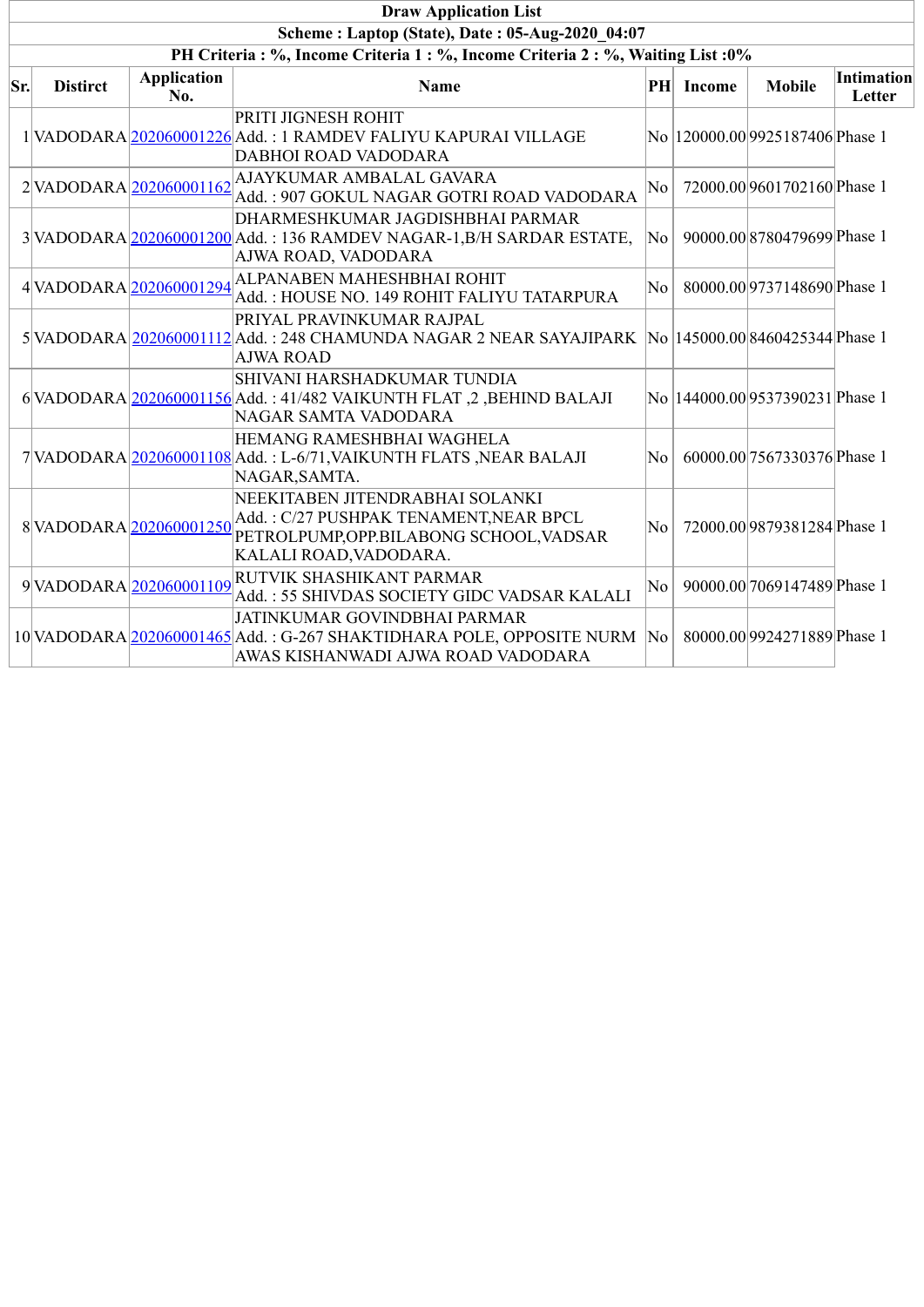|     | <b>Draw Application List</b>                    |                    |                                                                                                     |  |            |                                |                      |  |  |  |  |  |
|-----|-------------------------------------------------|--------------------|-----------------------------------------------------------------------------------------------------|--|------------|--------------------------------|----------------------|--|--|--|--|--|
|     | Scheme: Laptop (State), Date: 05-Aug-2020 04:07 |                    |                                                                                                     |  |            |                                |                      |  |  |  |  |  |
|     |                                                 |                    | PH Criteria: %, Income Criteria 1: %, Income Criteria 2: %, Waiting List: 0%                        |  |            |                                |                      |  |  |  |  |  |
| Sr. | <b>Distirct</b>                                 | Application<br>No. | <b>Name</b>                                                                                         |  | PH  Income | <b>Mobile</b>                  | Intimation<br>Letter |  |  |  |  |  |
|     | DEVBHOOMI<br>DWARKA                             |                    | 202060001290 NITINKUMAR NARANBHAI PARMAR<br>Add.: NAVANAKA ANDAR                                    |  |            | No 64000.00 8758236007 Phase 1 |                      |  |  |  |  |  |
|     | DEVBHOOMI<br><b>DWARKA</b>                      |                    | NARESH PALABHAI PARMAR<br>202060001428 Add.: CHAMAR VAS, NAVANAKA NI ANDAR<br><b>JAMKHAMBHALIYA</b> |  |            | No 68000.00 8780835035 Phase 1 |                      |  |  |  |  |  |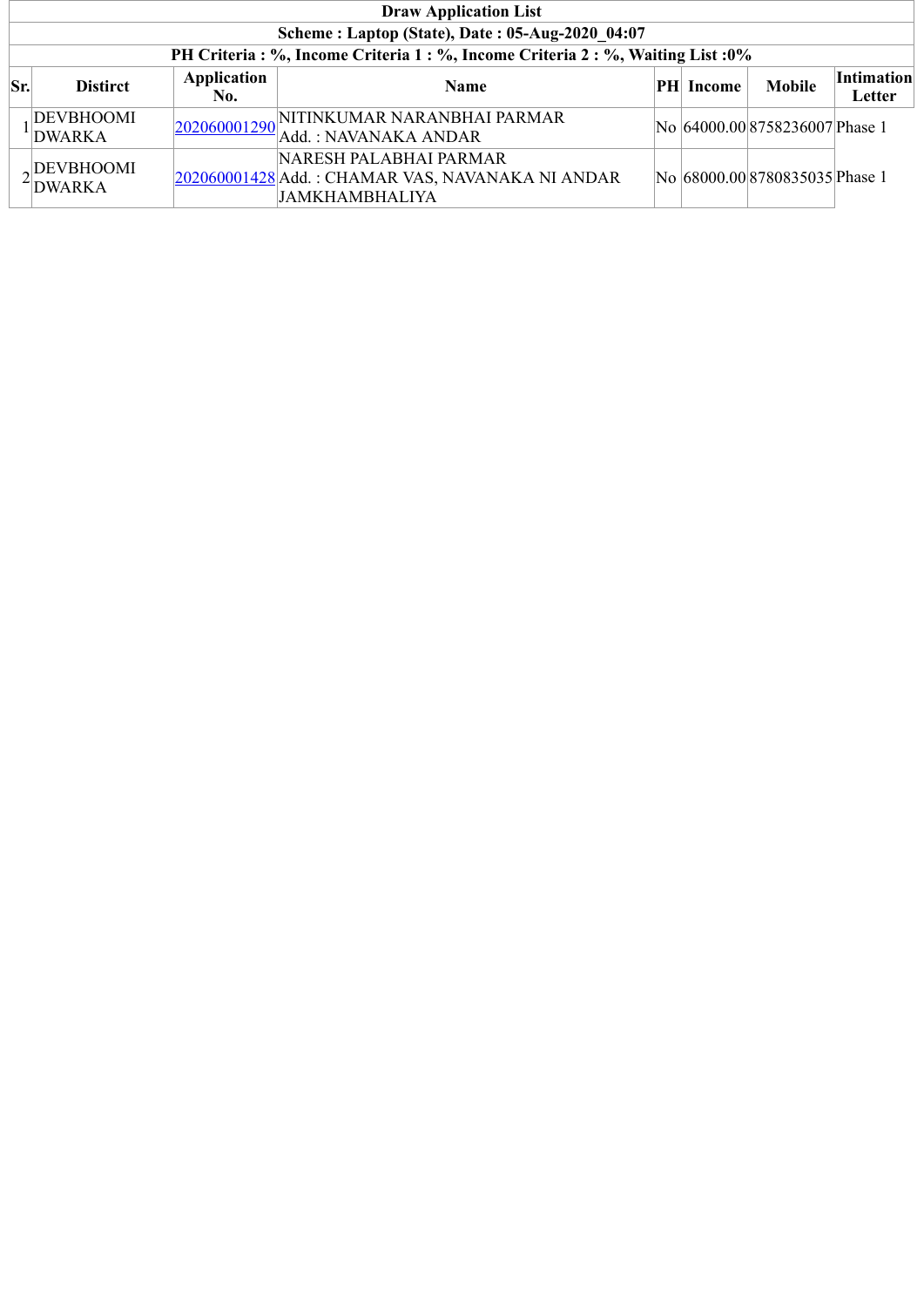| <b>Draw Application List</b>                                                                                                    |                           |                                                                                                                                       |                        |               |                                  |                      |  |  |  |  |  |  |
|---------------------------------------------------------------------------------------------------------------------------------|---------------------------|---------------------------------------------------------------------------------------------------------------------------------------|------------------------|---------------|----------------------------------|----------------------|--|--|--|--|--|--|
| Scheme: Laptop (State), Date: 05-Aug-2020 04:07<br>PH Criteria: %, Income Criteria 1: %, Income Criteria 2: %, Waiting List: 0% |                           |                                                                                                                                       |                        |               |                                  |                      |  |  |  |  |  |  |
|                                                                                                                                 |                           |                                                                                                                                       |                        |               |                                  |                      |  |  |  |  |  |  |
| <b>Sr.</b> Distirct                                                                                                             | <b>Application</b><br>No. | Name                                                                                                                                  | PH                     | <b>Income</b> | <b>Mobile</b>                    | Intimation<br>Letter |  |  |  |  |  |  |
|                                                                                                                                 | 1 PATAN 202060001067      | EKTABEN ROHITCHANDRA PARMAR<br>Add.: 8/9/123/2- JALCHOWK, VANKARVAS OPP. DR.<br>AMBEDKAR BHAVAN, NEAR SARDAR GARDEN,<br>PATAN(384265) | $\rm{No}$ $\mid$       |               | 60000.00 9870015412 Phase 1      |                      |  |  |  |  |  |  |
|                                                                                                                                 |                           | URMILABEN RATILAL PARMAR<br>2 PATAN 202060001280 Add.: AMBEDKAR VAS OPP KANYA SHALA HARIJ TA<br><b>HARIJ DIST PATAN</b>               | $ {\rm No}\> $         |               | 40000.00 9726008670 Phase 1      |                      |  |  |  |  |  |  |
|                                                                                                                                 |                           | SATYAMKUMAR ROHITCHANDRA PARMAR<br>3 PATAN 202060001018 Add.: 8-9-123-2, JALCHOWK, DUKHWADA, NEAR<br>DR.AMBEDKAR BHAVAN, PATAN        | No                     |               | 60000.00 9913793319 Phase 1      |                      |  |  |  |  |  |  |
|                                                                                                                                 | 4 PATAN 202060001016      | DILIPKUMAR AMATHABHAI PATOSANIYA<br>Add.: AT-PO-METRANA TA-SIDDHPUR DIST-PATAN                                                        | No                     |               | 50000.00 9687501023 Phase 1      |                      |  |  |  |  |  |  |
|                                                                                                                                 |                           | ABHISHEK PARESHBHAI MAKWANA<br>5 PATAN 202060001322 Add.: INDRAPRASTH RESIDENCY, LILIVADI,<br>CHANASMA ROAD, PATAN                    | No.                    |               | 35000.00 6351901679 Phase 1      |                      |  |  |  |  |  |  |
|                                                                                                                                 |                           | AJAYKUMAR JITUBHAI SOLANKI<br>6 PATAN 202060000983 Add.: 26/ AMBAKRUPA SOCIETY OUT OF CHHINDIYA<br><b>GATE PATAN</b>                  | $\rm{No}$ $\mid$       |               | 50000.00 7698509053 Phase 1      |                      |  |  |  |  |  |  |
|                                                                                                                                 | 7 PATAN 202060001337      | MRUGNESH DHANJIBHAI SOLANKI<br>Add.: 73 HARSHIDHNAGAR HANSAPUR PATAN                                                                  |                        |               | No  125000.00 8200223105 Phase 1 |                      |  |  |  |  |  |  |
|                                                                                                                                 |                           | AISHWARIYA HARSHADBHAI PARIKH<br>8 PATAN 202060001289 Add.: 90, NIHAR RESIDENCY, NEAR-ANNAPURNA<br><b>SOCIETY, PATAN</b>              | No.                    |               | 75000.00 9825446568 Phase 1      |                      |  |  |  |  |  |  |
|                                                                                                                                 |                           | 9 PATAN 202060001325 JAYESH AMTHABHAI PATOSANIYA<br>Add.: AT PO METRANA TA SIDHPUR DIST PATAN                                         | No                     |               | 50000.00 9687501023 Phase 1      |                      |  |  |  |  |  |  |
|                                                                                                                                 | 10 PATAN 202060001206     | NIKUNJKUMAR TULSIBHAI VAVADIYA<br>Add.: JUNO VANKAR VAS, MITHI VAVADI, PATAN-384220                                                   | No                     |               | 40000.00 7041587267 Phase 1      |                      |  |  |  |  |  |  |
|                                                                                                                                 |                           | HARDIKKUMAR RATABHAI PARMAR<br>11 PATAN 202060001351 Add.: VANKAR VAS, SHANKHESWAR ROAD,<br>BILIYA, TALUKA-SHANKHESWAR, PATAN         | $\rm{No}$ $\mid$       |               | 35000.008469800490Phase 1        |                      |  |  |  |  |  |  |
|                                                                                                                                 |                           | PRADIPKUMAR RATILAL PARMAR<br>12 PATAN 202060001278 Add.: AMBEDKAR VAS OPP KANYA SHALA HARIJ TA<br><b>HARIJ DIST PATAN</b>            | No                     |               | 40000.00 9512568468 Phase 1      |                      |  |  |  |  |  |  |
|                                                                                                                                 |                           | MAULIKKUMAR VASARAMBHAI PARMAR<br>13 PATAN 202060001115 Add.: AT.NINDRODA, POST DASAWADA TA SIDDHPUR<br>384265                        | $ {\rm No}\> $         |               | 85000.00 6355053818 Phase 1      |                      |  |  |  |  |  |  |
|                                                                                                                                 | 14 PATAN 202060001169     | MUKESHKUMAR NAGARBHAI MAKWANA<br>Add.: INDIRANAGAR, DHINOJ-384225                                                                     | No                     |               | 48000.00 9723435320 Phase 1      |                      |  |  |  |  |  |  |
|                                                                                                                                 |                           | DHAVALKUMAR HARSHADBHAI VADALIYA<br>15 PATAN 202060001064 Add.: AT PO BEPADAR PARMAR VAS TA SARSWATI DIST<br><b>PATAN</b>             | No                     |               | 40000.00 8347753386 Phase 1      |                      |  |  |  |  |  |  |
|                                                                                                                                 | 16 PATAN 202060001183     | POOJABEN DINESHBHAI PARMAR<br>Add.: AT POST SODHAV TA HARIJ DIST MAHESANA                                                             | $\rm{No}$ $\mid$       |               | 45000.00 9327342949 Phase 1      |                      |  |  |  |  |  |  |
|                                                                                                                                 |                           | NIKHILKUMAR MAHENDRABHAI PARMAR<br>17 PATAN 202060001063 Add.: NANDA PARANI KHADKI, JUNA GANJ BAZAR,<br><b>PATAN</b>                  | No                     |               | 50000.00 6354666573 Phase 1      |                      |  |  |  |  |  |  |
|                                                                                                                                 | 18 PATAN 202060001205     | DHAVALKUMAR DINESHBHAI PARMAR<br>Add.: PALASAR PARAMARVAS                                                                             | No                     |               | 43000.00 9601377502 Phase 1      |                      |  |  |  |  |  |  |
|                                                                                                                                 | 19 PATAN 202060001354     | DIPAKBHAI RATABHAI PARMAR<br>Add.: VANKAR VAS, BILIYA,                                                                                | No                     |               | 35000.00 7874408675 Phase 1      |                      |  |  |  |  |  |  |
|                                                                                                                                 |                           | JAYKUMAR SHANKARBHAI PARMAR<br>20 PATAN 202060000997 Add.: AT PO CHAMUNDANAGAR JANGRAL TA SARSWATI No<br><b>DIST PATAN</b>            |                        |               | 53000.00 7043355658 Phase 1      |                      |  |  |  |  |  |  |
|                                                                                                                                 |                           | KANJIBHAI HARGOVANBHAI PARMAR<br>21 PATAN  202060001215 Add.: INDIRANAGAR AT POST JILIYA TA CHANASMA<br><b>DIST PATAN</b>             | $\overline{\text{No}}$ |               | 38000.00 9909510442 Phase 1      |                      |  |  |  |  |  |  |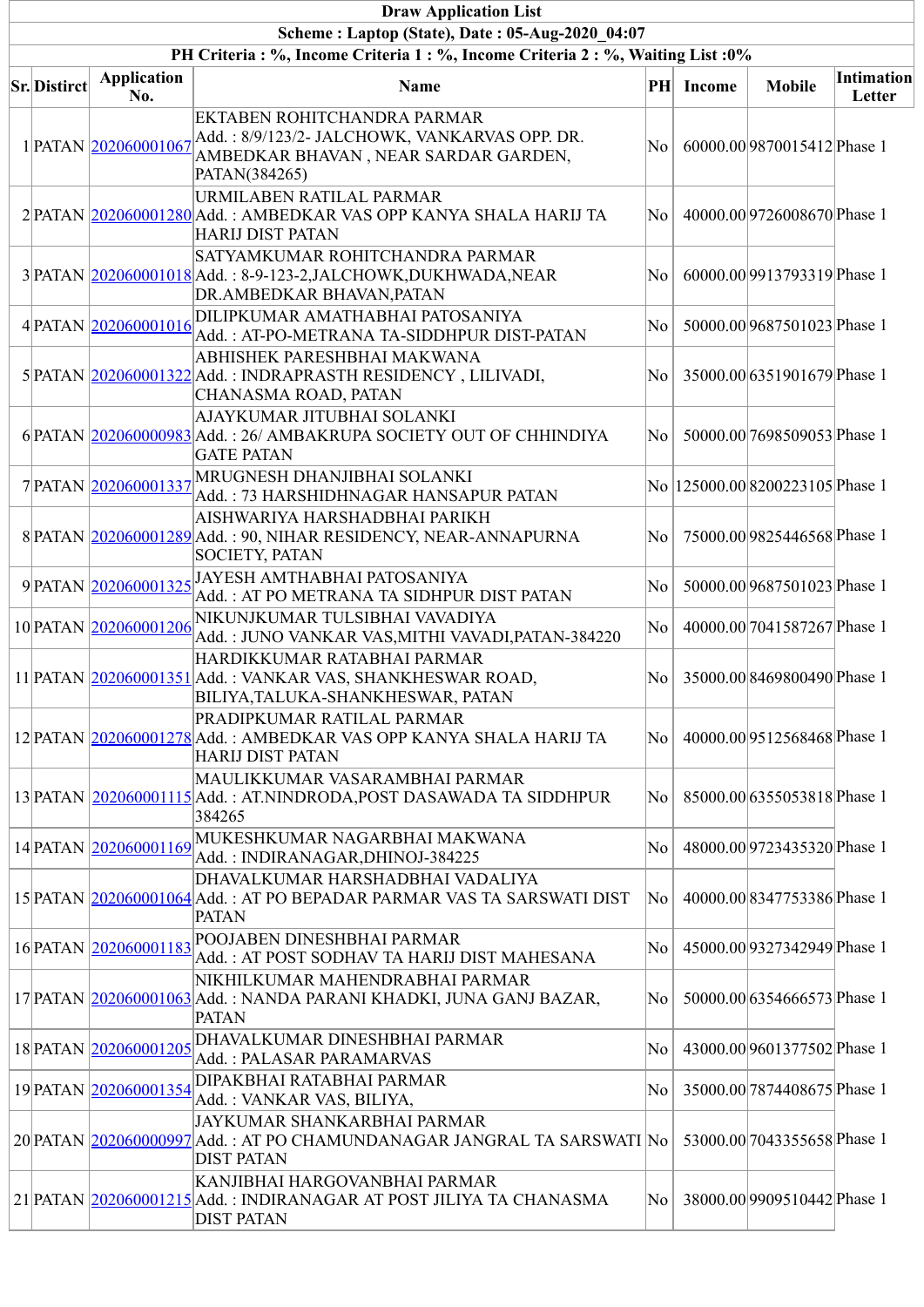| <b>Draw Application List</b> |                                                                                  |                    |                                                                                                         |  |                  |                                |                             |  |  |  |
|------------------------------|----------------------------------------------------------------------------------|--------------------|---------------------------------------------------------------------------------------------------------|--|------------------|--------------------------------|-----------------------------|--|--|--|
|                              | Scheme: Laptop (State), Date: 05-Aug-2020 04:07                                  |                    |                                                                                                         |  |                  |                                |                             |  |  |  |
|                              | PH Criteria : %, Income Criteria 1 : %, Income Criteria 2 : %, Waiting List : 0% |                    |                                                                                                         |  |                  |                                |                             |  |  |  |
| Sr.                          | <b>Distirct</b>                                                                  | Application<br>No. | <b>Name</b>                                                                                             |  | <b>PH</b> Income | <b>Mobile</b>                  | <b>Intimation</b><br>Letter |  |  |  |
|                              | <b>GIR</b><br><b>SOMNATH</b>                                                     | 202060001447       | NAMRTABEN BABUBHAI SOSA<br>Add.: NAVAPARA NANAVADA ROAD KAJ                                             |  |                  | No 50000.00 7284054078 Phase 1 |                             |  |  |  |
|                              | $2\sqrt{\frac{GIR}{2}}$<br><b>SOMNATH</b>                                        | 202060001392       | ROHITKUMAR MANHARBHAI GOHEL<br>Add.: 99, SCHEDULED CASTES AREA ADRI                                     |  |                  | No 30000.00 7016592453 Phase 1 |                             |  |  |  |
|                              | $3\frac{\text{GIR}}{\text{S}}$<br><b>SOMNATH</b>                                 | 202060001451       | HETALBEN MANUBHAI VAGHELA<br>Add.: VADI VISTAR CHIDIVAV                                                 |  |                  | No 27000.00 7984518047 Phase 1 |                             |  |  |  |
| 41                           | <b>GIR</b><br><b>SOMNATH</b>                                                     | 202060001056       | <b>BHAVESH SOMABHAI GHAVAD</b><br>Add.: AT RATIDHAR GIR TA TALALA GIR                                   |  |                  | No 48000.00 8487802003 Phase 1 |                             |  |  |  |
|                              | GIR<br>SOMNATH                                                                   |                    | NARENDRA HIRABHAI CHAUHAN<br>202060001264 Add.: AT GHANTIYA TA SUTRAPADA DIST GIR<br>SOMNATH PIN 362268 |  |                  | No 30000.00 8128409972 Phase 1 |                             |  |  |  |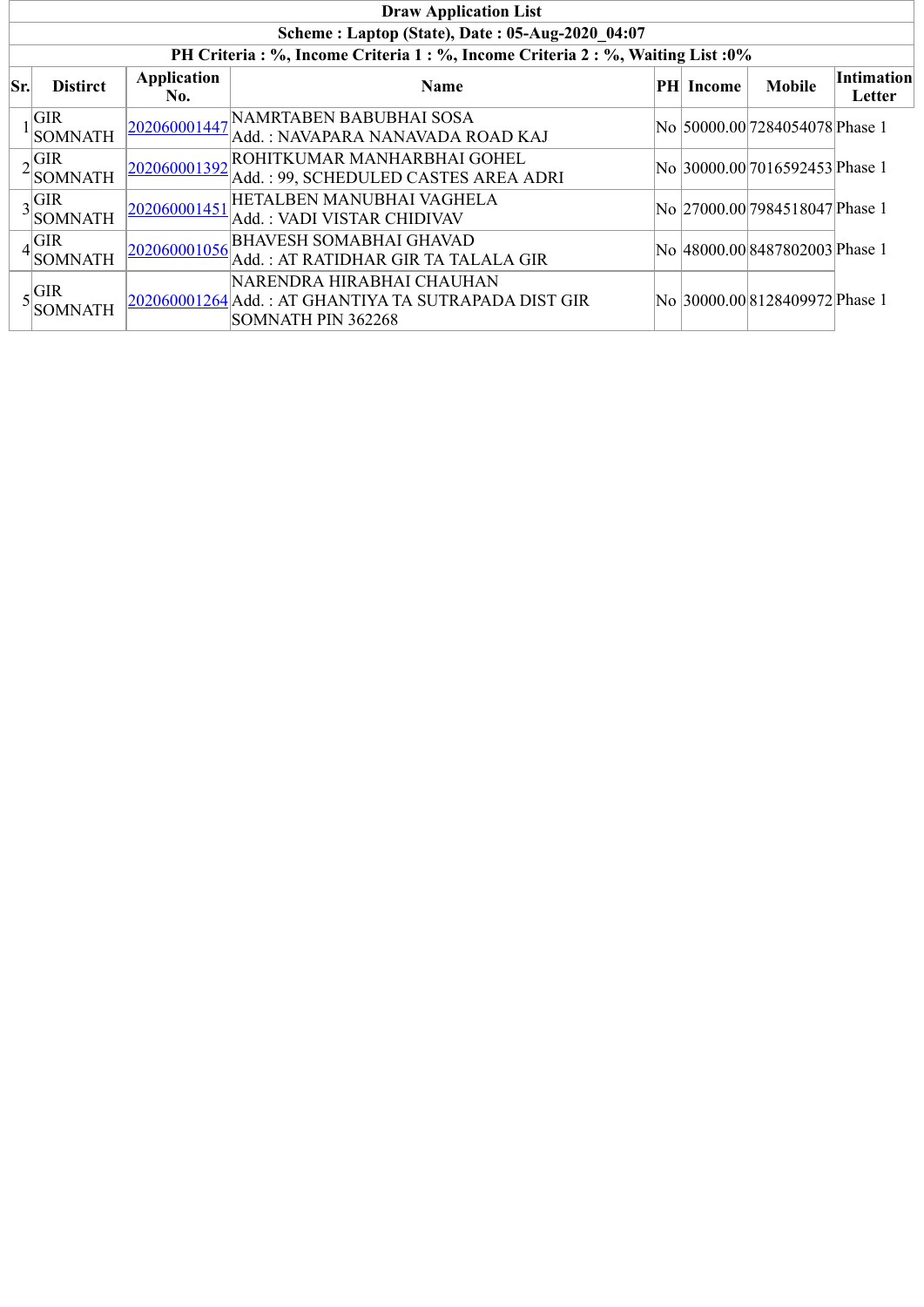| <b>Draw Application List</b>                    |                                                                                  |                           |                                                                                                                                                         |  |                  |                                 |                      |  |
|-------------------------------------------------|----------------------------------------------------------------------------------|---------------------------|---------------------------------------------------------------------------------------------------------------------------------------------------------|--|------------------|---------------------------------|----------------------|--|
| Scheme: Laptop (State), Date: 05-Aug-2020 04:07 |                                                                                  |                           |                                                                                                                                                         |  |                  |                                 |                      |  |
|                                                 | PH Criteria : %, Income Criteria 1 : %, Income Criteria 2 : %, Waiting List : 0% |                           |                                                                                                                                                         |  |                  |                                 |                      |  |
| Sr.                                             | <b>Distirct</b>                                                                  | <b>Application</b><br>No. | <b>Name</b>                                                                                                                                             |  | <b>PH</b> Income | <b>Mobile</b>                   | Intimation<br>Letter |  |
|                                                 |                                                                                  |                           | DARSHAN MANOJBHAI ALGOTAR<br>1 SURENDRANAGAR 202060001466 Add.: NAVA DARVAJA BAHAR, LIMBDI ROAD No 36000.00 7284007117 Phase 1<br><b>WADHWAN</b>        |  |                  |                                 |                      |  |
|                                                 | 2SURENDRANAGAR 202060000964                                                      |                           | RAVIKUMAR MANOJKUMAR CHAUHAN<br>Add.: ROHIT VAS, VIRAMGAM ROAD PATDI                                                                                    |  |                  | No 50000.00 7801945295 Phase 1  |                      |  |
|                                                 |                                                                                  |                           | SAGAR DILIPBHAI MAKAWANA<br>3 SURENDRANAGAR 202060001381 Add.: 53, SANTOSH PARK ULTRA MINAREL<br>WATER B/H, G.I.D.C 4 WADHWAN                           |  |                  | No 36000.00 7802906642 Phase 1  |                      |  |
|                                                 | 4SURENDRANAGAR 202060001453                                                      |                           | SURESHBHAI POPATBHAI DANGASIYA<br>Add.: AT GIVA, T DHRANGADHRA                                                                                          |  |                  | No 36000.00 8780321415 Phase 1  |                      |  |
|                                                 | 5SURENDRANAGAR 202060001255                                                      |                           | PRAKASHKUMAR SHAMJIBHAI SOYA<br>Add.: AT-SHIYANI, TA-LIMBDI                                                                                             |  |                  | No 36000.00 6352928212 Phase 1  |                      |  |
|                                                 |                                                                                  |                           | KINJAL LAKSHMANBHAI RATHOD<br>6 SURENDRANAGAR 202060001327 Add.: RATHOD VAS TO ADARIYANA TA PATDI No 23000.00 9727745385 Phase 1<br>DIST SURENDRANAGAR  |  |                  |                                 |                      |  |
|                                                 | 7SURENDRANAGAR 202060001133                                                      |                           | BHARATKUMAR MUKESHBHAI VAGHELA<br>Add.: KATUDA                                                                                                          |  |                  | No 45000.00 7600584807 Phase 1  |                      |  |
|                                                 | 8SURENDRANAGAR 202060001352                                                      |                           | VISHAL RAJUBHAI KABIRA<br>Add.: NEAR LAKE CHUDA                                                                                                         |  |                  | No 40000.00 8200453234 Phase 1  |                      |  |
|                                                 |                                                                                  |                           | <b>BHAVESH GOVINDBHAI DULERA</b><br>9 SURENDRANAGAR 202060001061 Add.: AT-MOJIDAD TA-CHUDA DIST-<br><b>SURENDRANAGAR</b>                                |  |                  | No 35000.00 7621840519 Phase 1  |                      |  |
|                                                 |                                                                                  |                           | ABHISHEK KANJIBHAI MAKWANA<br>10 SURENDRANAGAR 202060001050 Add.: AT DANAWADA TA MULI DIST<br>SURENDRANAGAR                                             |  |                  | No 60000.00 9601344866 Phase 1  |                      |  |
|                                                 |                                                                                  |                           | YASHVANT HIMMATBHAI RATHOD<br>11 SURENDRANAGAR 202060001172 Add.: AT-ZOBALA TA-CHUDA DIST-<br>SURENDRANAGAR                                             |  |                  | No 48000.00 9870064775 Phase 1  |                      |  |
|                                                 |                                                                                  |                           | HITESHBHAI LAXMANBHAI RATHOD<br>12 SURENDRANAGAR 202060001430 Add.: AT - KOCHADA TA- DASADA DIST-<br><b>SURENDRANAGAR</b>                               |  |                  | No  18000.00 6353662976 Phase 1 |                      |  |
|                                                 |                                                                                  |                           | PRASHANTBHAI DILIPBHAI PARMAR<br>13 SURENDRANAGAR 20206000955 Add.: DR AMBEDKAR NAGAR 4 NEAR VITCO<br>POTTERY THANGADH                                  |  |                  | No 68000.00 9725536956 Phase 1  |                      |  |
|                                                 |                                                                                  |                           | SHAILESHKUMAR PREMJIBHAI VAGHELA<br>14 SURENDRANAGAR 202060001356 Add.: BHECHADA DHRANGADHRA<br>SURENDRANAGAR 363310                                    |  |                  | No 46000.00 8758638200 Phase 1  |                      |  |
|                                                 |                                                                                  |                           | KISHOR BALUBHAI RATHOD<br>15 SURENDRANAGAR 202060001023 Add.: AT DHALWANA POST ROJASAR TA<br>LIMBDI DIST SURENDRANAGAR                                  |  |                  | No 36000.00 9998357634 Phase 1  |                      |  |
|                                                 |                                                                                  |                           | DINESH NATHABHAI PARMAR<br>16 SURENDRANAGAR 202060001151 Add. : BEHIND VITKO POTRI AMBEDKAR<br>NAGAR 4 THANGADH SURENDRANAGAR                           |  |                  | No 50000.00 9265754859 Phase 1  |                      |  |
|                                                 | 17SURENDRANAGAR 202060001029                                                     |                           | SANJAYBHAI CHATURBHIA PARMAR<br>Add.: BEHIND SAHAYOG VANAKARVAS<br>LAKHATAR DIST.SURENDRANAGAR<br><b>LAKHATAR</b>                                       |  |                  | No 40000.00 7383244808 Phase 1  |                      |  |
|                                                 |                                                                                  |                           | KAPILKUMAR KALYANBHAI VORA<br>18 SURENDRANAGAR 202060001240 Add.: KHARAVASH ROAD TB HOSPITAL<br>PACHHAL ROAD AT LIMBDI 363421                           |  |                  | No 60000.00 9824053295 Phase 1  |                      |  |
|                                                 |                                                                                  |                           | SANJAY NARAYANBHAI PARMAR<br>19 SURENDRANAGAR 202060001119 Add.: KHAKH CHOWK SOCIETY NADI KATHE No 60000.00 7405175314 Phase 1<br><b>NANOVAS LIMBDI</b> |  |                  |                                 |                      |  |
|                                                 |                                                                                  |                           | MEGHRAJ BHUDARBHAI SOLANKI<br>20 SURENDRANAGAR 202060001377 Add.: JUNI KHARAVAD HARIPAR ROAD<br><b>DHRANGADHRA</b>                                      |  |                  | No 68000.00 9722218669 Phase 1  |                      |  |
|                                                 |                                                                                  |                           | <b>BHARAT MANSUKHBHAI PARMAR</b><br>21 SURENDRANAGAR 202060001467 Add.: WADHVAN, WADHVAN,<br>SURENDRANAGAR                                              |  |                  | No 36000.00 6355533212 Phase 1  |                      |  |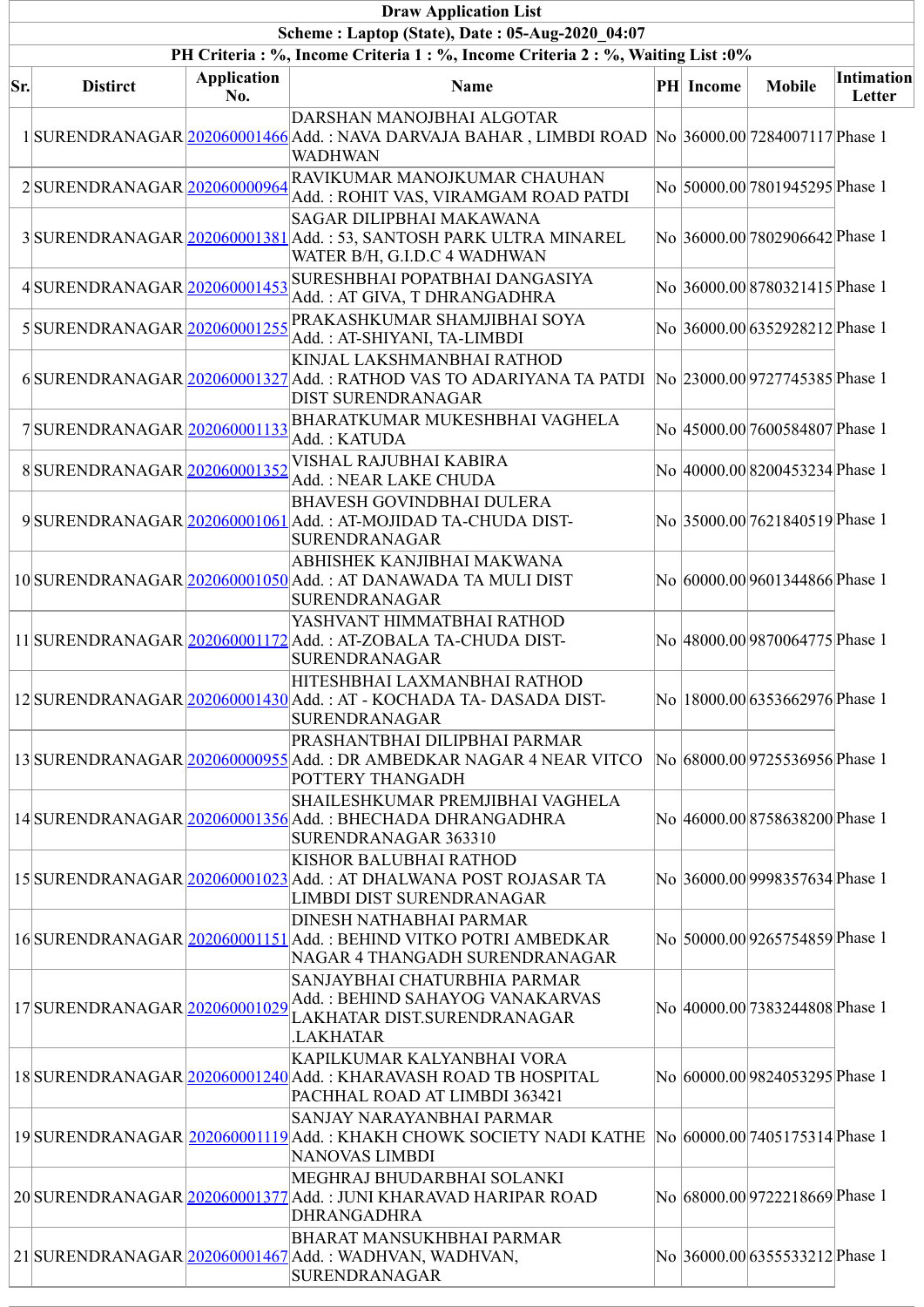| <b>Draw Application List</b>                    |                                                                                  |                           |                                                                                                                                             |  |                  |                                |                      |  |  |
|-------------------------------------------------|----------------------------------------------------------------------------------|---------------------------|---------------------------------------------------------------------------------------------------------------------------------------------|--|------------------|--------------------------------|----------------------|--|--|
| Scheme: Laptop (State), Date: 05-Aug-2020 04:07 |                                                                                  |                           |                                                                                                                                             |  |                  |                                |                      |  |  |
|                                                 | PH Criteria : %, Income Criteria 1 : %, Income Criteria 2 : %, Waiting List : 0% |                           |                                                                                                                                             |  |                  |                                |                      |  |  |
| Sr.                                             | <b>Distirct</b>                                                                  | <b>Application</b><br>No. | <b>Name</b>                                                                                                                                 |  | <b>PH</b> Income | <b>Mobile</b>                  | Intimation<br>Letter |  |  |
|                                                 |                                                                                  |                           | RAKESHKUMAR JAYANTILAL MAKWANA<br>22 SURENDRANAGAR 202060001291 Add.: SHRIDDHI NAGAR, GANPATI FATSER<br><b>WADHWAN</b>                      |  |                  | No 65000.00 7096609923 Phase 1 |                      |  |  |
|                                                 |                                                                                  |                           | BALDEVBHAI JIVANBHAI MAKWANA<br>23 SURENDRANAGAR 202060001058 Add.: VARSANI LAKHTAR SURENDARNAGAR  No 50000.00 7600715355 Phase 1<br>363427 |  |                  |                                |                      |  |  |
|                                                 |                                                                                  |                           | SEJALBEN LAXMANBHAI RATHOD<br>24 SURENDRANAGAR 202060001395 Add.: RATHOD VAS ADARIYANA TA PATDI-<br>DASADA DIST SURENDRANAGAR               |  |                  | No 23000.00 6351571353 Phase 1 |                      |  |  |
|                                                 |                                                                                  |                           | KISHANKUMAR LADHUBHAI VAGHELA<br>25 SURENDRANAGAR 202060001350 Add.: AT ADARIYANA TA PATDI DIST<br>SURENDRANAGAR 382780                     |  |                  | No 38000.00 9687492105 Phase 1 |                      |  |  |
|                                                 |                                                                                  |                           | RAJESHBHAI HIRABHAI CHAVADA<br>26 SURENDRANAGAR 202060001448 Add.: CHORAVIRA D TA-SAYALA DIST-<br><b>SURENDRANAGAR</b>                      |  |                  | No 60000.008128212453 Phase 1  |                      |  |  |
|                                                 | 27 SURENDRANAGAR 202060001358                                                    |                           | VIKRAMBHAI RAMESHBHAI MAKWANA<br>Add.: AMBEDKAR NAGAR                                                                                       |  |                  | No 36000.00 7043154033 Phase 1 |                      |  |  |
|                                                 | 28 SURENDRANAGAR 202060001480                                                    |                           | <b>GAGAN BABUBHAI PARMAR</b><br>Add.: NEW GATE OUT SIDE WADHWAN                                                                             |  |                  | No 50000.00 9016343431 Phase 1 |                      |  |  |
|                                                 |                                                                                  |                           | NARENDRAKUMAR AMARSHIBHAI PARGHI<br>29 SURENDRANAGAR 202060001040 Add.: AT DANAWADA TA MULI DIST<br><b>SURENDRANAGAR</b>                    |  |                  | No 55000.00 9725978467 Phase 1 |                      |  |  |
|                                                 | 30SURENDRANAGAR 202060001455                                                     |                           | HITESHBHAI UKABHAI MAKWANA<br>Add.: KALAM, LAKHTAR, SURENDRANAGAR                                                                           |  |                  | No 40000.00 9428697601 Phase 1 |                      |  |  |
|                                                 | 31SURENDRANAGAR 202060001198                                                     |                           | VIJAY MANHARBHAI MAKWANA<br>Add.: VISHNUNAGAR SOCIETY KHAROVASH<br>NEAR R R HOSPITAL LIMBDI 363421 DIS<br><b>SURENDRANAGAR</b>              |  |                  | No 60000.00 8460340306 Phase 1 |                      |  |  |
|                                                 |                                                                                  |                           | SANDIP GUNVANTRAY MAKWANA<br>32 SURENDRANAGAR 202060001081 Add.: AT-DHRANGADHRA TA-<br>DHRANGADHRA DIST- SURENDRANAGAR                      |  |                  | No 60000.00 9998376429 Phase 1 |                      |  |  |